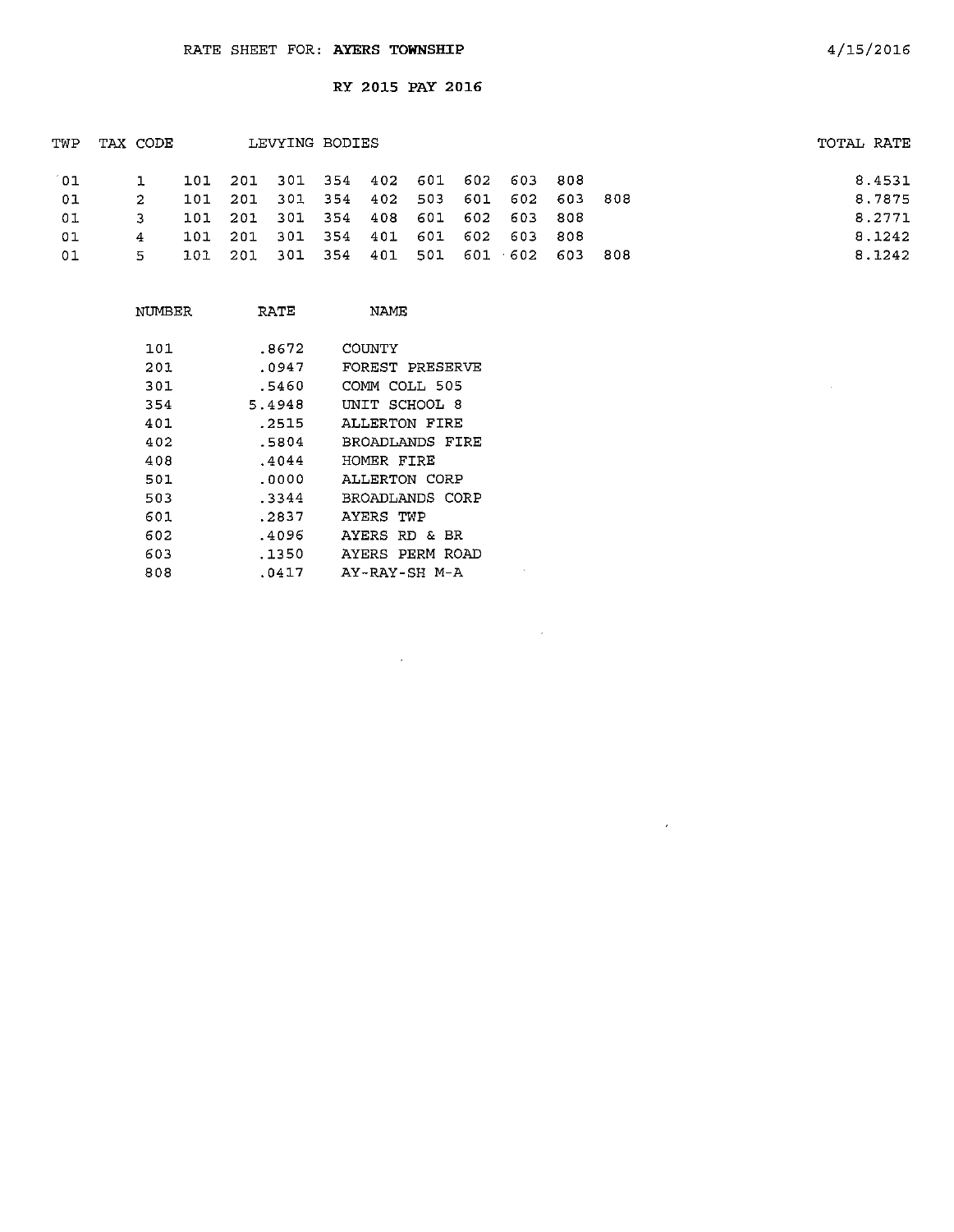| TWP | TAX CODE |     |      |      | LEVYING BODIES |     |     |     |             |         |     | TOTAL RATE |
|-----|----------|-----|------|------|----------------|-----|-----|-----|-------------|---------|-----|------------|
| 02  |          | 101 | -201 |      | 301 356 417    |     | 607 |     | 608 609 946 |         |     | 9.1239     |
| 02  | -2       | 101 | 201  |      | 301 341        | 417 | 607 | 608 | - 609       |         |     | 7.5595     |
| 02  | 3        | 101 | 201  | 301  | 341            | 417 | 509 | 607 | 608         | - 609   |     | 7.9079     |
| 02  | 4        | 101 | 201  | 301  | 356 417        |     | 510 | 607 | 608         | 609 946 |     | 9.3727     |
| 02  | 53       | 101 | -201 | -301 | 341 417        |     | 509 | 607 | 608         | - 609   | 509 | 7.9079     |
| 02  | 54       | 101 | 201  | -301 | 341            | 417 | 509 | 607 | 608         | -609    | 509 | 7.9079     |
| 02  | 56.      | 101 | -201 | -301 | 341            | 417 | 509 | 607 | 608         | -609    | 509 | 7.9079     |
|     |          |     |      |      |                |     |     |     |             |         |     |            |

| NUMBER | RATE   | NAME.           |
|--------|--------|-----------------|
| 101    | .8672  | COUNTY          |
| 201    | .0947  | FOREST PRESERVE |
| 301    | .5460  | COMM COLL 505   |
| 341    | 5.1092 | UNIT SCHOOL 1C  |
| 356    | 6.4732 | INIT SCHOOL 5F  |
| 417    | . 1416 | SANG VALLY FIRE |
| 509    | .3484  | FISHER CORP     |
| 510    | .2488  | FOOSLAND CORP   |
| 607    | .3074  | BROWN TWP       |
| 608    | .3281  | BROWN RD & BR   |
| 609    | .1653  | BROWN PERM ROAD |
| 946    | .2004  | MOYER DIST LIB  |

 $\sim 10$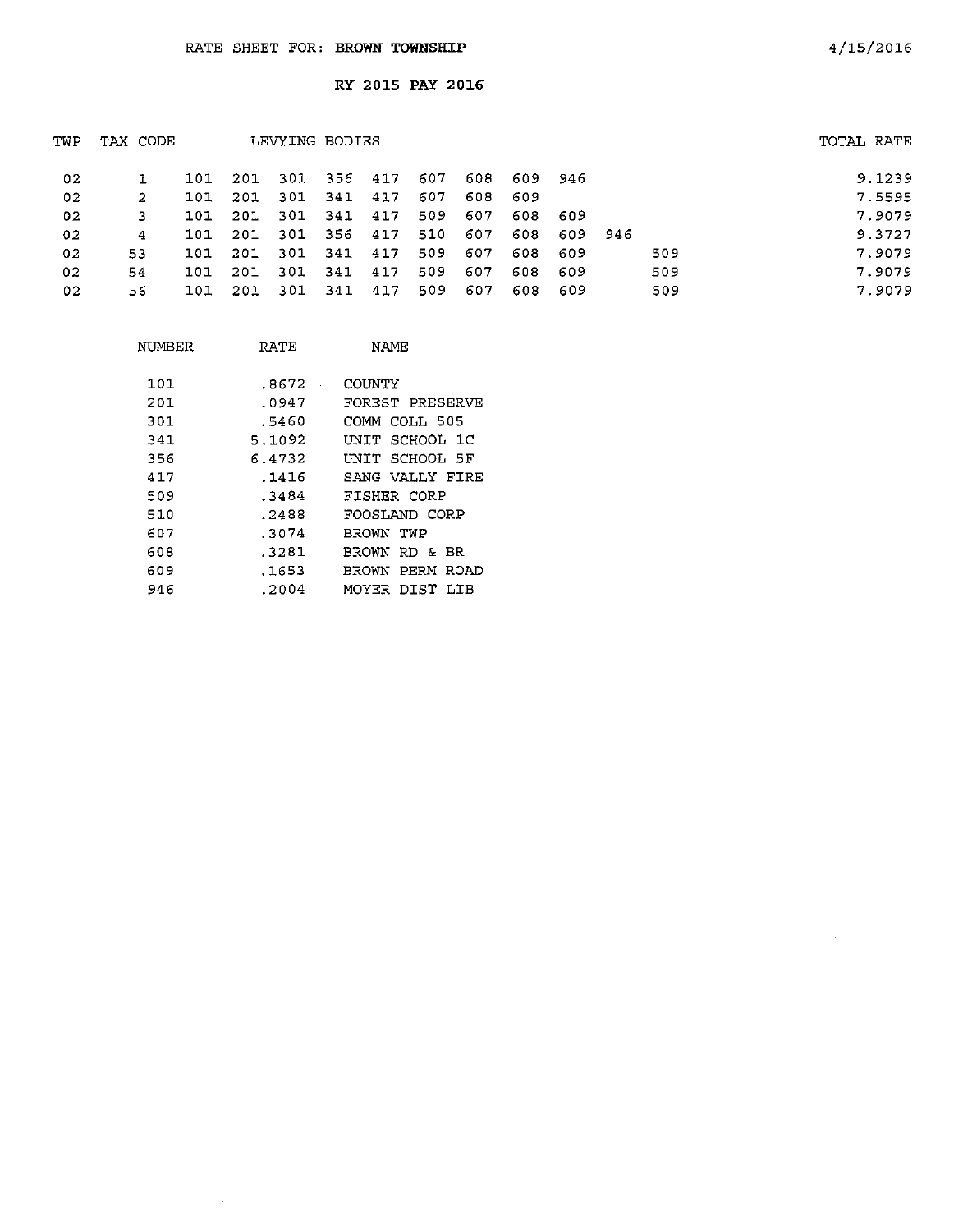| TWP | TAX CODE                |       |     |     | LEVYING BODIES |     |         |     |         |     |     |     |     |     | TOTAL RATE |        |
|-----|-------------------------|-------|-----|-----|----------------|-----|---------|-----|---------|-----|-----|-----|-----|-----|------------|--------|
| 03  | 2                       | 101   | 201 | 301 | 345            | 613 | 614     | 615 |         |     |     |     |     |     |            | 6.2151 |
| 03  | 3                       | 101   | 201 | 301 | 345            | 613 | 614     | 615 | 911     | 921 |     |     |     |     |            | 7.2926 |
| 03  | $\overline{\mathbf{4}}$ | 101   | 201 | 301 | 345            | 613 | 614     | 615 | 901     | 921 |     |     |     |     |            | 6.5483 |
| 03  | 4A                      | 101   | 201 | 301 | 345            | 405 | 613     | 614 | 615     | 901 | 921 |     |     |     |            | 6.9582 |
| 03  | 6                       | 101   | 201 | 301 | 345            | 613 | 614     | 615 | 901     | 911 | 921 |     |     |     |            | 7.2926 |
| 03  | 7                       | 101   | 201 | 301 | 345            | 421 | 613     | 614 | 615     | 901 | 921 |     |     |     |            | 6.7279 |
| 03  | 7A                      | 101   | 201 | 301 | 345            | 421 | 613     | 614 | 615     | 901 | 911 | 921 |     |     |            | 7.4722 |
| 03  | 8                       | 101   | 201 | 301 | 345            | 613 | 614     | 615 | 921     |     |     |     |     |     |            | 6.5483 |
| 03  | 8A                      | 101   | 201 | 301 | 345            | 422 | 613     | 614 | 615     | 901 | 921 |     |     |     |            | 6.9131 |
| 03  | 9                       | 101   | 201 | 301 | 345            | 525 | 613     | 614 | 615     | 901 | 941 |     |     |     |            | 7.0829 |
| 03  | 9A                      | 101   | 201 | 301 | 345            | 525 | 613     | 614 | 615     | 941 |     |     |     |     |            | 7.0829 |
| 03  | 11                      | 101   | 201 | 301 | 345            | 613 | 614     | 615 | 901     |     |     |     |     |     |            | 6.2151 |
| 03  | 13                      | 101   | 201 | 301 | 345            | 416 | 613     | 614 | 615     |     |     |     |     |     |            | 6.6151 |
| 03  | 13A                     | 101   | 201 | 301 | 345            | 416 | 613     | 614 | 615     | 921 |     |     |     |     |            | 6.9483 |
| 03  | 16                      | 101   | 201 | 301 | 345            | 410 | 613     | 614 | 615     | 901 | 921 |     |     |     |            | 6.6874 |
| 03  | 18                      | 101   | 201 | 301 | 345            | 525 | 613     | 614 | 615     | 901 | 921 | 941 |     |     |            | 7.4161 |
| 03  | 19                      | 101   | 201 | 301 | 345            | 424 | 613     | 614 | 615     |     |     |     |     |     |            | 6.4704 |
| 03  | 20                      | 101   | 201 | 301 | 344            | 424 | 613     | 614 | 615     |     |     |     |     |     |            | 6.5996 |
| 03  | 21                      | 101   | 201 | 301 | 345            | 424 | 613     | 614 | 615     | 901 | 921 |     |     |     |            | 6.8036 |
| 03  | 22                      | 101   | 201 | 301 | 345            | 424 | 613     | 614 | 615     | 901 |     |     |     |     |            | 6.4704 |
| 03  | 23                      | 101   | 201 | 301 | 345            | 613 | 614     | 615 | 921     | 922 |     |     |     |     |            | 6.5483 |
| 03  | 24                      | 101   | 201 | 301 | 345            | 613 | 614     | 615 | 922     |     |     |     |     |     |            | 6.2151 |
| 03  | 25                      | 101   | 201 | 301 | 345            | 613 | 614     | 615 | 901     | 921 | 922 |     |     |     |            | 6.5483 |
| 03  | 26                      | 101   | 201 | 301 | 345            | 613 | 614     | 615 | 901     | 922 |     |     |     |     |            | 6.2151 |
| 03  | 27                      | 101   | 201 | 301 | 345            | 410 | 613     | 614 | 615     | 901 | 921 | 922 |     |     |            | 6.6874 |
| 03  | 28                      | 101   | 201 | 301 | 345            | 424 | 613     | 614 | 615     | 921 | 922 |     |     |     |            | 6.8036 |
| 03  | 29                      | 101   | 201 | 301 | 345            | 424 | 613     | 614 | 615     | 922 |     |     |     |     |            | 6.4704 |
| 03  | 30                      | 101   | 201 | 301 | 344            | 424 | 613     | 614 | 615     | 922 |     |     |     |     |            | 6.5996 |
| 03  | 31                      | 101   | 201 | 301 | 345            | 424 | 613     | 614 | 615     | 901 | 921 | 922 |     |     |            | 6.8036 |
| 03  | 32                      | 101   | 201 | 301 | 345            | 424 | 613     | 614 | 615     | 901 | 922 |     |     |     |            | 6.4704 |
| 03  | 33                      | 101   | 201 | 301 | 345            | 410 | 613     | 614 | 615     | 921 | 922 |     |     |     |            | 6.6874 |
| 03  | 34                      | 101   | 201 | 301 | 345            | 410 | 613     | 614 | 615     | 921 |     |     |     |     |            | 6.6874 |
| 03  | 35                      | 101   | 201 | 301 | 345            | 424 | 613     | 614 | 615     | 921 |     |     |     |     |            | 6.8036 |
| 03  | 40                      | 101   | 201 | 301 | 345            | 504 | 613     | 614 | 615     | 901 | 911 |     |     |     |            | 8.2746 |
| 03  | 41                      | 101   | 201 | 301 | 345            | 504 | 613     | 614 | 615     | 901 | 911 | 921 |     |     |            | 8.6078 |
| 03  | 42                      | 101   | 201 | 301 | 345            |     | 504 613 |     | 614 615 | 911 | 921 |     |     |     |            | 8.6078 |
| 03  | 43                      | 101   | 201 | 301 | 345            | 504 | 613     | 614 | 615     | 901 | 911 | 921 | 922 |     |            | 8.6078 |
| 03  | 44                      | 101   | 201 | 301 | 345            | 504 | 613     | 614 | 615     | 901 | 911 | 922 |     |     |            | 8.2746 |
| 03  | 52                      | 101   | 201 | 301 | 345            | 525 | 613     | 614 | 615     | 901 | 941 |     | 525 |     |            | 7.0829 |
| 03  | 57                      | 101   | 201 | 301 | 345            | 525 | 613     | 614 | 615     | 921 | 941 |     | 525 |     |            | 7.4161 |
| 03  | 58                      | $101$ | 201 | 301 | 345            | 525 | 613     | 614 | 615     | 901 | 921 | 941 |     | 525 |            | 7.4161 |
| 03  | 59                      | 101   | 201 | 301 | 345            | 525 | 613     | 614 | 615     | 901 | 941 |     | 525 |     |            | 7.0829 |
| 03  | 59A                     | 101   | 201 | 301 | 345            | 525 | 613     | 614 | 615     | 941 |     | 525 |     |     |            | 7.0829 |
| 03  | 64                      | 101   | 201 | 301 | 345            | 613 | 614     | 615 | 901     | 921 |     |     |     |     |            | 6.5483 |
| 03  | 66                      | 101   | 201 | 301 | 345            | 613 | 614     | 615 | 901     | 921 | 922 |     |     |     |            | 6.5483 |
| 03  | 67                      | 101   | 201 | 301 | 345            | 424 | 613     | 614 | 615     | 921 | 922 |     |     |     |            | 6.8036 |
| 03  | 68                      | 101   | 201 | 301 | 345            | 424 | 613     | 614 | 615     | 921 |     |     |     |     |            | 6.8036 |

NUMBER RATE NAME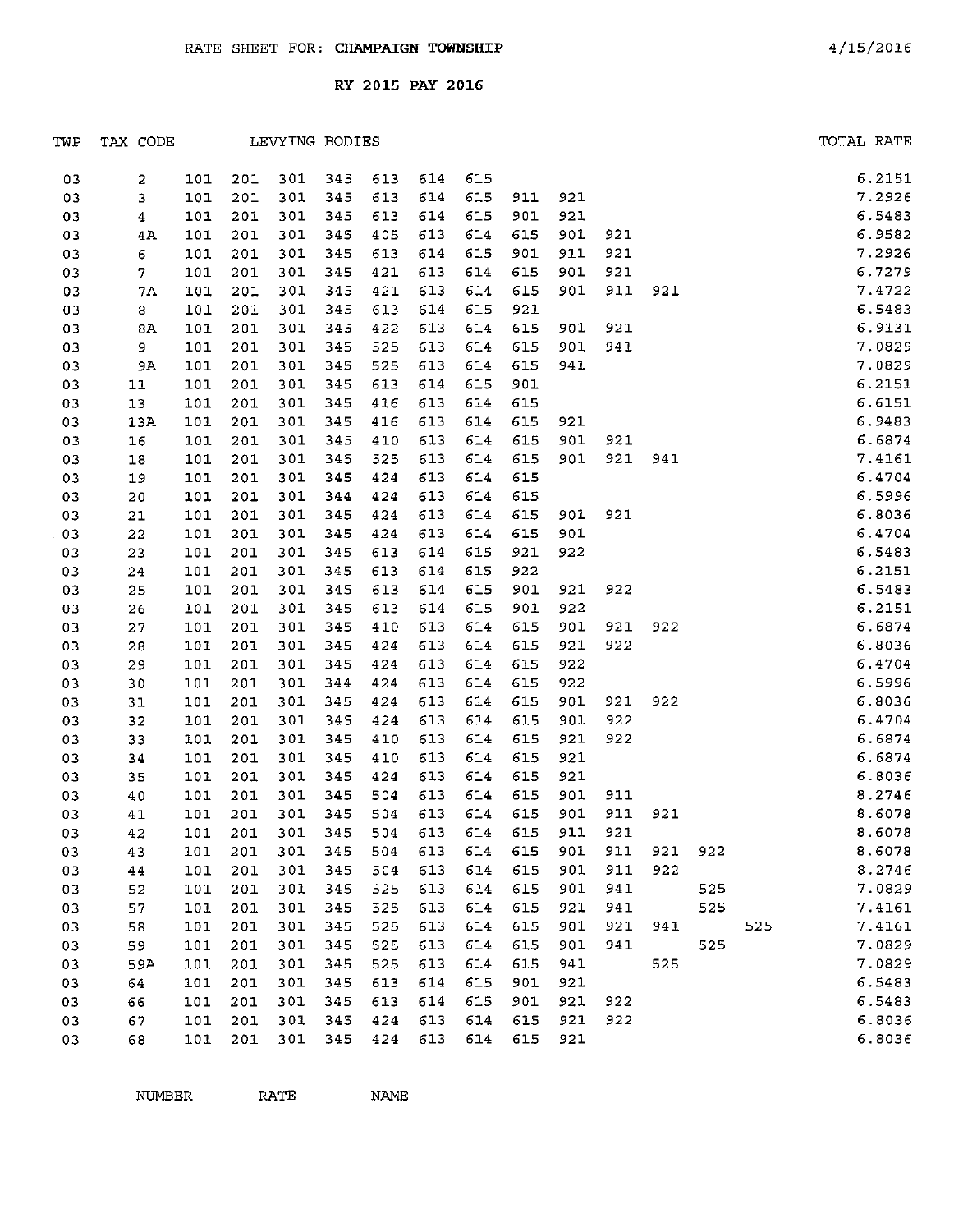| TWP | TAX CODE |     | LEVYING BODIES |                 | TOTAL RATE |  |
|-----|----------|-----|----------------|-----------------|------------|--|
|     |          |     |                |                 |            |  |
|     |          | 101 | .8672          | COUNTY          |            |  |
|     |          | 201 | .0947          | FOREST PRESERVE |            |  |
|     |          | 301 | .5460          | COMM COLL 505   |            |  |
|     |          | 344 | 4.5409         | UNIT SCHOOL 3   |            |  |
|     |          | 345 | 4.4117         | UNIT SCHOOL 4   |            |  |
|     |          | 405 | .4099          | E PRAIRIE FIRE  |            |  |
|     |          | 410 | .1391          | LINCLNSHR FIRE  |            |  |
|     |          | 416 | .4000          | ROLL ACRE FIRE  |            |  |
|     |          | 421 | .1796          | WINDSOR PK FIRE |            |  |
|     |          | 422 | .3648          | CHERRY HIL FIRE |            |  |
|     |          | 424 | .2553          | SCOTT FIRE      |            |  |
|     |          | 504 | 1.3152         | CHAMPAIGN CORP  |            |  |
|     |          | 525 | .7330          | SAVOY CORP      |            |  |
|     |          | 613 | .0464          | CHAMPAIGN TWP   |            |  |
|     |          | 614 | .0752          | CHAMP RD & BR   |            |  |
|     |          | 615 | .1739          | CHAMP PERM ROAD |            |  |
|     |          | 901 | .0000          | U - C SANITARY  |            |  |
|     |          | 911 | .7443          | CHAMPAIGN PARK  |            |  |
|     |          | 921 | .3332          | CU MASS TRANSIT |            |  |
|     |          | 922 | .0000          | SW MASS TRANSIT |            |  |
|     |          | 941 | .1348          | TOLONO PUBL LIB |            |  |

 $\sim$   $\sim$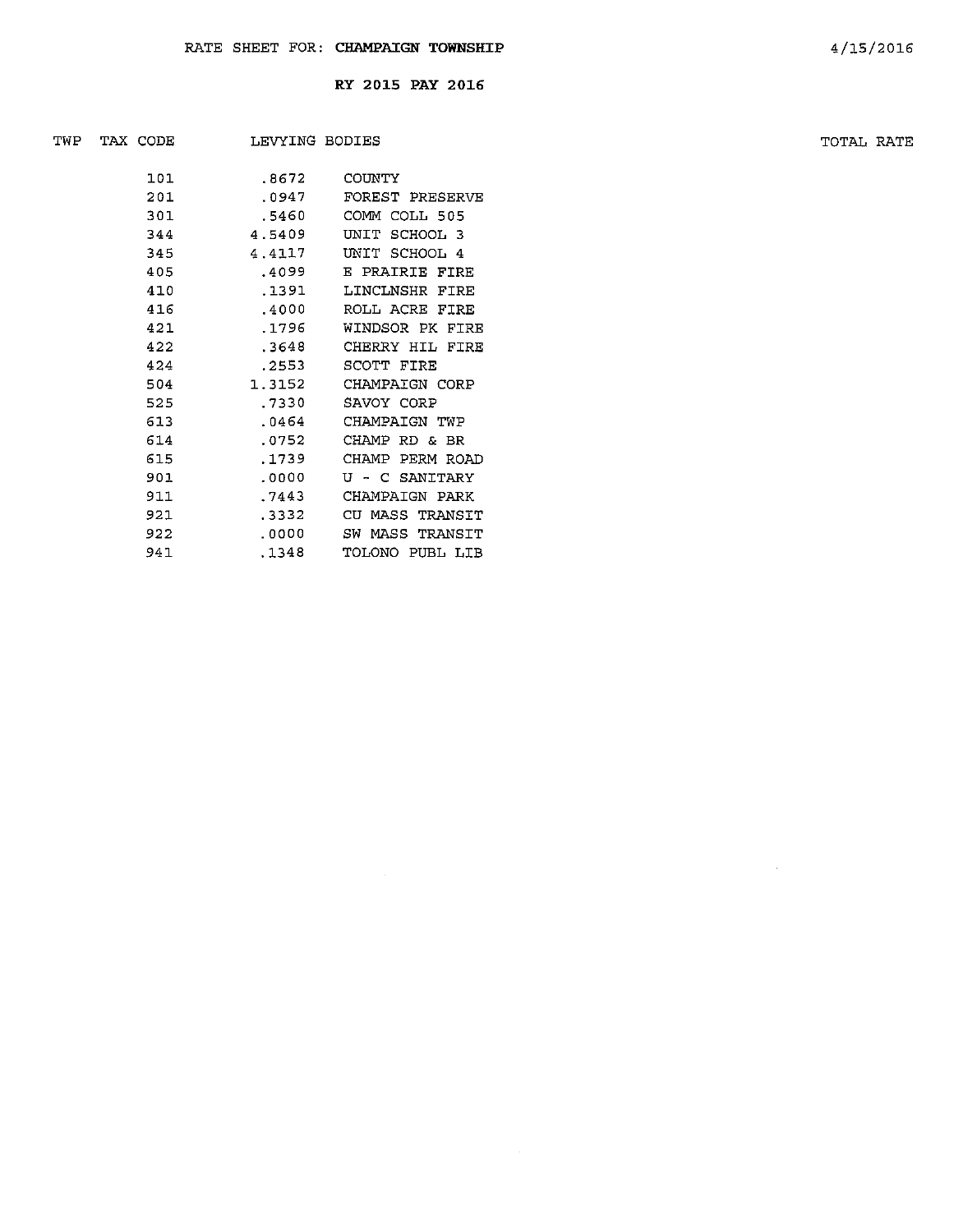| TWP | TAX CODE |     |                                     | LEVYING BODIES              |        |             |         |                     | TOTAL RATE |
|-----|----------|-----|-------------------------------------|-----------------------------|--------|-------------|---------|---------------------|------------|
| -05 |          |     | 101 201 301 348 425 624 625 626 806 |                             |        |             |         |                     | 7.1043     |
| -05 | -2       | 101 | -201                                | - 301                       |        | 348 409 624 |         | 625 626 806         | 7.3649     |
| 05  |          | 101 | - 201                               | 301 349 424 624 625 626 806 |        |             |         |                     | 5.9899     |
| 05  | 4        | 101 | 201                                 | - 301                       | $-349$ |             | 409 624 | 625 626 806         | 6.2886     |
| 05  | 5.       | 101 | 201                                 | 301 348                     |        |             |         | 424 624 625 626 806 | 7.0662     |
|     |          |     |                                     |                             |        |             |         |                     |            |

| NUMBER | RATE   | NAME            |
|--------|--------|-----------------|
| 101    | .8672  | COUNTY          |
| 201    | .0947  | FOREST PRESERVE |
| 301    | .5460  | COMM COLL 505   |
| 348    | 4.4437 | UNIT SCHOOL 7   |
| 349    | 3.3674 | UNIT SCHOOL 25P |
| 409    | .5540  | IVESDALE FIRE   |
| 424    | .2553  | SCOTT FIRE      |
| 425    | .2934  | SADORUS FIRE    |
| 624    | .3229  | COLFAX TWP      |
| 625    | .4039  | COLFAX RD & BR  |
| 626    | .1325  | COLFAX PERM RD  |
| 806    | .0000  | CLFX-SADRS M-A  |

 $\lambda$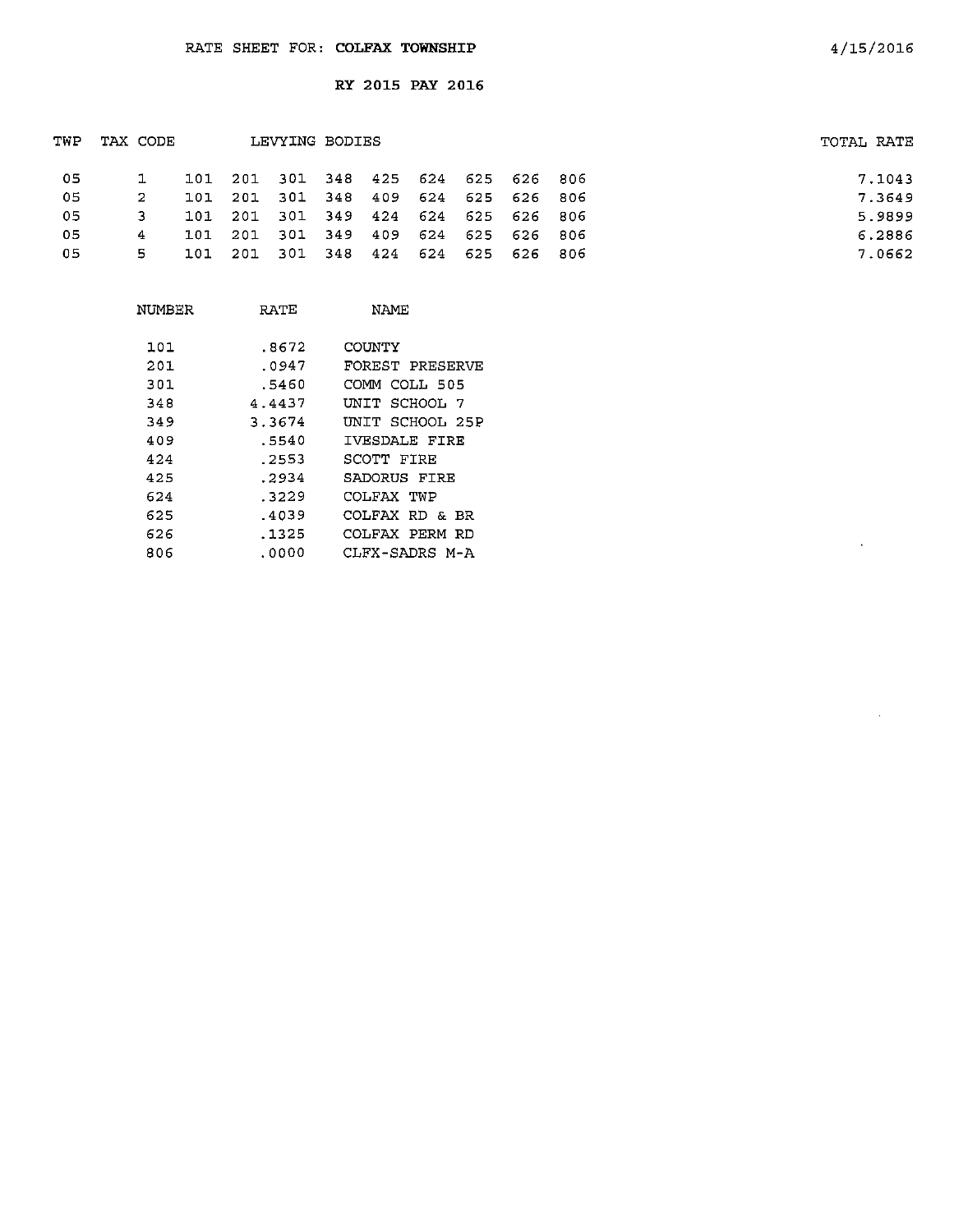| TWP | TAX CODE     |     |                                         | LEVYING BODIES |  |  |                     |  | TOTAL RATE |        |
|-----|--------------|-----|-----------------------------------------|----------------|--|--|---------------------|--|------------|--------|
| -06 |              |     | 101 201 301 315 331 407 630 631 632 804 |                |  |  |                     |  |            | 8.4229 |
| -06 | 4            |     | 101 201 301 315 331 407                 |                |  |  | 511 630 631 632 804 |  |            | 8.8711 |
| -06 | 5.           | 101 | 201 302 315 332 413 630 631 632 804     |                |  |  |                     |  |            | 7.6971 |
| 06  | 6            |     | 101 201 302 315 332 407 630 631 632 804 |                |  |  |                     |  |            | 7.9015 |
| 06  | 11           |     | 101 201 302 332 358 413 630 631 632 804 |                |  |  |                     |  |            | 8.1406 |
| 06  | $12^{\circ}$ |     | 101 201 301 331 358 407                 |                |  |  | 630 631 632 804     |  |            | 8.8664 |
|     |              |     |                                         |                |  |  |                     |  |            |        |

 $\sim 10^{-1}$ 

| NUMBER | RATE   | <b>NAME</b>         |
|--------|--------|---------------------|
| 101    | .8672  | COUNTY              |
| 201    | .0947  | FOREST PRESERVE     |
| 301    | .5460  | COMM COLL 505       |
| 302    | .6258  | COMM COLL 507       |
| 315    | 2.6116 | SCHOOL DIST 188     |
| 331    | 2.9430 | HIGH SCHOOL 193     |
| 332    | 2.3418 | HIGH SCHOOL 225     |
| 358    | 3.0551 | SCHOOL DIST 197     |
| 407    | .3676  | GIFFORD FIRE        |
| 413    | .1632  | OGDN/ROYAL FIRE     |
| 511    | .4482  | GIFFORD CORP        |
| 630    | .3899  | COMPROMISE TWP      |
| 631    | .3817  | COMPR RD & BR       |
| 632    | .1898  | COMPR<br>PERM<br>RD |
| 804    | .0314  | HWD KER M-A<br>COM  |

4/15/2016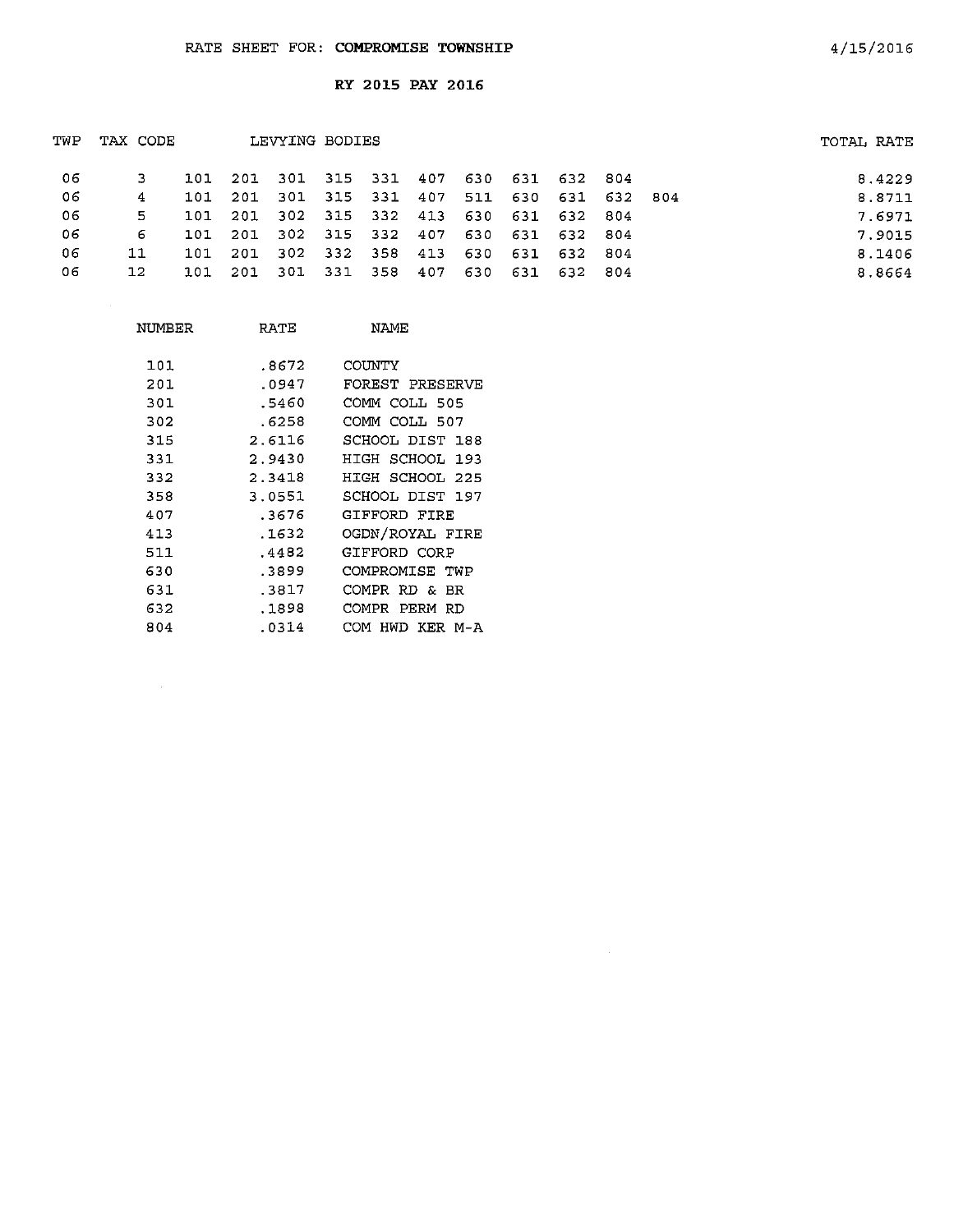| TWP | TAX CODE |     |      | LEVYING BODIES |             |     |     |         |         |             |      |     | TOTAL RATE |         |
|-----|----------|-----|------|----------------|-------------|-----|-----|---------|---------|-------------|------|-----|------------|---------|
| 07  |          | 101 | -201 |                | 301 341 417 |     |     | 636 637 | 638 802 |             |      |     |            | 7.5810  |
| -07 | 2        | 101 | 201  | -301           | 341 417     |     | 509 | 636     |         | 637 638 802 |      |     |            | 7.9294  |
| 07  | 3        | 101 | 201  | -301           | 341         | 420 | 636 | 637     | 638     | - 802       |      |     |            | 7.7474  |
| 07  | 4        | 101 | 201  | 301            | 311         | 331 | 420 |         | 636 637 | 638 802     |      |     |            | 8.5875  |
| 07  | 5.       | 101 | -201 |                | 301 311     | 331 | 417 |         | 636 637 | 638         | 802  |     |            | 8.4211  |
| 07  | 6        | 101 | -201 | 301            | 312         | 331 | 420 | 636     | 637     | 638         | 802  |     |            | 10.3882 |
| 07  | 7        | 101 | 201  | -301           | 312         | 331 | 417 |         | 636 637 | 638         | 802  |     |            | 10.2218 |
| 07  | 52       | 101 | 201  | -301           | 341         | 417 | 509 |         | 636 637 | 638         | -802 | 509 |            | 7.9294  |

| NUMBER | RATE   | NAME                |
|--------|--------|---------------------|
| 101    | .8672  | COUNTY              |
| 201    | .0947  | FOREST PRESERVE     |
| 301    | .5460  | COMM COLL 505       |
| 311    | 3.0063 | SCHOOL DIST 130     |
| 312    | 4.8070 | SCHOOL DIST 137     |
| 331    | 2.9430 | HIGH SCHOOL 193     |
| 341    | 5.1092 | UNIT SCHOOL 1C      |
| 417    | .1416  | SANG VALLY FIRE     |
| 420    | .3080  | THOMASBORO FIRE     |
| 509    | .3484  | FISHER CORP         |
| 636    | .2441  | CONDIT TWP          |
| 637    | .3890  | CONDIT RD & BR      |
| 638    | .1634  | CONDIT PERM RD      |
| 802    | .0258  | CN.<br>EB HE NE M-A |
|        |        |                     |

 $\Lambda^{\pm}$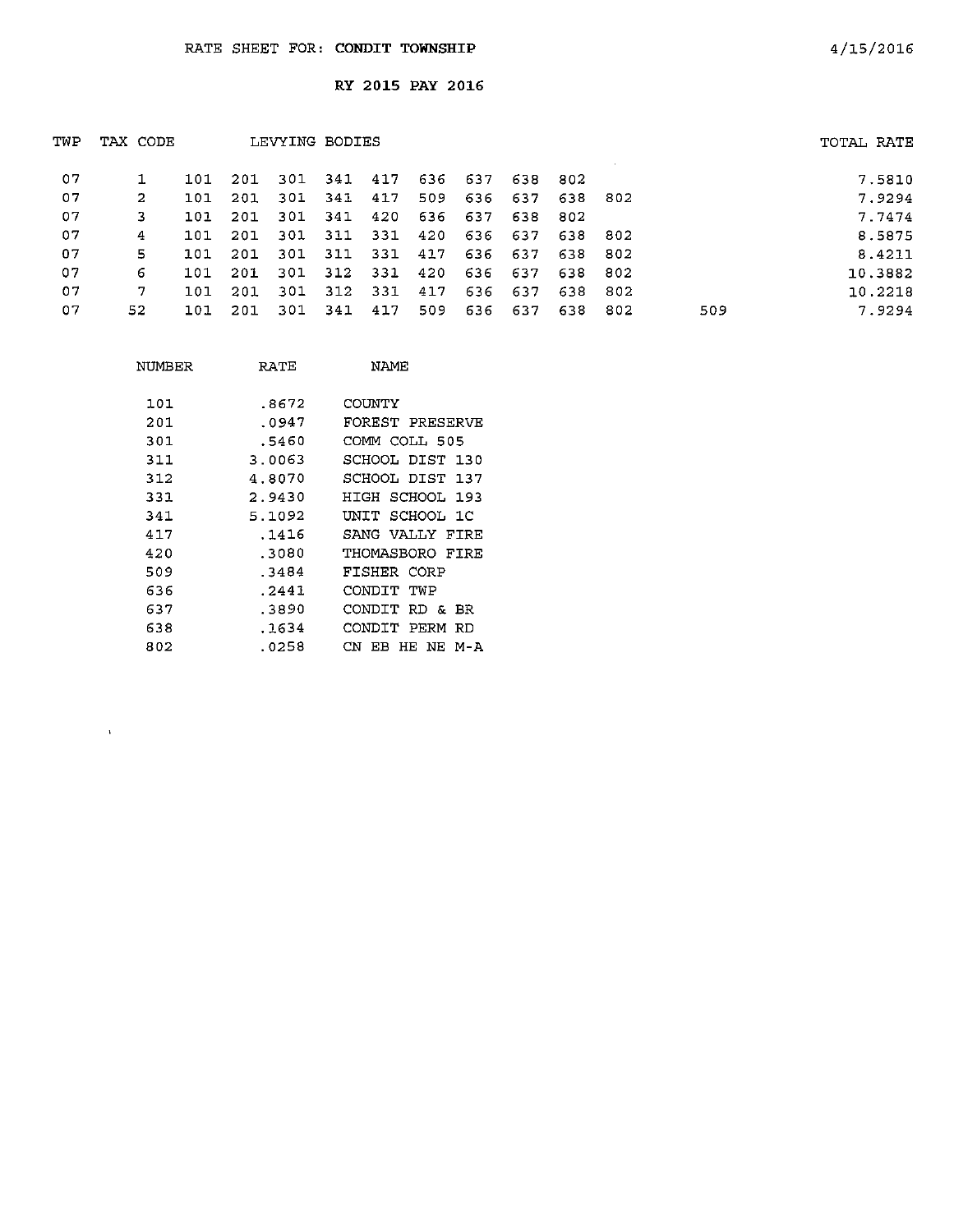$\mathcal{L}$ 

 $\sim$ 

 $\bar{\lambda}$ 

| TWP | TAX CODE |     |      | LEVYING BODIES                  |         |                             |     |                 |       |       | TOTAL RATE |        |
|-----|----------|-----|------|---------------------------------|---------|-----------------------------|-----|-----------------|-------|-------|------------|--------|
| 08  |          | 101 |      | 201 301 348 426 642 643 644 807 |         |                             |     |                 |       |       |            | 7.1122 |
| 08  | 2        | 101 | -201 | -301                            |         | 348 414 642 643 644 807     |     |                 |       |       |            | 7.1364 |
| 08  | 3.       | 101 | 201  |                                 |         | 301 348 415 642 643 644 807 |     |                 |       |       |            | 7.0688 |
| 08  | 4        | 101 | -201 |                                 |         | 301 353 415 642 643 644 807 |     |                 |       | 943   |            | 7.1891 |
| 08  | 5.       | 101 | 201  |                                 | 301 353 |                             |     | 402 642 643 644 | - 807 | -943  |            | 7.5518 |
| 08  | 6        | 101 | -201 | 301                             | 353     | 414                         |     | 642 643 644 807 |       | - 943 |            | 7.2567 |
| 08  |          | 101 | 201  | 301 353 642 643                 |         |                             | 644 | 807 943         |       |       |            | 6.9714 |

| NUMBER | RATE   | <b>NAMF</b>         |
|--------|--------|---------------------|
|        |        |                     |
| 101    | .8672  | COUNTY              |
| 201    | .0947  | FOREST PRESERVE     |
| 301    | .5460  | COMM COLL 505       |
| 348    | 4.4437 | UNIT SCHOOL 7       |
| 353    | 4.3044 | SCHL 302D<br>UNIT   |
| 402    | .5804  | BROADLANDS FIRE     |
| 414    | .2853  | PESOTUM FIRE        |
| 415    | . 2177 | PHILO FIRE          |
| 426    | .2611  | TOLONO FTRE         |
| 642    | .4474  | CRITTENDEN TWP      |
| 643    | .3084  | CRITT<br>RD &<br>BR |
| 644    | .1271  | CRTTT<br>PERM ROAD  |
| 807    | .0166  | CRITT-PESOT M-A     |
| 943    | . 2596 | CAMARGO LIB<br>DIS  |

 $\sim$   $\sim$ 

 $\sim$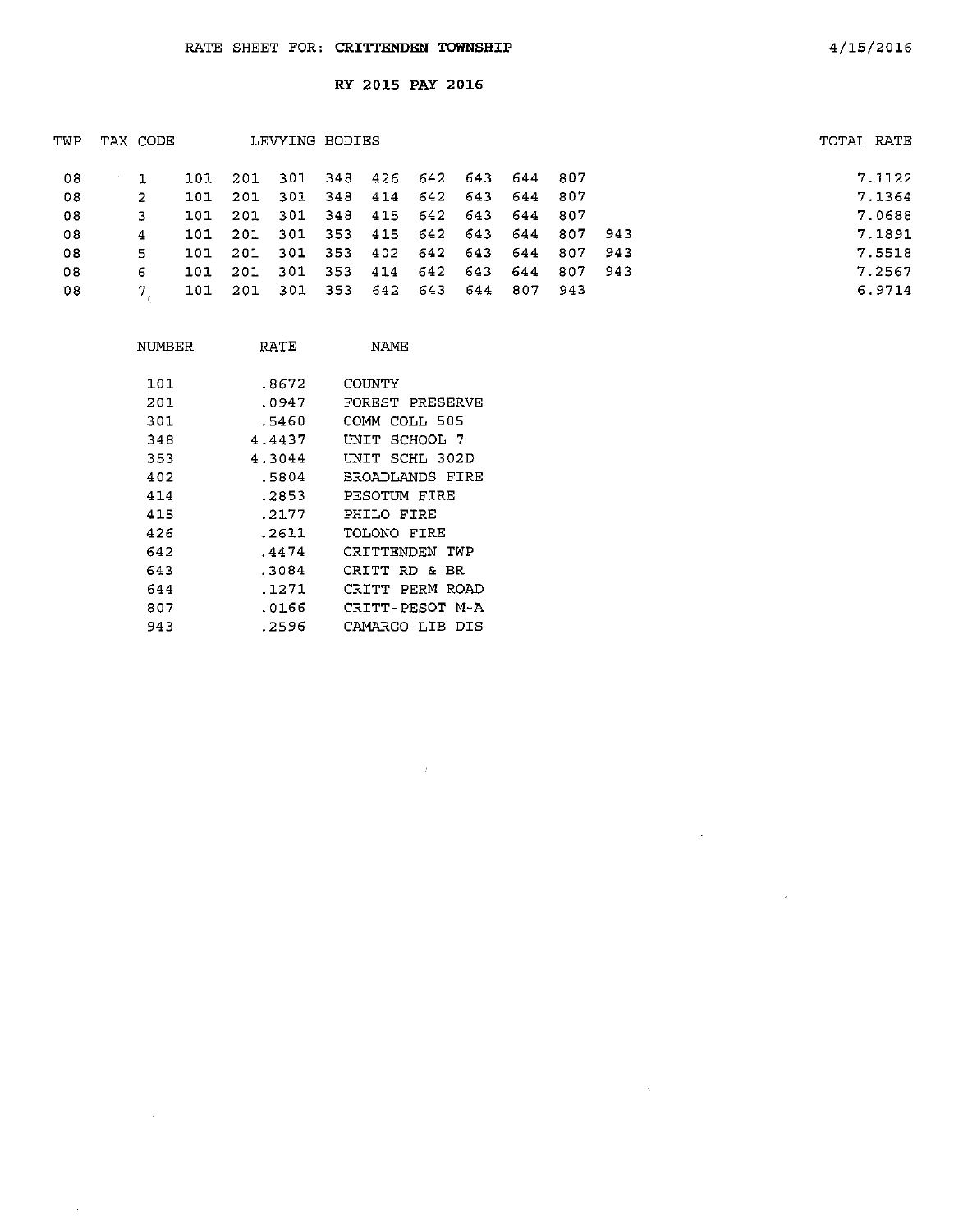| TWP | TAX CODE |     |      | LEVYING BODIES |         |       |     |     |         |             |     |     | TOTAL RATE |
|-----|----------|-----|------|----------------|---------|-------|-----|-----|---------|-------------|-----|-----|------------|
| 10  |          | 101 | -201 | 301            | 341 417 |       | 653 | 654 | 655 802 |             |     |     | 7.6077     |
| 10  | 2        | 101 | 201  | 301            | 341     | 417   | 509 | 653 |         | 654 655 802 |     |     | 7.9561     |
| 10  | 3        | 101 | -301 | 341 417        |         | 653   | 654 | 655 | 802     |             |     |     | 7.5130     |
| 10  | 4        | 101 | -201 | 301            | 312     | - 331 | 417 | 653 |         | 654 655 802 |     |     | 10.2485    |
| 10  | 5        | 101 | 201  | 301            | 356     | 417   | 653 | 654 | 655     | 802 946     |     |     | 9.1721     |
| 10  | 52.      | 101 | 201  | -301           | -341    | 417   | 509 | 653 | 654     | 655 802     |     | 509 | 7.9561     |
| 10  | 54       | 101 | 201  | - 301          | 341     | 417   | 509 | 653 | 654     | 655         | 802 | 509 | 7.9561     |

| NUMBER | RATE   | NAMF                 |
|--------|--------|----------------------|
| 101    | .8672  | COUNTY               |
| 201    | .0947  | FOREST PRESERVE      |
| 301    | .5460  | COMM COLL 505        |
| 312    | 4.8070 | SCHOOL DIST 137      |
| 331    | 2.9430 | HIGH SCHOOL 193      |
| 341    | 5.1092 | UNIT SCHOOL 1C       |
| 356    | 6.4732 | UNIT SCHOOL 5F       |
| 417    | . 1416 | SANG VALLY FIRE      |
| 509    | .3484  | FISHER CORP          |
| 653    | .3117  | EAST BEND TWP        |
| 654    | .3502  | BEND RD & BR<br>Е    |
| 655    | .1613  | BFND PFRM RD<br>F.   |
| 802    | .0258  | CN EB HE NE M-A      |
| 946    | .2004  | DIST<br>MOYER<br>LIB |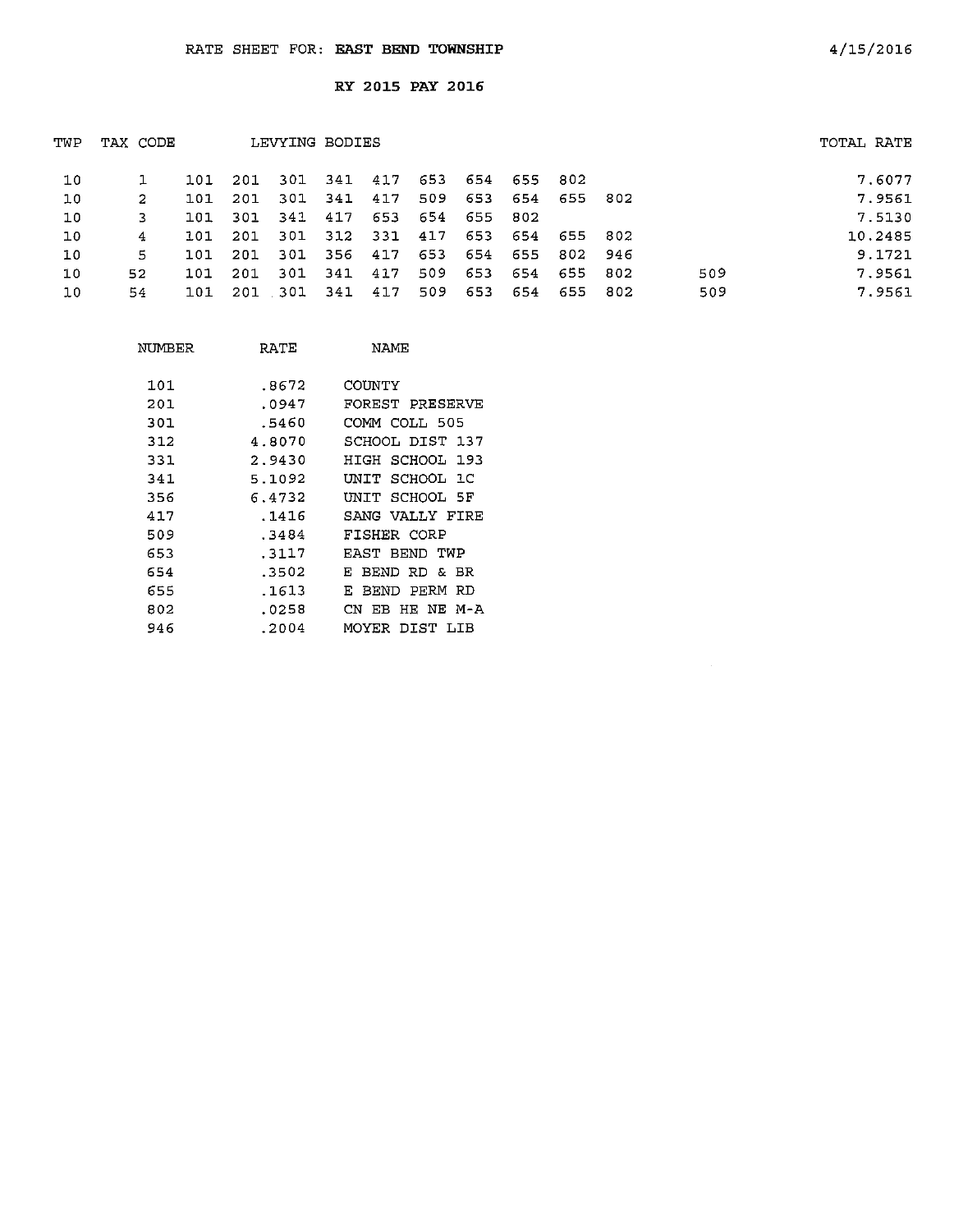| TWP | TAX CODE |     |      | LEVYING BODIES |     |     |     |     |         |         |      |      | TOTAL RATE |
|-----|----------|-----|------|----------------|-----|-----|-----|-----|---------|---------|------|------|------------|
| 11  |          | 101 | 201  | 301            | 355 | 411 | 659 | 660 | 661 804 |         |      |      | 8,7099     |
| 11  | 2        | 101 | 201  | -301           | 355 | 407 | 659 | 660 | 661     | 804     |      |      | 8.5892     |
| 11  | 3        | 101 | 201  | 301            | 313 | 331 | 659 | 660 | 661     | -804    |      |      | 9.1894     |
| 11  | 4        | 101 | 201  | 301            | 313 | 331 | 411 | 659 | 660     | 661 804 |      |      | 9.6777     |
| 11  | 5.       | 101 | -201 | 301            | 315 | 331 | 407 | 659 | 660     | 661     | -804 |      | 8.4819     |
| 11  | 6        | 101 | 201  | 302            | 315 | 332 | 407 | 659 | 660     | 661     | -804 |      | 7.9605     |
| 11  | 7        | 101 | 201  | 302            | 315 | 332 | 411 | 659 | 660     | 661 804 |      |      | 8.0812     |
| 11  | 8        | 101 | 201  | 301            | 313 | 331 | 407 | 659 | 660     | 661     | 804  |      | 9.5570     |
| 11  | 9        | 101 | 201  | -301           | 315 | 331 | 407 | 511 | 659     | 660     | 661  | -804 | 8.9301     |

| NUMBER | RATE   | NAME                   |
|--------|--------|------------------------|
| 101    | .8672  | COUNTY                 |
| 201    | .0947  | FOREST PRESERVE        |
| 301    | .5460  | COMM COLL 505          |
| 302    | .6258  | COMM COLL 507          |
| 313    | 3.6867 | SCHOOL DIST 142        |
| 315    | 2.6116 | SCHOOL DIST<br>188     |
| 331    | 2.9430 | HIGH SCHOOL 193        |
| 332    | 2.3418 | SCHOOL 225<br>HIGH     |
| 355    | 5.6619 | UNIT SCHOOL 10F        |
| 407    | .3676  | GIFFORD FIRE           |
| 411    | .4883  | LUDLOW FIRE            |
| 511    | .4482  | GIFFORD CORP           |
| 659    | . 2623 | TWP<br>HARWOOD         |
| 660    | .5764  | HARWOOD<br>RD &<br>RR. |
| 661    | .1817  | PERM<br>HARWOOD<br>RD  |
| 804    | .0314  | KER M-A<br>HWD<br>COM  |

 $\hat{\mathcal{L}}_{\text{max}}$ 

 $\sim$   $\sim$ 

 $\mathcal{L}^{\text{max}}_{\text{max}}$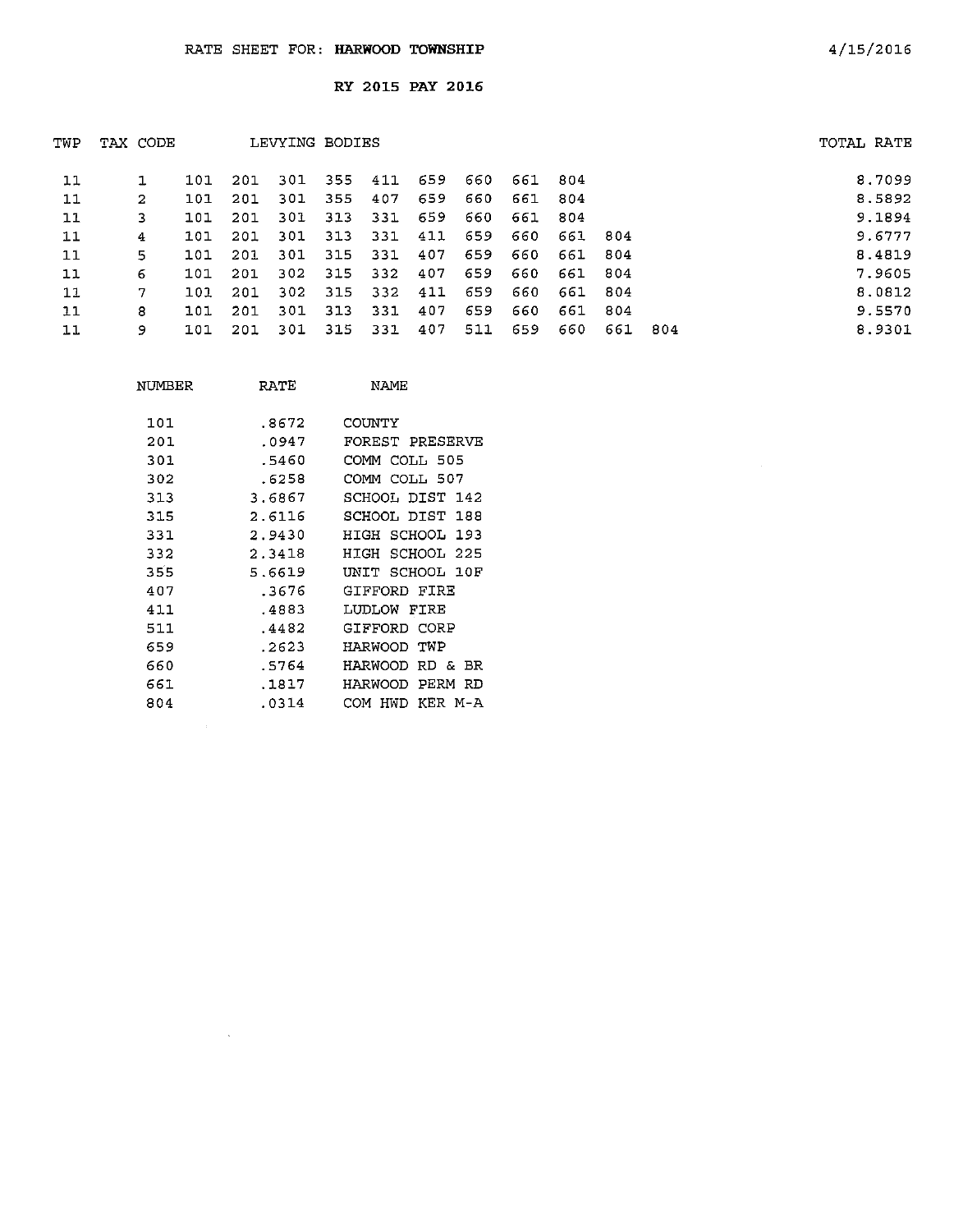| TWP | TAX CODE       |     |     | LEVYING BODIES |     |     |     |     |     |     |     |     |     | TOTAL RATE |
|-----|----------------|-----|-----|----------------|-----|-----|-----|-----|-----|-----|-----|-----|-----|------------|
| 12  | 1              | 101 | 201 | 301            | 345 | 665 | 666 | 667 | 802 | 901 |     |     |     | 6.6999     |
| 12  | $\overline{2}$ | 101 | 201 | 301            | 345 | 665 | 666 | 667 | 802 |     |     |     |     | 6.6999     |
| 12  | 2A             | 101 | 201 | 301            | 345 | 405 | 665 | 666 | 667 | 802 |     |     |     | 7.1098     |
| 12  | 3              | 101 | 201 | 301            | 345 | 420 | 665 | 666 | 667 | 802 |     |     |     | 7.0079     |
| 12  | 4              | 101 | 201 | 301            | 345 | 405 | 665 | 666 | 667 | 802 | 901 | 921 |     | 7.4430     |
| 12  | 6A             | 101 | 201 | 301            | 345 | 405 | 665 | 666 | 667 | 802 | 921 |     |     | 7.4430     |
| 12  | 7              | 101 | 201 | 301            | 344 | 404 | 665 | 666 | 667 | 802 |     |     |     | 7.1964     |
| 12  | 8              | 101 | 201 | 301            | 345 | 405 | 665 | 666 | 667 | 802 | 901 | 911 | 921 | 8.1873     |
| 12  | 9              | 101 | 201 | 301            | 345 | 404 | 665 | 666 | 667 | 802 |     |     |     | 7.0672     |
| 12  | 10             | 101 | 201 | 301            | 345 | 665 | 666 | 667 | 802 | 901 | 921 |     |     | 7.0331     |
| 12  | 11             | 101 | 201 | 301            | 345 | 424 | 665 | 666 | 667 | 802 |     |     |     | 6.9552     |
| 12  | 12             | 101 | 201 | 301            | 344 | 417 | 665 | 666 | 667 | 802 |     |     |     | 6.9707     |
| 12  | 13             | 101 | 201 | 301            | 344 | 404 | 516 | 665 | 666 | 667 | 802 |     |     | 8.0571     |
| 12  | 14             | 101 | 201 | 301            | 345 | 665 | 666 | 667 | 802 | 921 |     |     |     | 7.0331     |
| 12  | 15             | 101 | 201 | 301            | 345 | 420 | 665 | 666 | 667 | 802 | 901 |     |     | 7.0079     |
| 12  | 16             | 101 | 201 | 301            | 345 | 405 | 665 | 666 | 667 | 802 | 901 |     |     | 7.1098     |
| 12  | 17             | 101 | 201 | 301            | 345 | 404 | 665 | 666 | 667 | 802 | 901 |     |     | 7.0672     |
| 12  | 50             | 101 | 201 | 301            | 344 | 404 | 516 | 665 | 666 | 667 | 802 |     | 516 | 8.0571     |
|     |                |     |     |                |     |     |     |     |     |     |     |     |     |            |

 $\sim 10^6$ 

 $\mathbf{A}^{\dagger}$ 

 $\mathcal{A}$ 

| NUMBER | RATE   | NAME                         |
|--------|--------|------------------------------|
| 1 O 1  | .8672  | COIMTY                       |
| 201    | .0947  | FOREST PRESERVE              |
| 301    | .5460  | COMM.<br>COLL 505            |
| 344    | 4.5409 | SCHOOL 3<br>TNTT             |
| 345    | 4.4117 | SCHOOL 4<br>INTT             |
| 404    | .3673  | CORNBELT FIRE                |
| 405    | .4099  | PRAIRIE FIRE<br>F.           |
| 417    | .1416  | SANG VALLY<br>FIRE           |
| 420    | .3080  | THOMASBORO<br>FIRE           |
| 424    | . 2553 | SCOTT FIRE                   |
| 516    | .8607  | MAHOMET CORP                 |
| 665    | .1805  | HENSLEY TWP                  |
| 666    | .4008  | HENSLEY.<br>RD &<br>RR.      |
| 667    | . 1732 | HENSLEY PERM<br>חת           |
| 802    | .0258  | CN FB<br>HE NE M-A           |
| 901    | .0000  | SANITARY<br>ŢŢ<br>$\epsilon$ |
| 911    | .7443  | СНАМРАТСЫ<br>PARK            |
| 921    | . 3332 | MASS TRANSIT<br>CH           |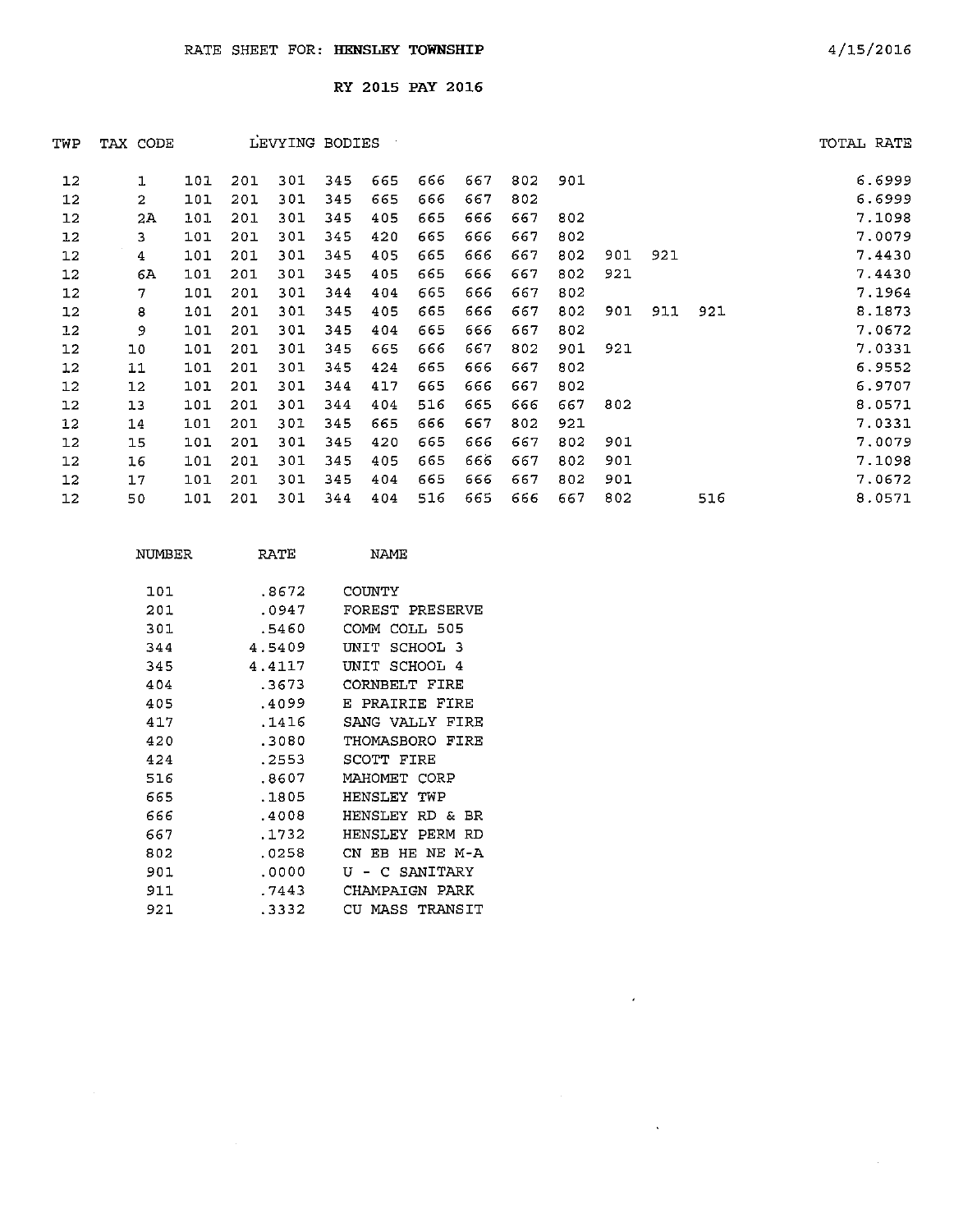| TWP | TAX CODE |  | LEVYING BODIES                          |  |  |  | TOTAL RATE |        |
|-----|----------|--|-----------------------------------------|--|--|--|------------|--------|
| 13  | $\sim$   |  | 101 201 302 315 332 407 671 672 673 804 |  |  |  |            | 7.8415 |
| -13 | $4\quad$ |  | 101 201 302 320 332 407 671 672 673 804 |  |  |  |            | 8.0023 |
| 13  | 5.       |  | 101 201 301 355 407 671 672 673 804     |  |  |  |            | 8.4702 |
| 13  | 6.       |  | 101 201 301 315 331 407 671 672 673 804 |  |  |  |            | 8.3629 |
|     |          |  |                                         |  |  |  |            |        |

 $\sim 80$ 

 $\mathcal{A}^{\text{max}}_{\text{max}}$ 

 $\sim 10^{11}$  km s  $^{-1}$ 

| NUMBER | RATE   | NAME                  |
|--------|--------|-----------------------|
| 101    | .8672  | COUNTY                |
| 201    | .0947  | FOREST PRESERVE       |
| 301    | .5460  | COMM COLL 505         |
| 302    | .6258  | COMM COLL 507         |
| 315    | 2.6116 | SCHOOL DIST 188       |
| 320    | 2.7724 | SCHOOL DIST 61V       |
| 331    | 2.9430 | HIGH SCHOOL 193       |
| 332    | 2.3418 | HIGH SCHOOL 225       |
| 355    | 5.6619 | UNIT SCHOOL 10F       |
| 407    | .3676  | GIFFORD FIRE          |
| 671    | .3200  | KERR TWP              |
| 672    | .3947  | KERR RD & BR          |
| 673    | .1867  | PERM ROAD<br>KERR     |
| 804    | .0314  | KER M-A<br>сом<br>HWD |

 $\sim 10^{11}$  km s  $^{-1}$ 

 $\sim 10^{11}$  km  $^{-1}$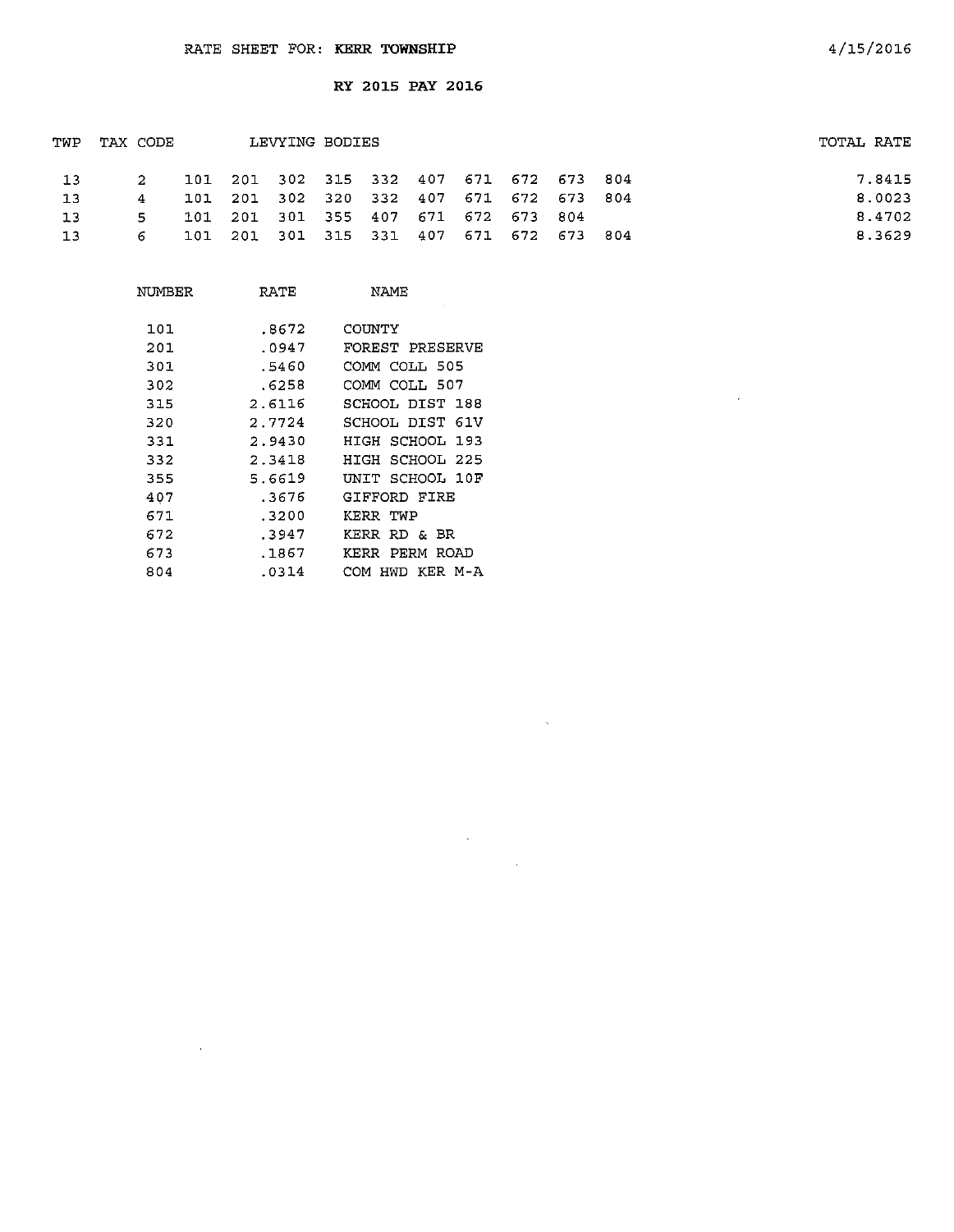| TWP | TAX CODE       |     |     | LEVYING BODIES |     |     |     |     |     |     |     |     |     |     |     | TOTAL RATE |
|-----|----------------|-----|-----|----------------|-----|-----|-----|-----|-----|-----|-----|-----|-----|-----|-----|------------|
| 14  |                | 101 | 301 | 355            | 411 | 677 | 678 | 679 | 803 | 961 |     |     |     |     |     | 8.4730     |
| 14  | $\overline{2}$ | 101 | 201 | 301            | 355 | 411 | 677 | 678 | 679 | 803 | 961 |     |     |     |     | 8.5677     |
| 14  | 3              | 101 | 201 | 301            | 312 | 331 | 677 | 678 | 679 | 803 | 912 | 961 |     |     |     | 10.4166    |
| 14  | 4              | 101 | 201 | 301            | 312 | 331 | 677 | 678 | 679 | 803 | 961 |     |     |     |     | 10.1675    |
| 14  | 5              | 101 | 201 | 301            | 312 | 331 | 520 | 677 | 678 | 679 | 803 | 912 | 961 |     |     | 11.8521    |
| 14  | 6              | 101 | 201 | -301           | 312 | 331 | 520 | 677 | 678 | 679 | 803 | 961 |     |     |     | 11.6030    |
| 14  | 8              | 101 | 301 | 313            | 331 | 411 | 677 | 678 | 679 | 803 | 961 |     |     |     |     | 9.4408     |
| 14  | 9              | 101 | 201 | 301            | 313 | 331 | 411 | 677 | 678 | 679 | 803 | 961 |     |     |     | 9.5355     |
| 14  | 10             | 101 | 201 | 301            | 313 | 331 | 411 | 515 | 677 | 678 | 679 | 803 | 961 |     |     | 9.8475     |
| 14  | 11             | 101 | 201 | 301            | 313 | 331 | 677 | 678 | 679 | 803 | 961 |     |     |     |     | 9.0472     |
| 14  | 50             | 101 | 201 | 301            | 312 | 331 | 520 | 677 | 678 | 679 | 803 | 961 |     | 520 |     | 11.6030    |
| 14  | 51             | 101 | 201 | 301            | 312 | 331 | 520 | 677 | 678 | 679 | 803 | 912 | 961 |     | 520 | 11.8521    |
| 14  | 60             | 101 | 201 | 301            | 312 | 331 | 520 | 677 | 678 | 679 | 803 | 912 | 961 |     |     | 11.8521    |

 $\mathcal{L}^{\text{max}}_{\text{max}}$ 

| NUMBER | RATE   | NAME            |
|--------|--------|-----------------|
| 101    | .8672  | COUNTY          |
| 201    | .0947  | FOREST PRESERVE |
| 301    | .5460  | COMM COLI, 505  |
| 312    | 4.8070 | SCHOOL DIST 137 |
| 313    | 3.6867 | SCHOOL DIST 142 |
| 331    | 2.9430 | HIGH SCHOOL 193 |
| 355    | 5.6619 | UNIT SCHOOL 10F |
| 411    | .4883  | LUDLOW FIRE     |
| 515    | .3120  | LUDLOW CORP     |
| 520    | 1.4355 | RANTOUL CORP    |
| 677    | .2657  | LUDLOW TWP      |
| 678    | .2885  | LUDLOW RD & BR  |
| 679    | .2431  | LUDLOW PERM RD  |
| 803    | .0404  | RANTL-LUDL M-A  |
| 912    | .2491  | RANTOUL PARK    |
| 961    | .0719  | RANT/LUD CEM    |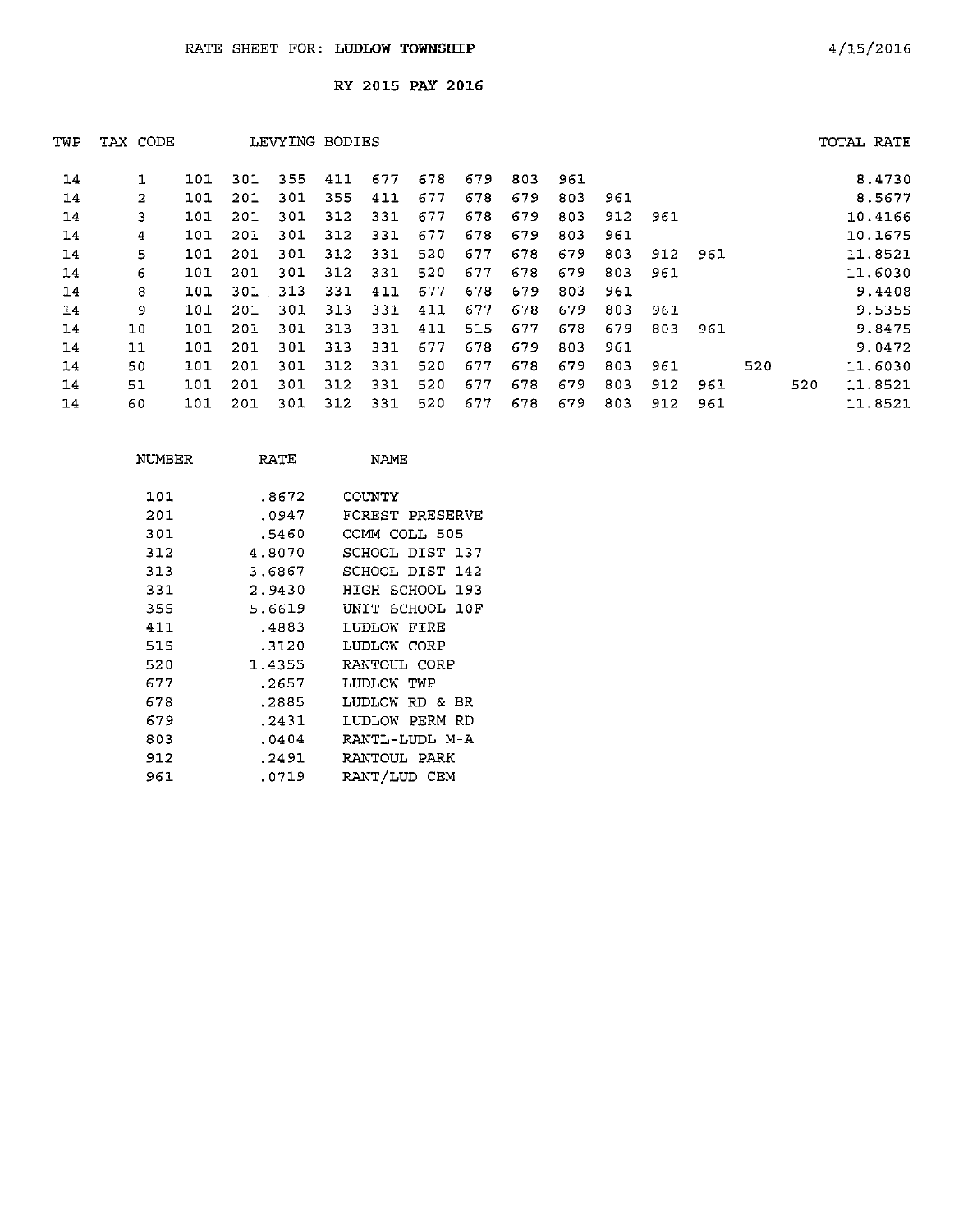$\sim 10^6$ 

 $\mathcal{L}_{\mathbf{a}}$ 

 $\mathcal{A}^{\mathcal{A}}$ 

RY 2015 PAY 2016

|     |     |          |                         |                |                                                     |     |                |                                                                   |                                                | TOTAL RATE |
|-----|-----|----------|-------------------------|----------------|-----------------------------------------------------|-----|----------------|-------------------------------------------------------------------|------------------------------------------------|------------|
|     |     |          |                         |                |                                                     |     |                |                                                                   |                                                | 7.1961     |
| 2   | 101 |          |                         |                |                                                     |     |                |                                                                   |                                                | 8.0568     |
|     |     |          |                         |                |                                                     |     |                |                                                                   |                                                | 7.1206     |
| 5.  | 101 |          |                         |                |                                                     |     |                |                                                                   |                                                | 7.0841     |
| 50. | 101 | -201     |                         |                |                                                     |     |                |                                                                   | 516                                            | 8.0568     |
|     |     | TAX CODE | 201<br>101 201<br>- 201 | - 301<br>- 301 | LEVYING BODIES<br>301 344 412<br>344 424<br>344 404 | 683 | 683<br>516 683 | 101 201 301 344 404 683 684 685 944<br>684 685 944<br>684 685 944 | 301 344 404 516 683 684 685 944<br>684 685 944 |            |

 $\sim$   $\sim$ 

| NUMBER | RATE   | NAMF            |
|--------|--------|-----------------|
| 101    | .8672  | COUNTY          |
| 201    | .0947  | FOREST PRESERVE |
| 301    | .5460  | COMM COLL 505   |
| 344    | 4.5409 | UNIT SCHOOL 3   |
| 404    | .3673  | CORNBELT FIRE   |
| 412    | .2918  | NO PIATT FIRE   |
| 424    | . 2553 | SCOTT FIRE      |
| 516    | .8607  | MAHOMET CORP    |
| 683    | .1223  | MAHOMET TWP     |
| 684    | .1849  | MAHOMET RD & BR |
| 685    | .1551  | MAHOMET PERM RD |
| 944    | .3177  | MAHOMET PUB LIB |
|        |        |                 |

 $\sim 10^{-11}$ 

 $\sim$ 

 $\sim 10^7$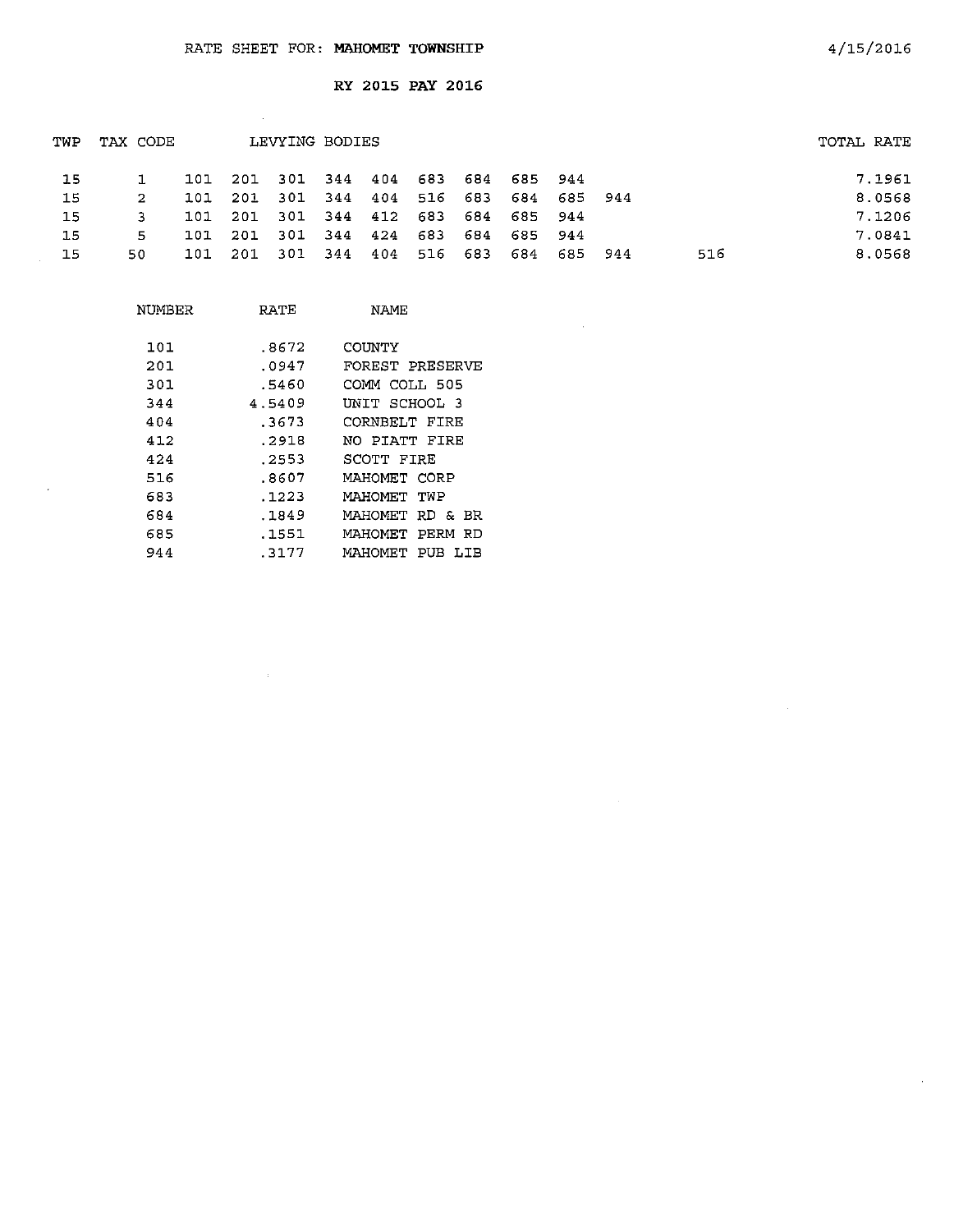| TWP | TAX CODE       |     |     | LEVYING BODIES |      |     |     |     |     |      |      |     | TOTAL RATE |
|-----|----------------|-----|-----|----------------|------|-----|-----|-----|-----|------|------|-----|------------|
| 16  |                | 101 | 201 | 301            | 341  | 417 | 689 | 690 | 691 | 802  |      |     | 7.5196     |
| 16  | $\overline{2}$ | 101 | 201 | 301            | 341  | 412 | 689 | 690 | 691 | 802  |      |     | 7.6698     |
| 16  | 3              | 101 | 201 | 301            | 344  | 404 | 689 | 690 | 691 | 802  |      |     | 7.1770     |
| 16  | 4              | 101 | 201 | 301            | 344  | 412 | 689 | 690 | 691 | 802  |      |     | 7.1015     |
| 16  | 5              | 101 | 201 | 301            | 341  | 417 | 509 | 689 | 690 | 691  | 802  |     | 7.8680     |
| 16  | 6              | 101 | 201 | 301            | 344  | 417 | 689 | 690 | 691 | 802  |      |     | 6.9513     |
| 16  | 7              | 101 | 201 | 301            | 344  | 404 | 516 | 689 | 690 | 691  | -802 |     | 8.0377     |
| 16  | 8              | 101 | 201 | 301            | -341 | 404 | 689 | 690 | 691 | -802 |      |     | 7.7453     |
| 16  | 55             | 101 | 201 | -301           | 341  | 417 | 509 | 689 | 690 | 691  | 802  | 509 | 7.8680     |
| 16  | 56             | 101 | 201 | 301            | 341  | 417 | 509 | 689 | 690 | 691  | 802  | 509 | 7.8680     |

| NUMBER | RATE   | <b>NAME</b>         |
|--------|--------|---------------------|
| 101    | .8672  | COUNTY              |
| 201    | .0947  | FOREST PRESERVE     |
| 301    | .5460  | COMM COLL 505       |
| 341    | 5.1092 | UNIT SCHOOL 1C      |
| 344    | 4.5409 | UNIT SCHOOL 3       |
| 404    | .3673  | CORNBELT FIRE       |
| 412    | .2918  | NO PIATT FIRE       |
| 417    | .1416  | SANG VALLY FIRE     |
| 509    | .3484  | FISHER CORP         |
| 516    | .8607  | MAHOMET CORP        |
| 689    | .2721  | NEWCOMB TWP         |
| 690    | .3010  | NEWCOMB RD & BR     |
| 691    | .1620  | NEWCOMB PERM RD     |
| 802    | .0258  | CN.<br>EB HE NE M-A |
|        |        |                     |

 $\sim$   $\omega$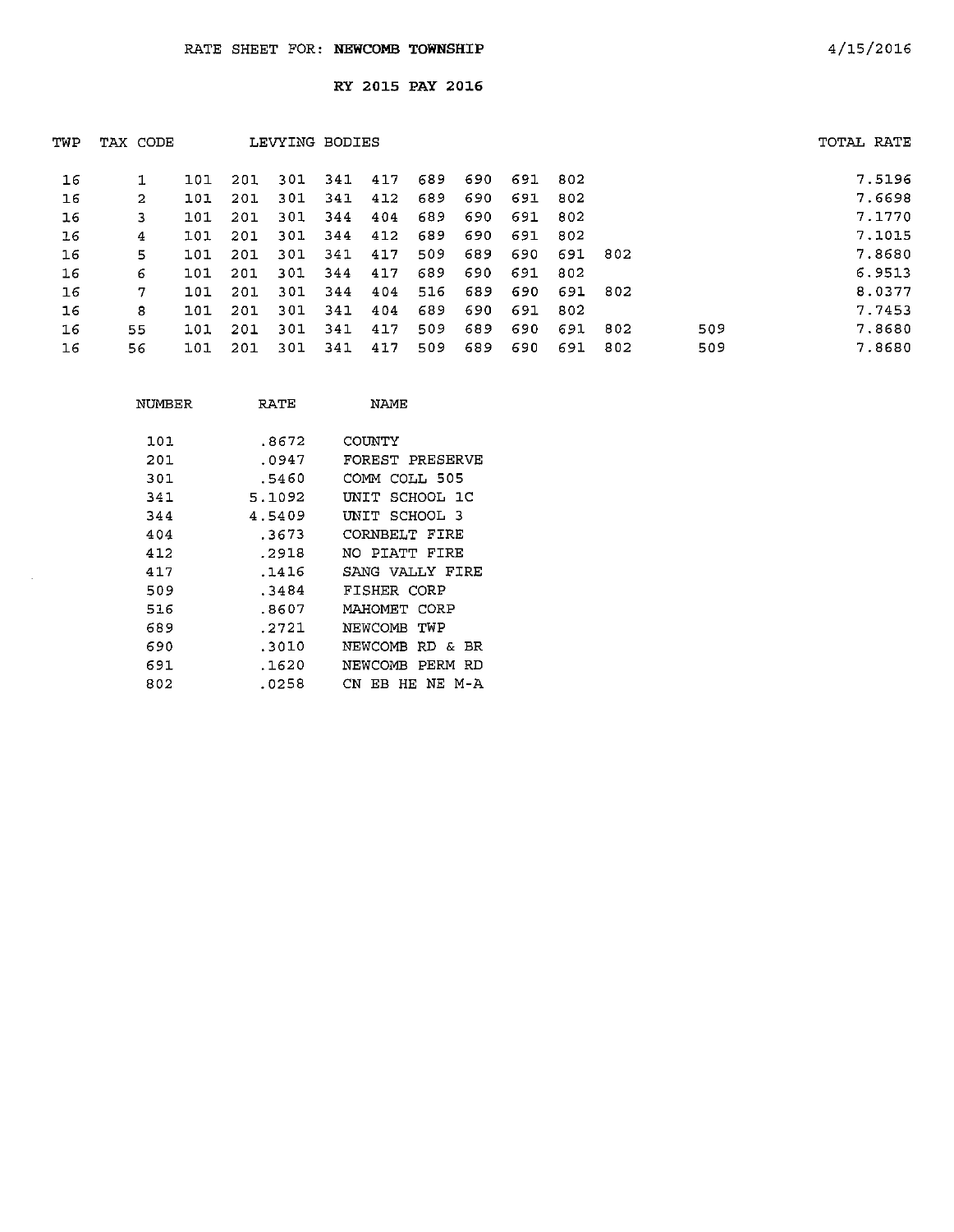| TWP | TAX CODE |      |                                         | LEVYING BODIES  |  |                             |                                 |      | TOTAL RATE |        |
|-----|----------|------|-----------------------------------------|-----------------|--|-----------------------------|---------------------------------|------|------------|--------|
| 17  |          |      | 101 201 301 314 333 419 695 696 697 805 |                 |  |                             |                                 |      |            | 7.1477 |
| 17  | -8       | 101  | 201                                     |                 |  | 301 357 413 695 696 697 805 |                                 |      |            | 7.8300 |
| 17  | 9        | 101  | 201 301 333 358 413 695 696 697 805     |                 |  |                             |                                 |      |            | 7.4949 |
| 17  | 10.      | 101  | - 201                                   |                 |  |                             | 301 333 358 419 695 696 697 805 |      |            | 7.5196 |
| 17  | 11       | 101  | 201 301 333 358 413 517 695 696 697     |                 |  |                             |                                 | -805 |            | 8.1748 |
| 17  | 12       | 101. | 201                                     | 301 333 358 413 |  |                             | 522 695 696 697 805             |      |            | 7.5560 |
|     |          |      |                                         |                 |  |                             |                                 |      |            |        |

| NUMBER | RATE   | NAME                  |
|--------|--------|-----------------------|
| 101    | .8672  | COUNTY                |
| 201    | .0947  | FOREST PRESERVE       |
| 301    | .5460  | COMM COLL 505         |
|        |        |                       |
| 314    | 2.6832 | SCHOOL DIST 169       |
| 333    | 2.0107 | HIGH SCHOOL305C       |
| 357    | 5.4009 | UNIT SCHOOL 76V       |
| 358    | 3.0551 | SCHOOL DIST 197       |
| 413    | .1632  | OGDN/ROYAL FIRE       |
| 419    | .1879  | S JOE STAN FIRE       |
| 517    | .6799  | OGDEN<br>CORP         |
| 522    | .0611  | ROYAL CORP            |
| 695    | .3408  | OGDEN<br>TWP          |
| 696    | .2249  | OGDEN.<br>RD & BR     |
| 697    | .1546  | OGDEN<br>PERM<br>ROAD |
| 805    | .0377  | OGDN-STNTN M-A        |

 $\mathcal{A}$ 

 $\mathcal{A}^{\pm}$ 

 $\sim$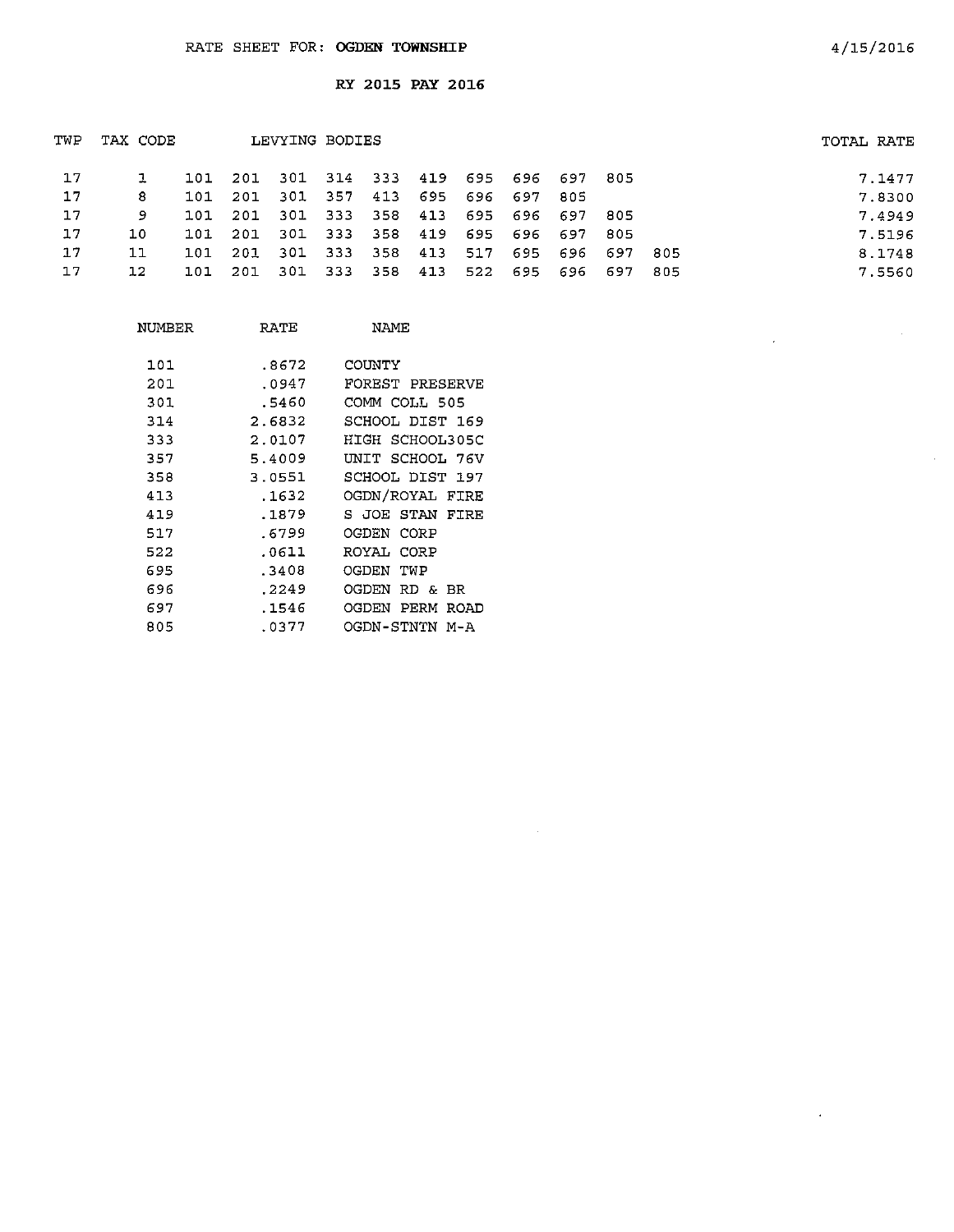| TWP | TAX CODE |     |                                     | LEVYING BODIES              |  |  |                                         | TOTAL RATE |        |
|-----|----------|-----|-------------------------------------|-----------------------------|--|--|-----------------------------------------|------------|--------|
| 18  |          |     | 101 201 301 348 414 701 702 703 807 |                             |  |  |                                         |            | 6.9699 |
| 18  | -2       |     | 101 201                             |                             |  |  | 301 348 414 518 701 702 703 807         |            | 7.2396 |
| 18  |          |     | 101 201 301 352 414 701 702 703 807 |                             |  |  |                                         |            | 7.4345 |
| 18  | 4        |     |                                     |                             |  |  | 101 201 301 353 414 701 702 703 807 943 |            | 7.0902 |
| 18  | 5.       | 101 | 201                                 | 301 348 426 701 702 703 807 |  |  |                                         |            | 6.9457 |
| 18  | 6        |     | 101 201 301 348 425 701 702 703 807 |                             |  |  |                                         |            | 6.9780 |
|     |          |     |                                     |                             |  |  |                                         |            |        |

 $\sim 10^{11}$  km s  $^{-1}$ 

 $\sim 10^7$ 

| NUMBER | RATE   | NAME                  |
|--------|--------|-----------------------|
| 101    | .8672  | COUNTY                |
| 201    | .0947  | FOREST PRESERVE       |
| 301    | .5460  | COMM<br>COLL 505      |
| 348    | 4.4437 | SCHOOL 7<br>UNIT      |
| 352    | 4.9083 | יד את ז<br>SCHL 301D  |
| 353    | 4.3044 | SCHL 302D<br>UNIT     |
| 414    | .2853  | PESOTUM FIRE          |
| 425    | .2934  | SADORUS FIRE          |
| 426    | .2611  | TOLONO FIRE           |
| 518    | .2697  | PESOTUM CORP          |
| 701    | .2586  | PESOTUM TWP           |
| 702    | .3219  | PESOTUM<br>RD & BR    |
| 703    | .1359  | PESOTUM PERM RD       |
| 807    | .0166  | CRITT-PESOT M-A       |
| 943    | .2596  | CAMARGO<br>LIB<br>DTS |

 $\sim$ 

4/15/2016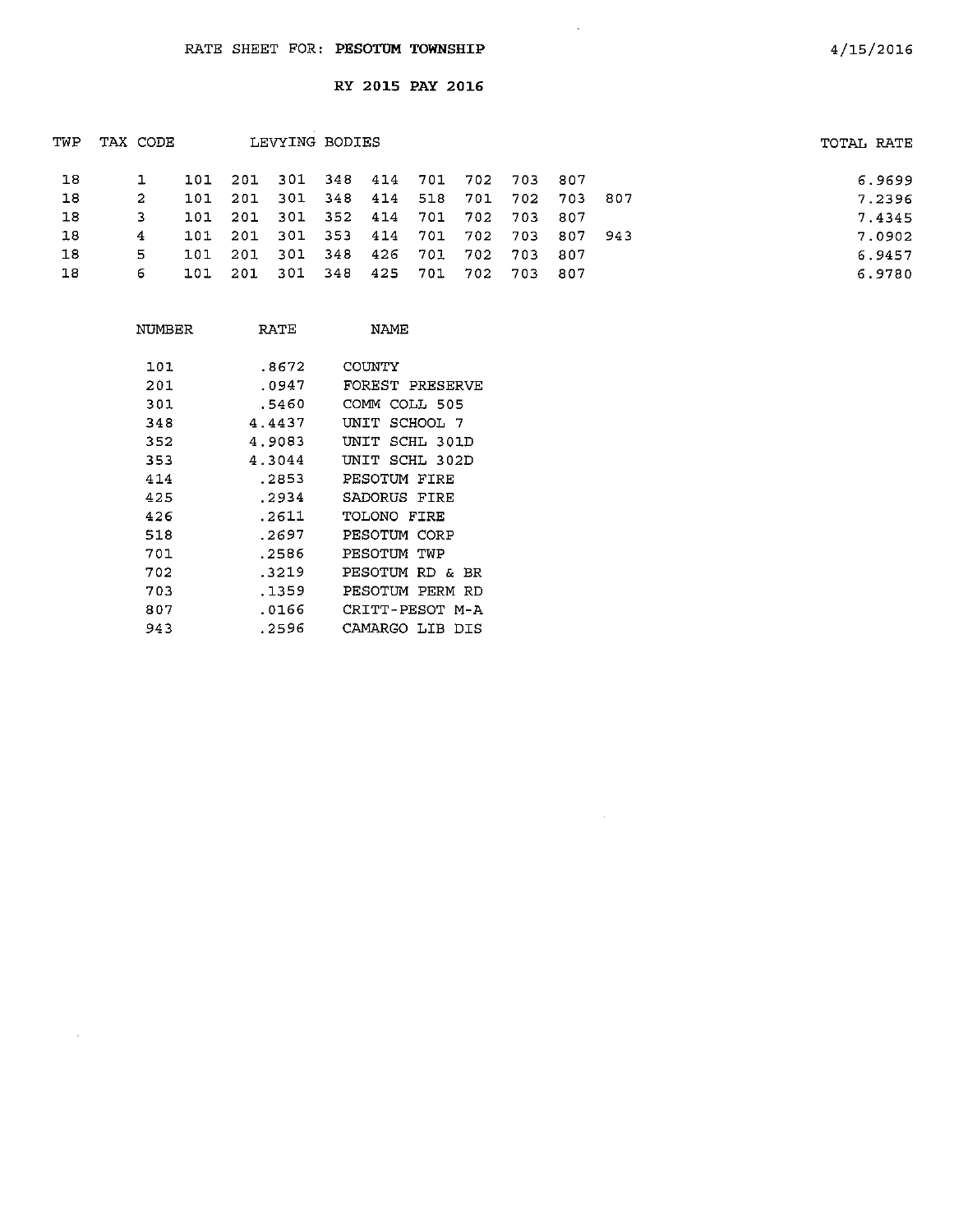$\sim 10^7$ 

| TWP | TAX CODE    |  | LEVYING BODIES                          |  |  |  | TOTAL RATE |
|-----|-------------|--|-----------------------------------------|--|--|--|------------|
| 19  | $\mathbf 1$ |  | 101 201 301 348 415 707 708 709 942     |  |  |  | 7.3621     |
| 19  | $\sim$ 2    |  | 101 201 301 348 415 519 707 708 709 942 |  |  |  | 7.7496     |
| 19  | $-3$        |  | 101 201 301 348 426 707 708 709 942     |  |  |  | 7.4055     |

 $\sim 10^{-1}$ 

 $\sim 10^{-1}$ 

| NIJMBER | RATE   | NAME            |
|---------|--------|-----------------|
| 101     | .8672  | COUNTY          |
| 201     | .0947  | FOREST PRESERVE |
| 301     | .5460  | COMM COLL 505   |
| 348     | 4.4437 | UNIT SCHOOL 7   |
| 415     | . 2177 | PHILO FIRE      |
| 426     | .2611  | TOLONO FTRE     |
| 519     | .3875  | PHILO CORP      |
| 707     | .2345  | PHILO TWP       |
| 708     | .6136  | PHILO RD & BR   |
| 709     | .1548  | PHILO PERM ROAD |
| 942     | . 1899 | PHILO LIBRARY   |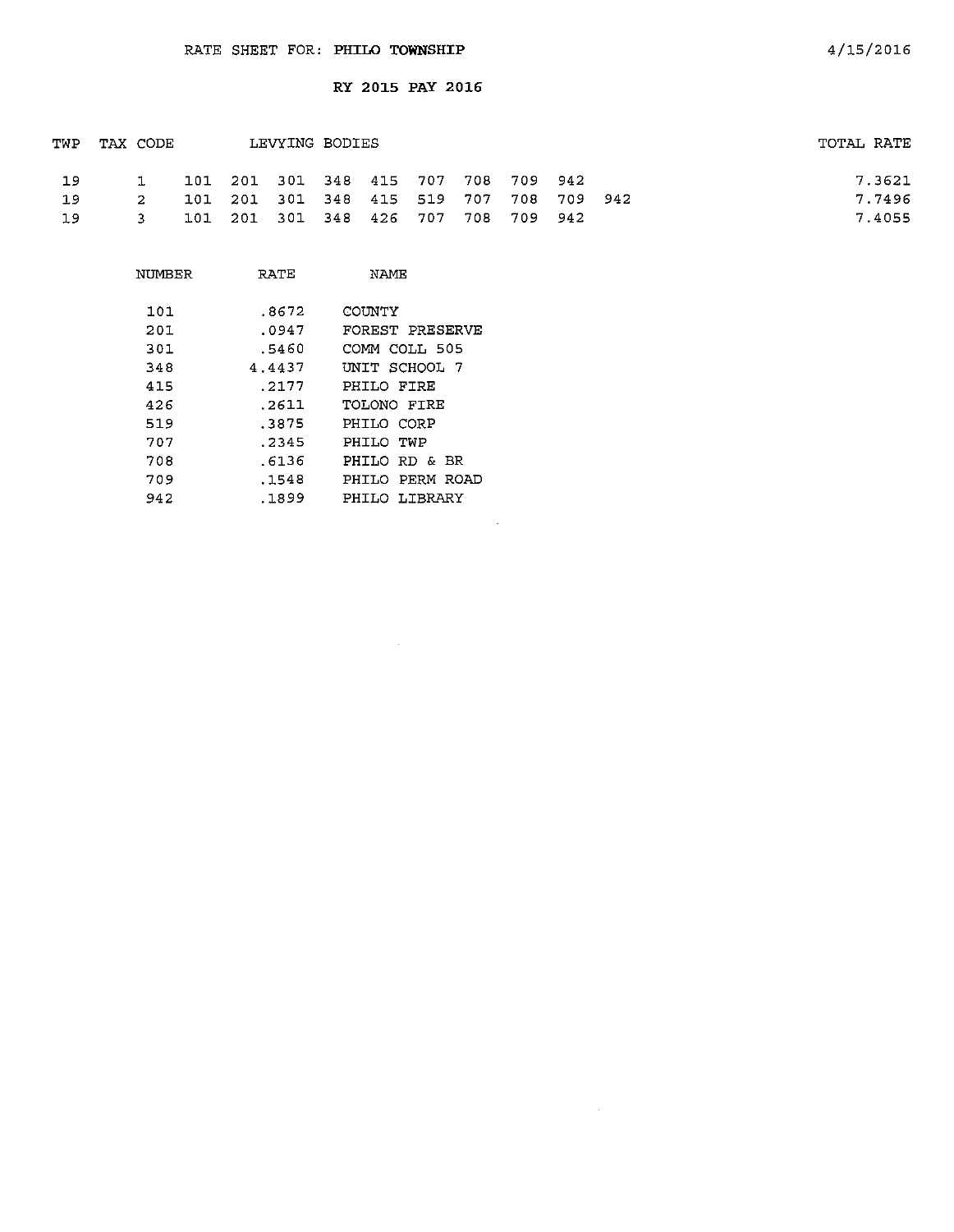| TWP | TAX CODE |     |     | LEVYING | BODIES |     |     |     |     |     |     |     |     |     |     | TOTAL RATE |
|-----|----------|-----|-----|---------|--------|-----|-----|-----|-----|-----|-----|-----|-----|-----|-----|------------|
| 20  | 1        | 101 | 201 | 301     | 311    | 331 | 420 | 713 | 714 | 715 | 803 | 961 |     |     |     | 8.5261     |
| 20  | 2        | 101 | 201 | 301     | 311    | 331 | 420 | 527 | 713 | 714 | 715 | 803 | 961 |     |     | 9.4213     |
| 20  | 3        | 101 | 201 | 301     | 312    | 331 | 713 | 714 | 715 | 803 | 961 |     |     |     |     | 10.0188    |
| 20  | 4        | 101 | 201 | 301     | 312    | 331 | 520 | 713 | 714 | 715 | 803 | 961 |     |     |     | 11.4543    |
| 20  | 5        | 101 | 201 | 301     | 312    | 331 | 520 | 713 | 714 | 715 | 803 | 912 | 961 |     |     | 11.7034    |
| 20  | 7        | 101 | 201 | 301     | 315    | 331 | 713 | 714 | 715 | 803 | 961 |     |     |     |     | 7.8234     |
| 20  | 8        | 101 | 201 | 301     | 311    | 331 | 520 | 713 | 714 | 715 | 803 | 912 | 961 |     |     | 9.9027     |
| 20  | 9        | 101 | 201 | 301     | 311    | 331 | 713 | 714 | 715 | 803 | 961 |     |     |     |     | 8.2181     |
| 20  | 10       | 101 | 201 | 301     | 312    | 331 | 420 | 713 | 714 | 715 | 803 | 961 |     |     |     | 10.3268    |
| 20  | 11       | 101 | 201 | 301     | 315    | 331 | 407 | 713 | 714 | 715 | 803 | 961 |     |     |     | 8.1910     |
| 20  | $12 \,$  | 101 | 201 | 301     | 311    | 331 | 520 | 713 | 714 | 715 | 803 | 961 |     |     |     | 9.6536     |
| 20  | 13       | 101 | 201 | 301     | 331    | 358 | 420 | 713 | 714 | 715 | 803 | 961 |     |     |     | 8.5749     |
| 20  | 14       | 101 | 201 | 301     | 312    | 331 | 713 | 714 | 715 | 803 | 912 | 961 |     |     |     | 10.2679    |
| 20  | 51       | 101 | 201 | 301     | 312    | 331 | 520 | 713 | 714 | 715 | 803 | 912 | 961 |     | 520 | 11.7034    |
| 20  | 52       | 101 | 201 | 301     | 312    | 331 | 520 | 713 | 714 | 715 | 803 | 961 |     | 520 |     | 11.4543    |
| 20  | 55       | 101 | 201 | 301     | 312    | 331 | 520 | 713 | 714 | 715 | 803 | 912 | 961 |     | 520 | 11.7034    |
| 20  | 58       | 101 | 201 | 301     | 311    | 331 | 520 | 713 | 714 | 715 | 803 | 912 | 961 |     | 520 | 9.9027     |
| 20  | 60       | 101 | 201 | 301     | 312    | 331 | 520 | 713 | 714 | 715 | 803 | 912 | 961 |     |     | 11.7034    |
|     |          |     |     |         |        |     |     |     |     |     |     |     |     |     |     |            |

 $\sim 30$  km s  $^{-1}$ 

| NUMBER | RATE   | <b>NAMF</b>            |
|--------|--------|------------------------|
| 101    | .8672  | COUNTY                 |
| 201    | .0947  | FOREST PRESERVE        |
| 301    | .5460  | COMM COLL 505          |
| 311    | 3.0063 | SCHOOL DIST 130        |
| 312    | 4.8070 | SCHOOL DIST 137        |
| 315    | 2.6116 | SCHOOL DIST 188        |
| 331    | 2.9430 | HIGH SCHOOL 193        |
| 358    | 3.0551 | SCHOOL DIST 197        |
| 407    | .3676  | GIFFORD FIRE           |
| 420    | .3080  | THOMASBORO FIRE        |
| 520    | 1.4355 | RANTOUL CORP           |
| 527    | .8952  | THOMASBORO CORP        |
| 713    | .1696  | RANTOUL<br>TWP         |
| 714    | .2546  | RANTOUL.<br>RD &<br>BR |
| 715    | .2244  | RANTOUL PERM RD        |
| 803    | .0404  | RANTL-LUDL M-A         |
| 912    | .2491  | RANTOUL PARK           |
| 961    | .0719  | RANT/LUD CEM           |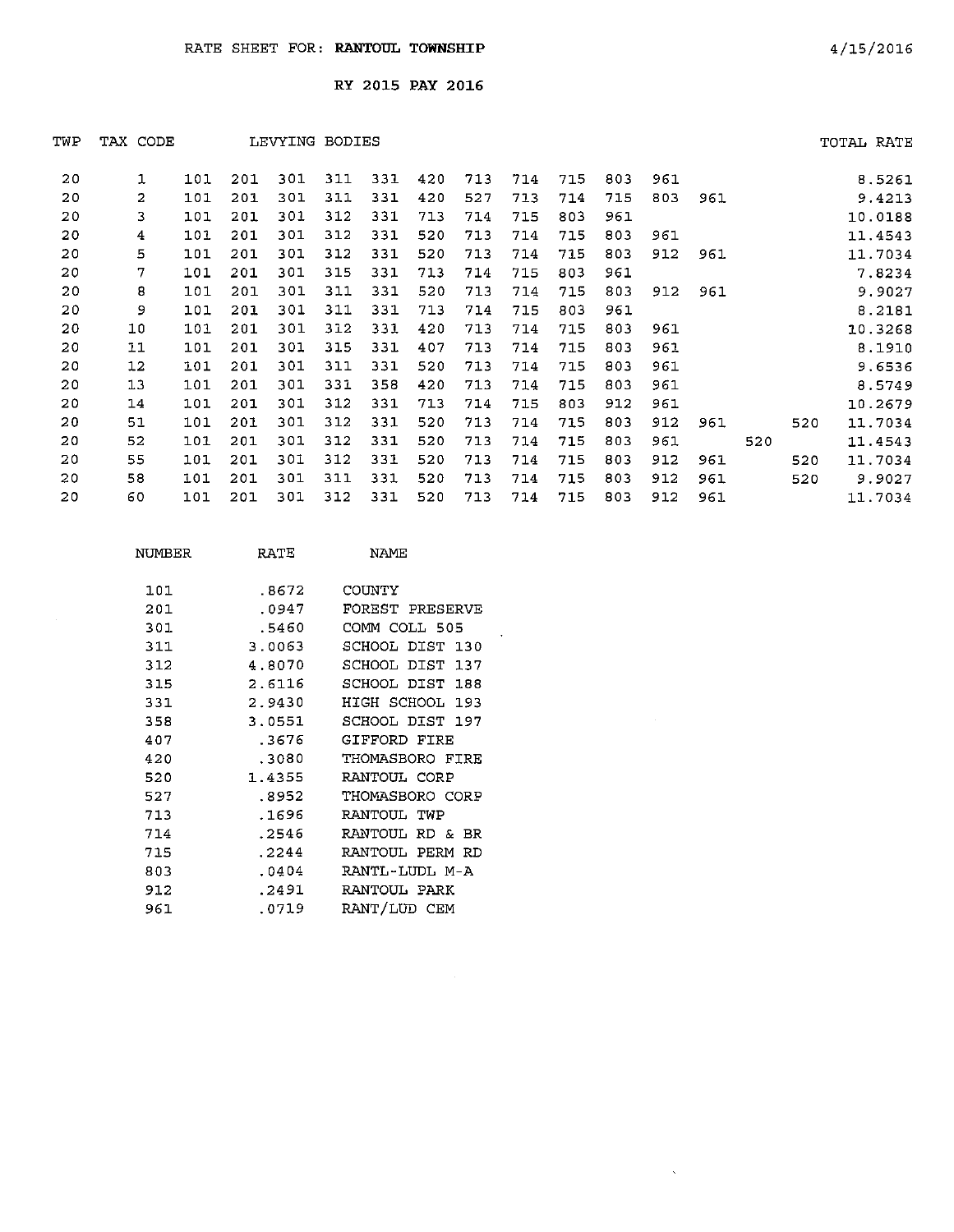|    |     |          |  |                |  |                                                                            | TOTAL RATE                                                                                                                |
|----|-----|----------|--|----------------|--|----------------------------------------------------------------------------|---------------------------------------------------------------------------------------------------------------------------|
|    |     |          |  |                |  |                                                                            | 8.4417                                                                                                                    |
| 2. |     |          |  |                |  |                                                                            | 9.6005                                                                                                                    |
| з. |     |          |  |                |  |                                                                            | 7.5109                                                                                                                    |
| 4  | 101 |          |  |                |  |                                                                            | 8.7013                                                                                                                    |
| 5. |     |          |  |                |  |                                                                            | 7.2513                                                                                                                    |
|    |     | TAX CODE |  | LEVYING BODIES |  | 101 201 301 354 402 719 720 721 808<br>101 201 301 353 402 719 720 721 808 | 101 201 301 354 402 514 719 720 721 808<br>101 201 301 353 402 719 720 721 808 943<br>201 301 354 402 719 720 721 808 943 |

| NUMBER | RATE   | NAME            |
|--------|--------|-----------------|
| 101    | .8672  | COUNTY          |
| 201    | .0947  | FOREST PRESERVE |
| 301    | .5460  | COMM COLL 505   |
| 353    | 4.3044 | UNIT SCHL 302D  |
| 354    | 5.4948 | UNIT SCHOOL 8   |
| 402    | .5804  | BROADLANDS FIRE |
| 514    | 1.1588 | LONGVIEW CORP   |
| 719    | .3517  | RAYMOND TWP     |
| 720    | .3356  | RAYMOND RD & BR |
| 721    | .1296  | RAYMOND PERM RD |
| 808    | .0417  | AY-RAY-SH M-A   |
| 943    | .2596  | CAMARGO LIB DIS |
|        |        |                 |

 $\hat{\boldsymbol{\beta}}$ 

 $\bar{z}$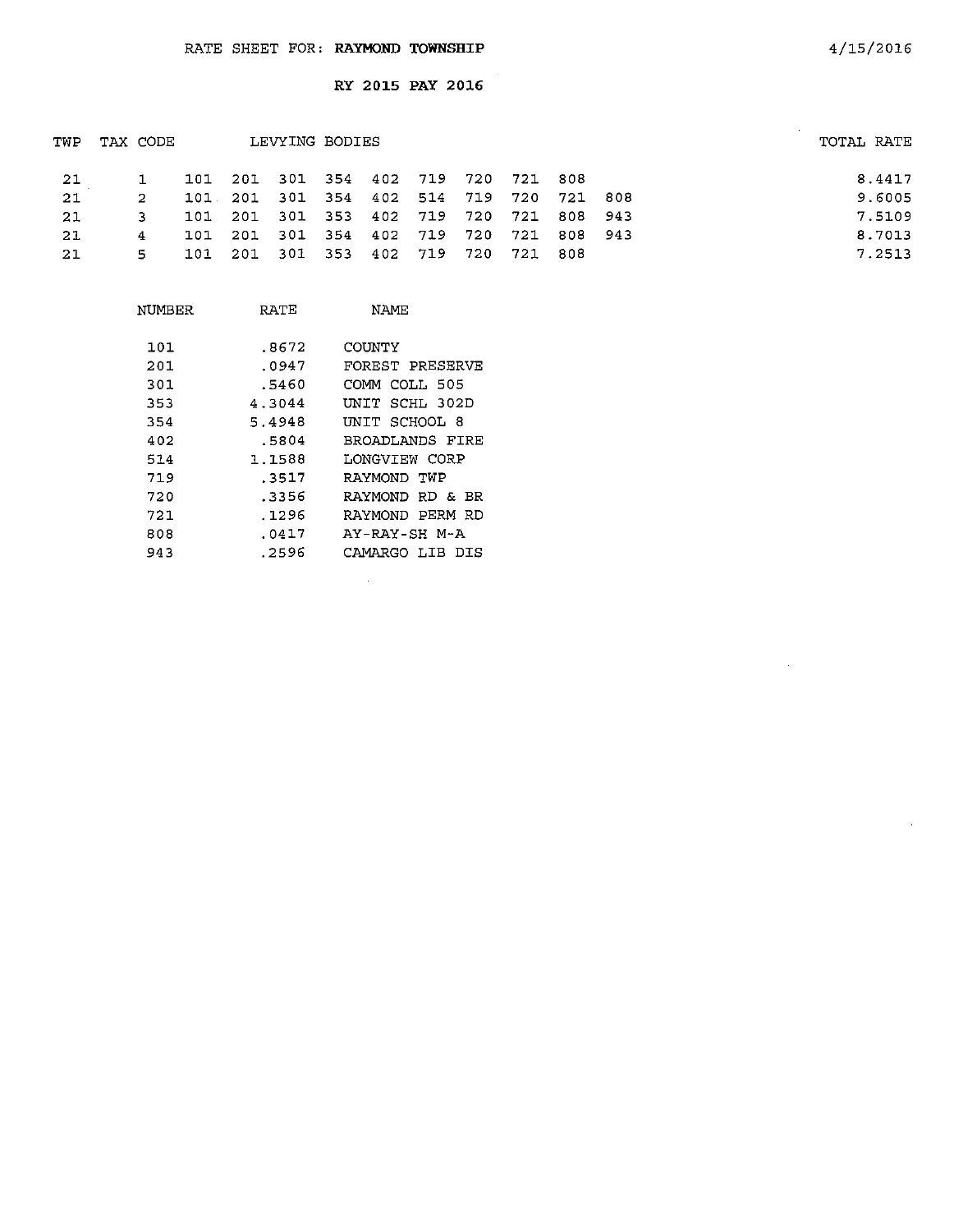| TWP | TAX CODE |     |     | LEVYING BODIES |     |     |     |     |     |     |      |     | TOTAL RATE |
|-----|----------|-----|-----|----------------|-----|-----|-----|-----|-----|-----|------|-----|------------|
| 22  |          | 101 | 201 | 301            | 348 | 425 | 725 | 726 | 727 | 806 |      |     | 7.4109     |
| 22  | 2        | 101 | 201 | 301            | 348 | 409 | 725 | 726 | 727 | 806 |      |     | 7.6715     |
| 22  | 3        | 101 | 201 | 301            | 348 | 425 | 523 | 725 | 726 | 727 | 806  | 941 | 7.8593     |
| 22  | 3В       | 101 | 201 | 301            | 348 | 425 | 523 | 725 | 726 | 727 | 806  |     | 7.7245     |
| 22  | 4        | 101 | 201 | 301            | 346 | 409 | 725 | 726 | 727 | 806 | -945 |     | 8.5202     |
| 22  | 5.       | 101 | 201 | 301            | 346 | 409 | 513 | 725 | 726 | 727 | 806  | 945 | 8.9991     |
| 22  | 6        | 101 | 201 | -301           | 350 | 409 | 725 | 726 | 727 | 806 |      |     | 3.9830     |
| 22  | 7        | 101 | 201 | 301            | 352 | 425 | 725 | 726 | 727 | 806 |      |     | 7.8755     |
| 22  | 8        | 101 | 201 | -301           | 352 | 409 | 725 | 726 | 727 | 806 |      |     | 8.1361     |
| 22  | 9        | 101 | 201 | 301            | 348 | 414 | 725 | 726 | 727 | 806 |      |     | 7.4028     |
| 22  | 10       | 101 | 201 | 301            | 350 | 359 | 409 | 725 | 726 | 727 | 806  |     | 7.6139     |

 $\sim$   $\mu$ 

| 101 | .8672  | COUNTY                 |
|-----|--------|------------------------|
| 201 | .0947  | FOREST PRESERVE        |
| 301 | .5460  | COMM<br>COLL 505       |
| 346 | 5.0576 | SCHOOL 5P<br>UNIT      |
| 348 | 4.4437 | SCHOOL 7<br>דתתז       |
| 350 | . 7552 | SCHOOL 39P<br>INTT     |
| 352 | 4.9083 | ידאתז<br>SCHL 301D     |
| 359 | 3.6309 | SCHOOL305M<br>דאתז     |
| 409 | .5540  | IVESDALE FIRE          |
| 414 | . 2853 | PESOTUM<br>FIRE        |
| 425 | .2934  | SADORUS<br>FTRE        |
| 513 | 4789   | IVESDALE CORP          |
| 523 | .3136  | SADORUS<br>CORP        |
| 725 | .3781  | SADORIJS<br>TWP        |
| 726 | .6375  | SADORUS RD & BR        |
| 727 | . 1503 | PERM RD<br>SADORUS     |
| 806 | .0000  | CLFX-SADRS M-A         |
| 941 | . 1348 | TOLONO.<br>PURL I TR   |
| 945 | - 2348 | BEMENT<br>PUB.<br>LIBR |

NUMBER RATE NAME

 $\sim$ 

 $\hat{\mathcal{L}}$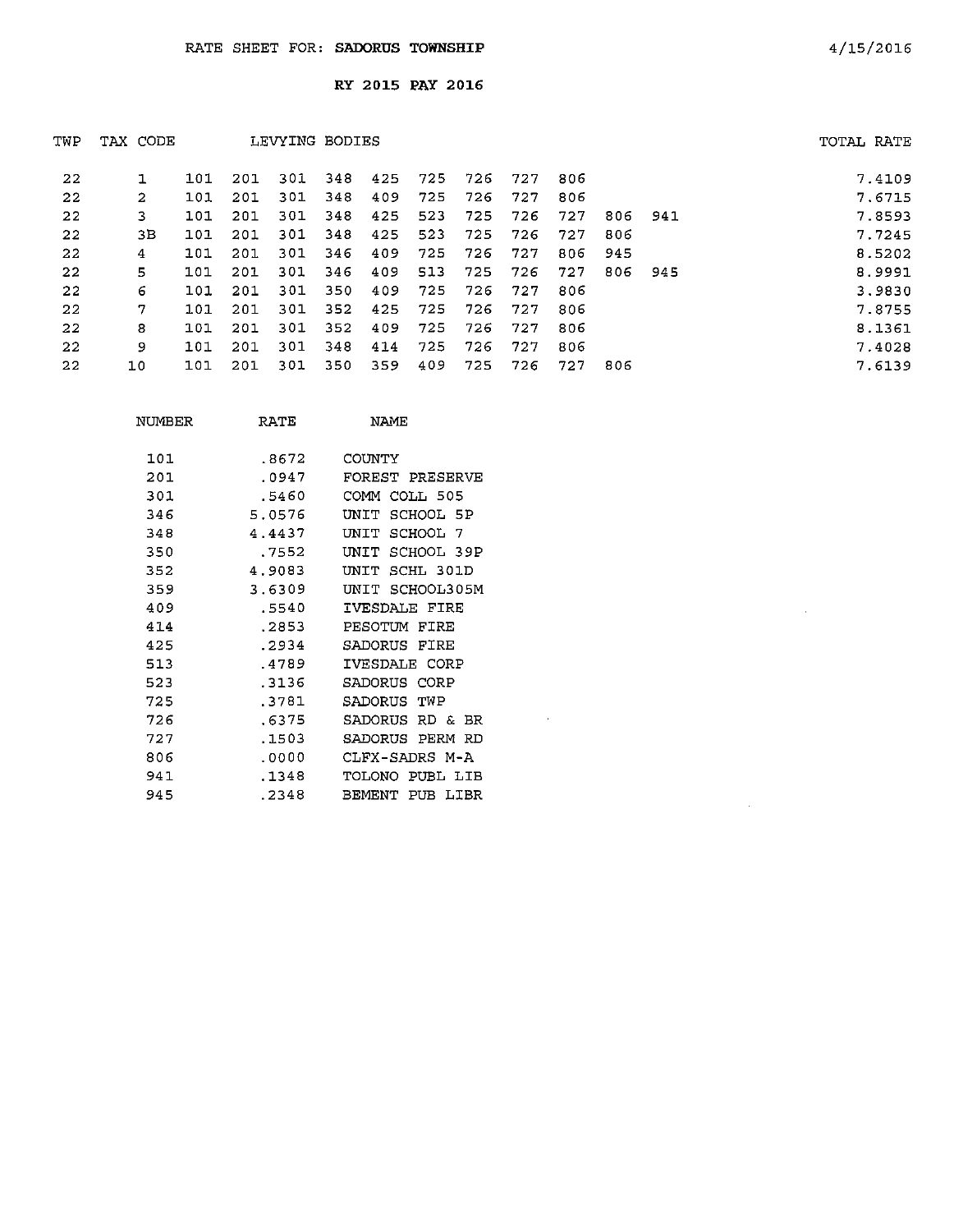|    |      |                 |       |       |                |  |                                                                                                              | TOTAL RATE                          |
|----|------|-----------------|-------|-------|----------------|--|--------------------------------------------------------------------------------------------------------------|-------------------------------------|
|    |      |                 |       |       |                |  |                                                                                                              | 6.9862                              |
| 2. | 101  | -201            |       |       |                |  |                                                                                                              | 6.8570                              |
| 3. | 101  |                 |       |       |                |  |                                                                                                              | 5.8127                              |
| 4  | 101. |                 |       |       |                |  |                                                                                                              | 7.0982                              |
| 5. |      |                 |       |       |                |  |                                                                                                              | 7.0952                              |
|    |      | TAX CODE<br>101 | - 201 | - 301 | LEVYING BODIES |  | 201 301 344 424 731 732 733<br>345 424 731 732 733<br>201 301 349 424 731 732 733<br>301 344 404 731 732 733 | 101 201 301 345 424 502 731 732 733 |

| NUMBER | RATE   | NAMF                  |
|--------|--------|-----------------------|
| 101    | .8672  | COINTY                |
| 201    | .0947  | FOREST PRESERVE       |
| 301    | .5460  | COMM COLL 505         |
| 344    | 4.5409 | UNIT SCHOOL 3         |
| 345    | 4.4117 | INIT SCHOOL 4         |
| 349    | 3.3674 | UNIT SCHOOL 25P       |
| 404    | .3673  | CORNBELT FIRE         |
| 424    | . 2553 | SCOTT FIRE            |
| 502    | .2382  | BONDVILLE CORP        |
| 731    | .2482  | SCOTT TWP             |
| 732    | .2603  | SCOTT RD & BR         |
| 733    | .1736  | PERM<br>SCOTT<br>ROAD |

 $\mathcal{A}^{\mathcal{A}}$ 

 $\sim 10^6$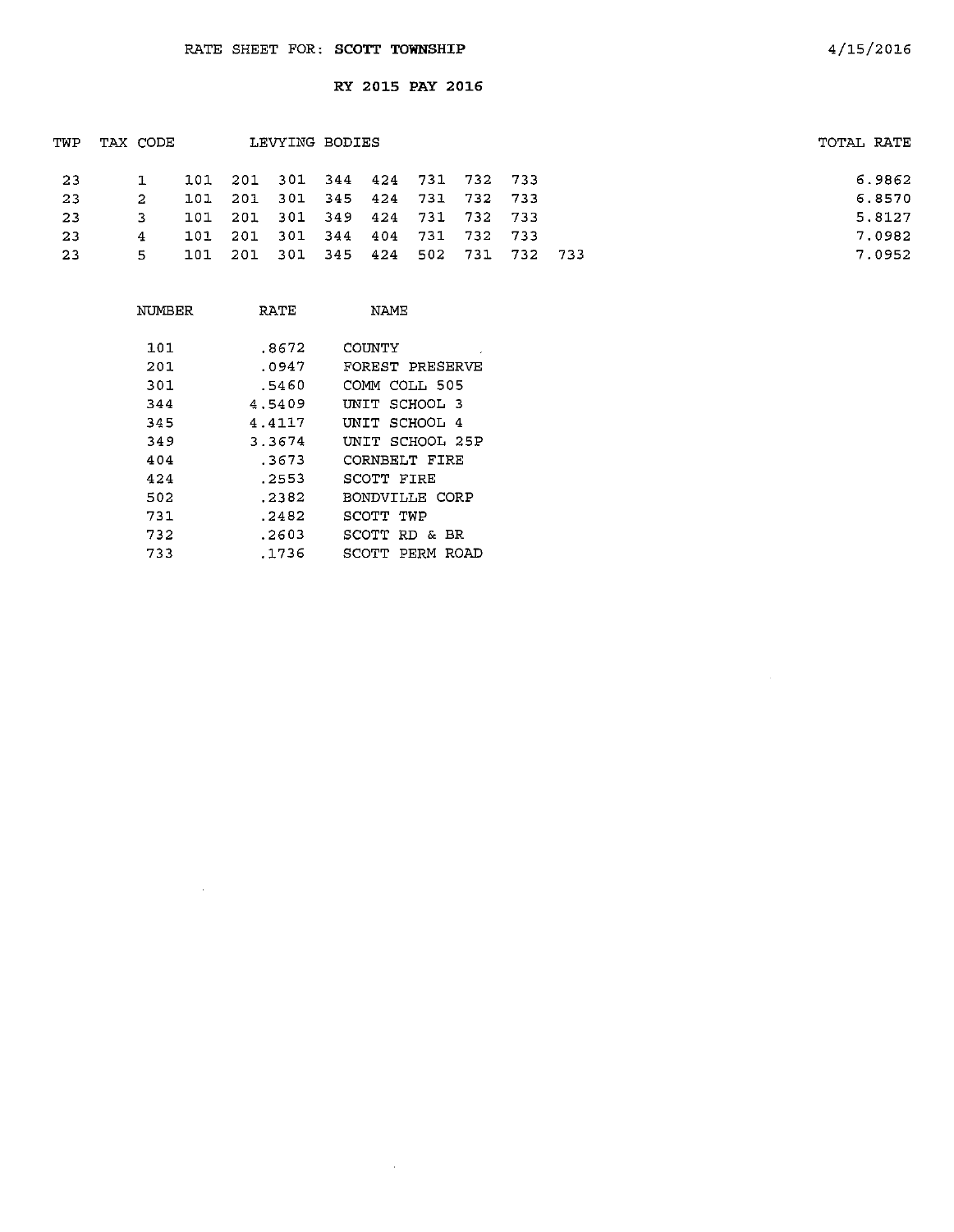|      | TWP TAX CODE |  | LEVYING BODIES                          |  |  |  | TOTAL RATE |
|------|--------------|--|-----------------------------------------|--|--|--|------------|
| - 24 |              |  | 101 201 301 348 418 737 738 739 740     |  |  |  | 6.8149     |
| - 24 | $2^{\circ}$  |  | 101 201 301 348 418 526 737 738 739 740 |  |  |  | 7.1498     |
| 24   | $\mathbf{3}$ |  | 101 201 301 354 418 737 738 739 740     |  |  |  | 7.8660     |

 $\mathbf{k}^{\pm}$ 

| NUMBER | RATE   | <b>NAME</b>       |
|--------|--------|-------------------|
| 101    | .8672  | COINTY            |
| 201    | .0947  | FOREST PRESERVE   |
| 301    | .5460  | COMM COLL 505     |
| 348    | 4.4437 | UNIT SCHOOL 7     |
| 354    | 5.4948 | UNIT SCHOOL 8     |
| 418    | .2080  | SIDNEY FIRE       |
| 526    | . 3349 | SIDNEY CORP       |
| 737    | .2384  | SIDNEY TWP        |
| 738    | .2633  | SIDNEY RD & BR    |
| 739    | . 1536 | SIDNEY PERM<br>RD |
| 740    | .0000  | SIDNEY CEMETERY   |

 $\sim$   $\sim$ 

 $\sim 10^{-1}$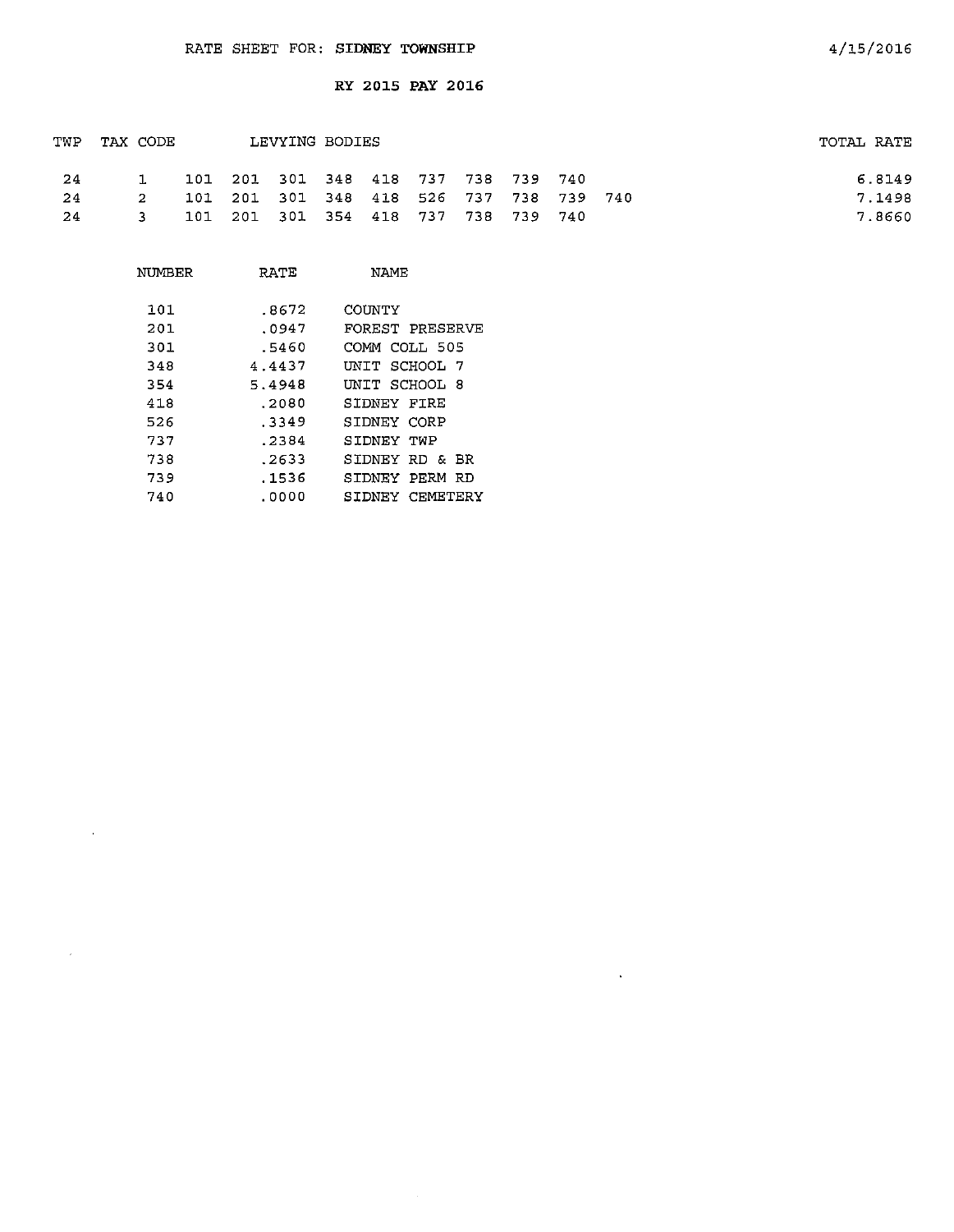| TWP | TAX CODE       |     |     |     | LEVYING BODIES |     |     |     |     |     |     | TOTAL RATE |
|-----|----------------|-----|-----|-----|----------------|-----|-----|-----|-----|-----|-----|------------|
| 25  | 1              | 101 | 201 | 301 | 351            | 403 | 743 | 744 | 745 | 901 |     | 8.2931     |
| 25  | 1A             | 101 | 201 | 301 | 345            | 405 | 743 | 744 | 745 |     |     | 6.8113     |
| 25  | $\overline{a}$ | 101 | 201 | 301 | 351            | 403 | 743 | 744 | 745 |     |     | 8.2931     |
| 25  | 2Ά             | 101 | 201 | 301 | 351            | 405 | 743 | 744 | 745 |     |     | 8.3824     |
| 25  | 3              | 101 | 201 | 301 | 311            | 333 | 420 | 743 | 744 | 745 |     | 7.3147     |
| 25  | 4              | 101 | 201 | 301 | 314            | 333 | 403 | 743 | 744 | 745 |     | 7.0042     |
| 25  | 5              | 101 | 201 | 301 | 311            | 331 | 420 | 743 | 744 | 745 |     | 8.2470     |
| 25  | 7              | 101 | 201 | 301 | 345            | 420 | 743 | 744 | 745 |     |     | 6.7094     |
| 25  | 8              | 101 | 201 | 301 | 351            | 420 | 743 | 744 | 745 |     |     | 8.2805     |
| 25  | 9              | 101 | 201 | 301 | 345            | 405 | 743 | 744 | 745 | 901 |     | 6.8113     |
| 25  | 10             | 101 | 201 | 301 | 314            | 333 | 419 | 743 | 744 | 745 |     | 6.8715     |
| 25  | 11             | 101 | 201 | 301 | 351            | 405 | 743 | 744 | 745 | 901 |     | 8.3824     |
| 25  | 12             | 101 | 201 | 301 | 345            | 405 | 743 | 744 | 745 | 901 | 921 | 7.1445     |
| 25  | 13             | 101 | 201 | 301 | 333            | 358 | 420 | 743 | 744 | 745 |     | 7.3635     |
| 25  | 62             | 101 | 201 | 301 | 345            | 405 | 743 | 744 | 745 | 901 | 921 | 7.1445     |

| NUMBER | RATE   | NAME                         |
|--------|--------|------------------------------|
| 101    | .8672  | COINTY                       |
| 201    | . 0947 | FOREST PRESERVE              |
| 301    | .5460  | COMM COLL 505                |
| 311    | 3.0063 | SCHOOL DIST 130              |
| 314    | 2.6832 | SCHOOL DIST<br>169           |
| 331    | 2.9430 | HIGH<br>SCHOOL 193           |
| 333    | 2.0107 | HIGH<br>SCHOOL305C           |
| 345    | 4.4117 | SCHOOL 4<br>UNIT             |
| 351    | 5.9828 | דדותז<br>SCHOOL<br>-116      |
| 358    | 3.0551 | SCHOOL DIST 197              |
| 403    | .3206  | CARROLI FIRE                 |
| 405    | .4099  | PRAIRIE FIRE<br>Е.           |
| 419    | .1879  | s<br>JOE STAN<br>FIRE        |
| 420    | .3080  | FTRE<br>THOMASRORO           |
| 743    | . 1205 | SOMER<br>TWP                 |
| 744    | .2051  | SOMER<br>RD & BR             |
| 745    | .1562  | <b>ROAD</b><br>SOMER<br>PERM |
| 901    | .0000  | T٢<br>SANITARY<br>C<br>÷     |
| 921    | .3332  | CU MASS TRANSIT              |

 $\sim 10^{-1}$ 

 $\sim 10^7$ 

 $\sim 10^7$ 

 $\sim 10^7$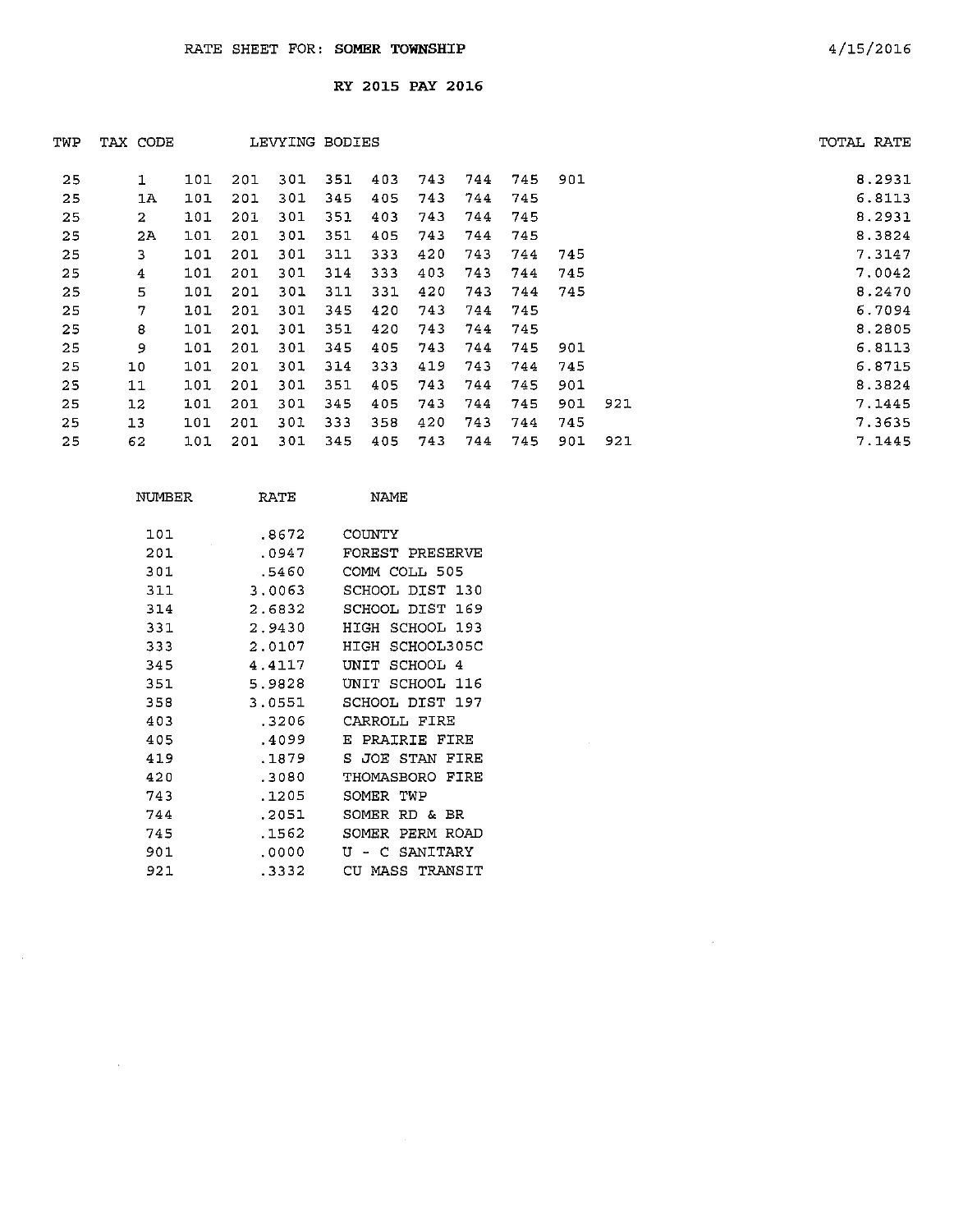$\sim$   $\sim$ 

## RY 2015 PAY 2016

| TWP | TAX CODE |     |                                     | LEVYING BODIES |     |         |                             |     |     |             |     |     | TOTAL RATE |
|-----|----------|-----|-------------------------------------|----------------|-----|---------|-----------------------------|-----|-----|-------------|-----|-----|------------|
| -26 |          | 101 | 201 301 314 333 408 749 750 751 808 |                |     |         |                             |     |     |             |     |     | 7.2952     |
| -26 | 2        | 101 | 201                                 |                |     |         | 301 354 408 512 749         |     |     | 750 751 808 |     |     | 9.4440     |
| -26 | 3.1      | 101 | 201                                 |                |     |         | 301 354 408 749 750 751 808 |     |     |             |     |     | 8.0961     |
| 26  | 5        | 101 | -201                                | 301 333        |     | 358     | 408                         | 749 | 750 | 751         | 808 |     | 7.6671     |
| -26 | 50.      | 101 | -201                                | - 301          | 354 | 408 512 |                             | 749 | 750 | 751         | 808 | 512 | 9.4440     |

 $\hat{\boldsymbol{\beta}}$ 

 $\bar{z}$ j

 $\bar{z}$ 

 $\frac{1}{2}$ 

| NUMBER | RATE   | NAME            |
|--------|--------|-----------------|
| 101    | .8672  | COUNTY          |
| 201    | .0947  | FOREST PRESERVE |
| 301    | .5460  | COMM COLL 505   |
| 314    | 2.6832 | SCHOOL DIST 169 |
| 333    | 2.0107 | HIGH SCHOOL305C |
| 354    | 5.4948 | UNIT SCHOOL 8   |
| 358    | 3.0551 | SCHOOL DIST 197 |
| 408    | .4044  | HOMER FIRE      |
| 512    | 1.3479 | HOMER CORP      |
| 749    | .2745  | SOUTH HOMER TWP |
| 750    | .2094  | S HOMER RD & BR |
| 751    | .1634  | S HOMER PERM RD |
| 808    | .0417  | AY-RAY-SH M-A   |

 $\sim$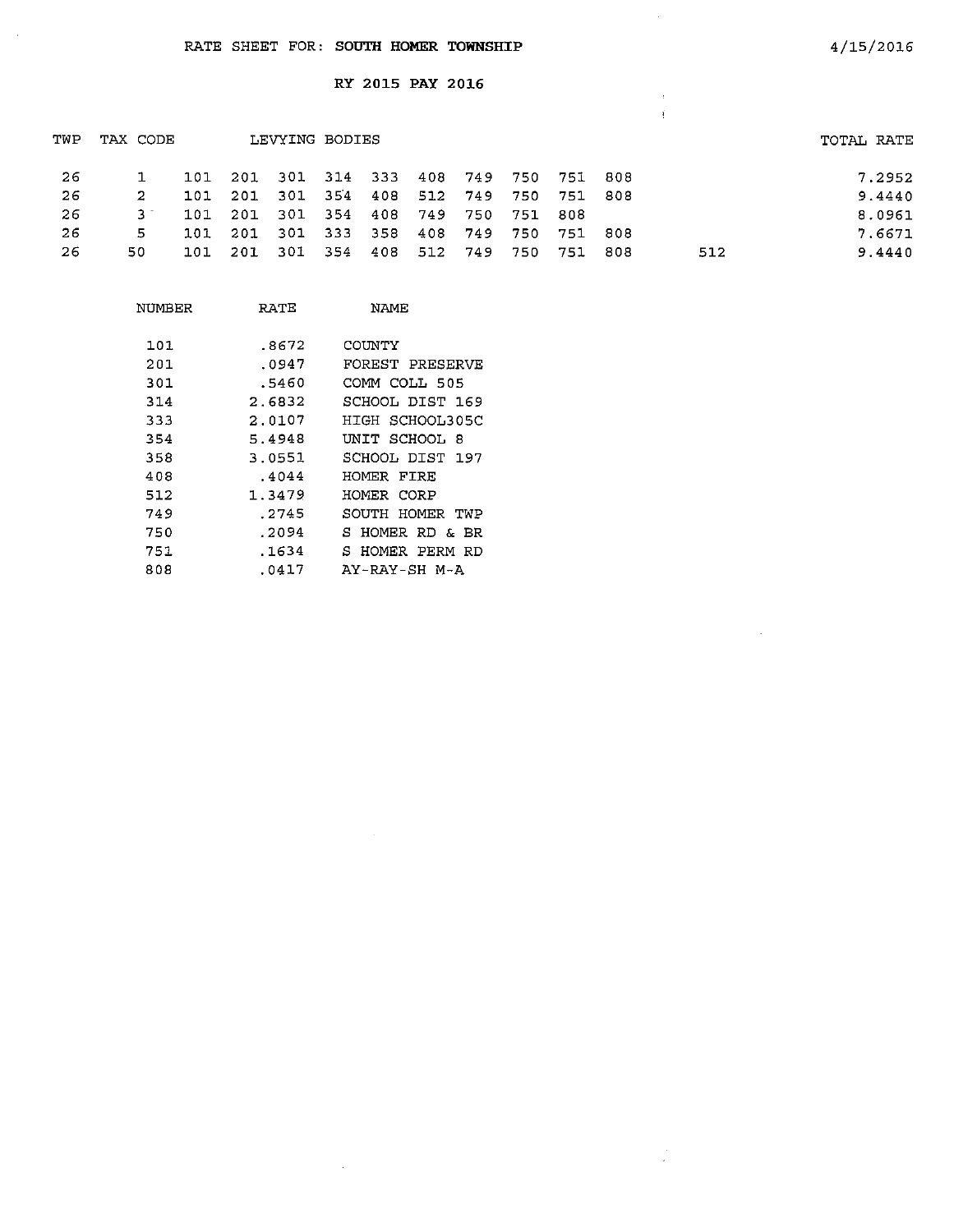$\sim$   $\sim$ 

 $\hat{\mathbf{x}}$ 

 $\sim 10^{-1}$ 

RY 2015 PAY 2016

| TWP | TAX CODE |  | LEVYING BODIES                          |  |  |  | TOTAL RATE |
|-----|----------|--|-----------------------------------------|--|--|--|------------|
| 27  | 2        |  | 101 201 301 314 333 419 755 756 757 805 |  |  |  | 7.1497     |
| -27 |          |  | 101 201 301 333 358 413 755 756 757 805 |  |  |  | 7.4969     |
| -27 | 8.       |  | 101 201 301 333 358 419 755 756 757 805 |  |  |  | 7.5216     |
| 27  | 9        |  | 101 201 301 333 358 420 755 756 757 805 |  |  |  | 7.6417     |

| NUMBER | RATE   | NAMF            |
|--------|--------|-----------------|
| 101    | .8672  | COUNTY          |
| 201    | .0947  | FOREST PRESERVE |
| 301    | .5460  | COMM COLL 505   |
| 314    | 2.6832 | SCHOOL DIST 169 |
| 333    | 2.0107 | HIGH SCHOOL305C |
| 358    | 3.0551 | SCHOOL DIST 197 |
| 413    | .1632  | OGDN/ROYAL FIRE |
| 419    | .1879  | S JOE STAN FIRE |
| 420    | .3080  | THOMASBORO FIRE |
| 755    | .3169  | STANTON TWP     |
| 756    | .2667  | STANTON RD & BR |
| 757    | .1387  | STANTON PERM RD |
| 805    | .0377  | OGDN-STNTN M-A  |

 $\bar{z}$ 

 $\bar{\mathbf{x}}$ 

 $\mathcal{A}^{\mathcal{A}}$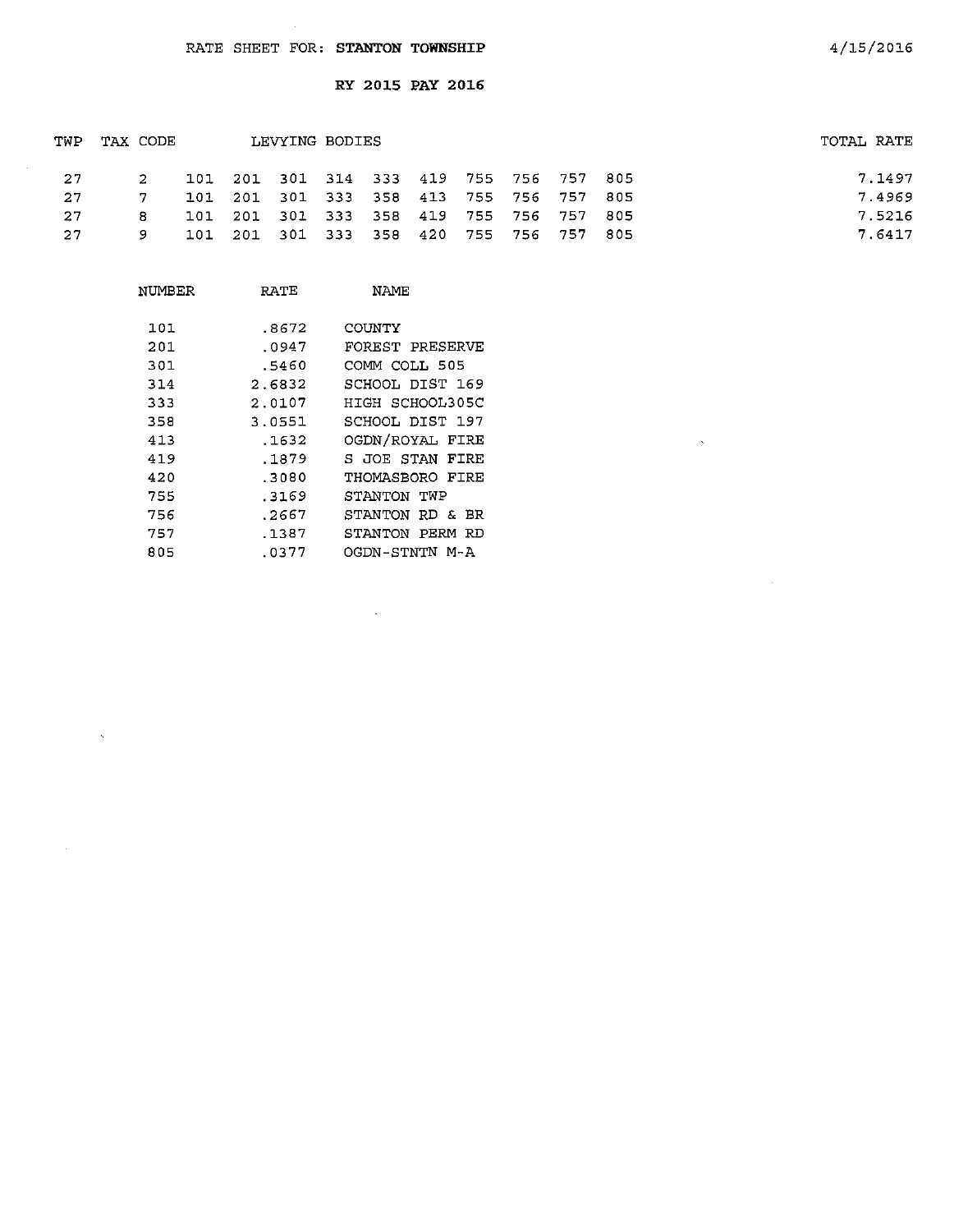| TWP | TAX CODE |                                         | LEVYING BODIES |  |  |  | TOTAL RATE |
|-----|----------|-----------------------------------------|----------------|--|--|--|------------|
| -28 |          | 101 201 301 314 333 419 761 762 763     |                |  |  |  | 6.9833     |
| -28 | 3        | 101 201 301 314 333 419 524 761 762 763 |                |  |  |  | 7.4155     |
| -28 | 65.      | 101 201 301 314 333 419 524 761 762 763 |                |  |  |  | 7.4155     |

 $\sim$   $\sim$ 

 $\sim$   $\omega$ 

 $\sim 100$  km s  $^{-1}$ 

| NUMBER | RATE   | NAME.               |
|--------|--------|---------------------|
| 101    | .8672  | COINTY              |
| 201    | .0947  | FOREST PRESERVE     |
| 301    | .5460  | COMM COLL 505       |
| 314    | 2.6832 | SCHOOL DIST 169     |
| 333    | 2.0107 | HIGH SCHOOL305C     |
| 419    | .1879  | S JOE STAN FIRE     |
| 524    | .4322  | ST JOE CORP         |
| 761    | .2827  | ST JOSEPH TWP       |
| 762    | .1568  | ST JOE RD & BR      |
| 763    | .1541  | JOE PERM ROAD<br>Ξ. |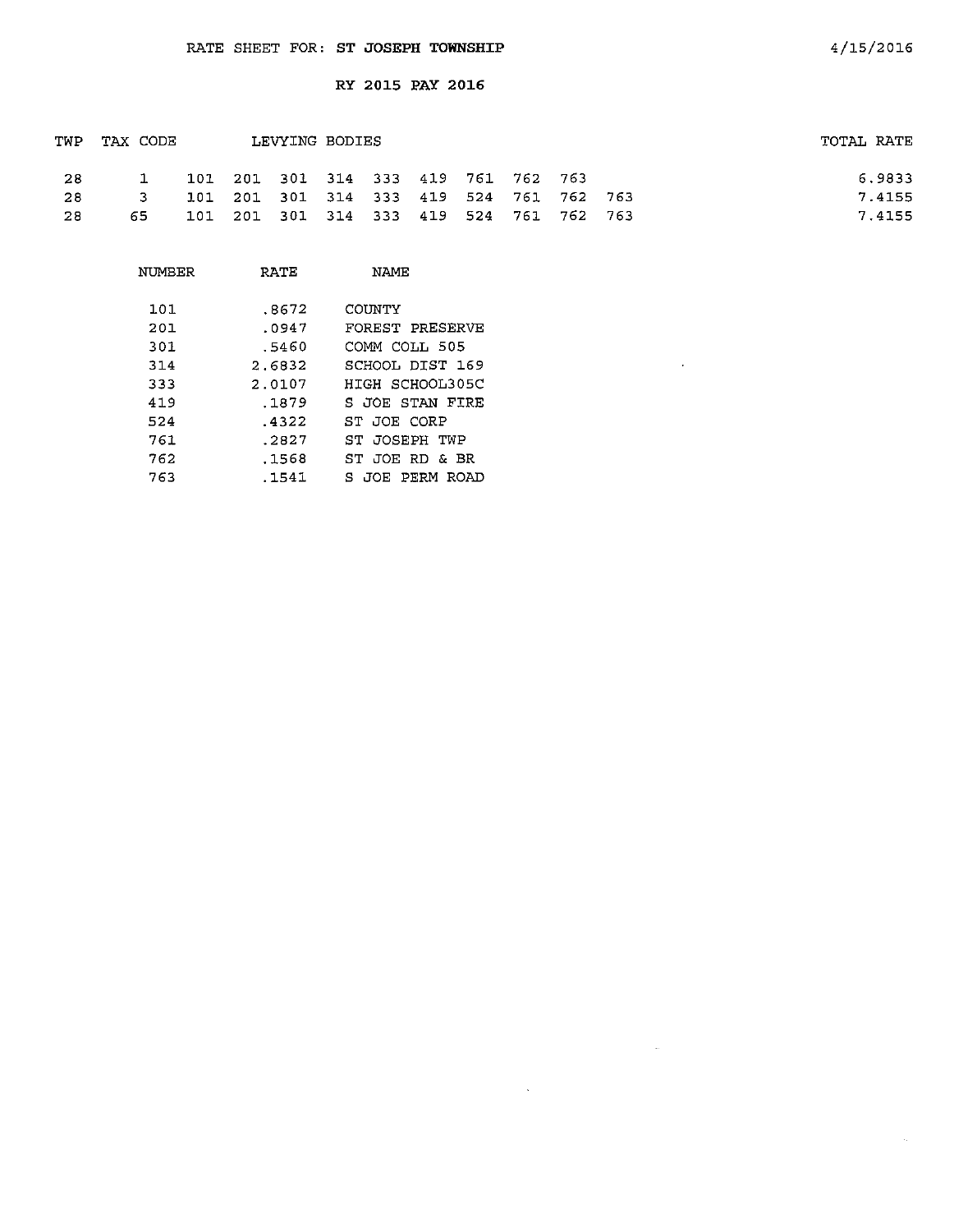| TWP | TAX CODE       |     |     | LEVYING BODIES |     |     |     |     |     |     |     |     |     |     | TOTAL RATE |
|-----|----------------|-----|-----|----------------|-----|-----|-----|-----|-----|-----|-----|-----|-----|-----|------------|
| 29  | ı              | 101 | 201 | 301            | 345 | 767 | 768 | 769 | 941 |     |     |     |     |     | 6.7038     |
| 29  | $\overline{2}$ | 101 | 201 | 301            | 348 | 426 | 767 | 768 | 769 | 941 |     |     |     |     | 6.9969     |
| 29  | 3              | 101 | 201 | 301            | 348 | 426 | 528 | 767 | 768 | 769 | 913 | 941 |     |     | 7.8283     |
| 29  | ЗΑ             | 101 | 201 | 301            | 348 | 426 | 528 | 767 | 768 | 769 | 941 |     |     |     | 7.4511     |
| 29  | 4              | 101 | 201 | 301            | 348 | 425 | 523 | 767 | 768 | 769 | 941 |     |     |     | 7.3428     |
| 29  | 5              | 101 | 201 | 301            | 345 | 525 | 767 | 768 | 769 | 901 | 941 |     |     |     | 7.4368     |
| 29  | 6              | 101 | 201 | 301            | 345 | 767 | 768 | 769 | 901 | 941 |     |     |     |     | 6.7038     |
| 29  | 7              | 101 | 201 | 301            | 348 | 424 | 767 | 768 | 769 | 941 |     |     |     |     | 6.9911     |
| 29  | 8              | 101 | 201 | 301            | 345 | 424 | 767 | 768 | 769 | 941 |     |     |     |     | 6.9591     |
| 29  | 9              | 101 | 201 | 301            | 348 | 425 | 767 | 768 | 769 | 941 |     |     |     |     | 7.0292     |
| 29  | 10             | 101 | 201 | 301            | 348 | 767 | 768 | 769 | 941 |     |     |     |     |     | 6.7358     |
| 29  | 11             | 101 | 201 | 301            | 345 | 525 | 767 | 768 | 769 | 941 |     |     |     |     | 7.4368     |
| 29  | 12             | 101 | 201 | 301            | 345 | 525 | 767 | 768 | 769 | 901 | 921 | 941 |     |     | 7.7700     |
| 29  | 13             | 101 | 201 | 301            | 345 | 767 | 768 | 769 | 901 | 921 | 941 |     |     |     | 7.0370     |
| 29  | 14             | 101 | 201 | 301            | 345 | 767 | 768 | 769 | 921 | 941 |     |     |     |     | 7.0370     |
| 29  | 50             | 101 | 201 | 301            | 348 | 426 | 528 | 767 | 768 | 769 | 913 | 941 |     | 528 | 7.8283     |
| 29  | 55             | 101 | 201 | 301            | 345 | 525 | 767 | 768 | 769 | 901 | 941 |     | 525 |     | 7.4368     |
| 29  | 56             | 101 | 201 | 301            | 345 | 525 | 767 | 768 | 769 | 901 | 921 | 941 |     | 525 | 7.7700     |
|     |                |     |     |                |     |     |     |     |     |     |     |     |     |     |            |

 $\sim 10^{11}$ 

 $\sim 0.01$ 

 $\mathcal{L}^{\text{max}}_{\text{max}}$ 

| NTIMBER | RATE   | NAME.             |
|---------|--------|-------------------|
| 101     | .8672  | COUNTY            |
| 201     | .0947  | FOREST PRESERVE   |
| 301     | .5460  | COLL 505<br>СОММ  |
| 345     | 4.4117 | SCHOOL 4<br>ידורו |
| 348     | 4.4437 | UNIT SCHOOL 7     |
| 424     | . 2553 | SCOTT FIRE        |
| 425     | .2934  | SADORUS FIRE      |
| 426     | .2611  | TOLONO FIRE       |
| 523     | .3136  | SADORUS CORP      |
| 525     | .7330  | SAVOY CORP        |
| 528     | .4542  | TOLONO CORP       |
| 767     | .2267  | TOLONO TWP        |
| 768     | .2624  | TOLONO RD &<br>BR |
| 769     | .1603  | TOLONO PERM RD    |
| 901     | .0000  | U - C SANITARY    |
| 913     | .3772  | TOLONO PARK       |
| 921     | . 3332 | CU MASS TRANSIT   |
| 941     | .1348  | TOLONO PUBL LIB   |

 $\mathcal{L}^{\text{max}}_{\text{max}}$ 

 $\sim 40\%$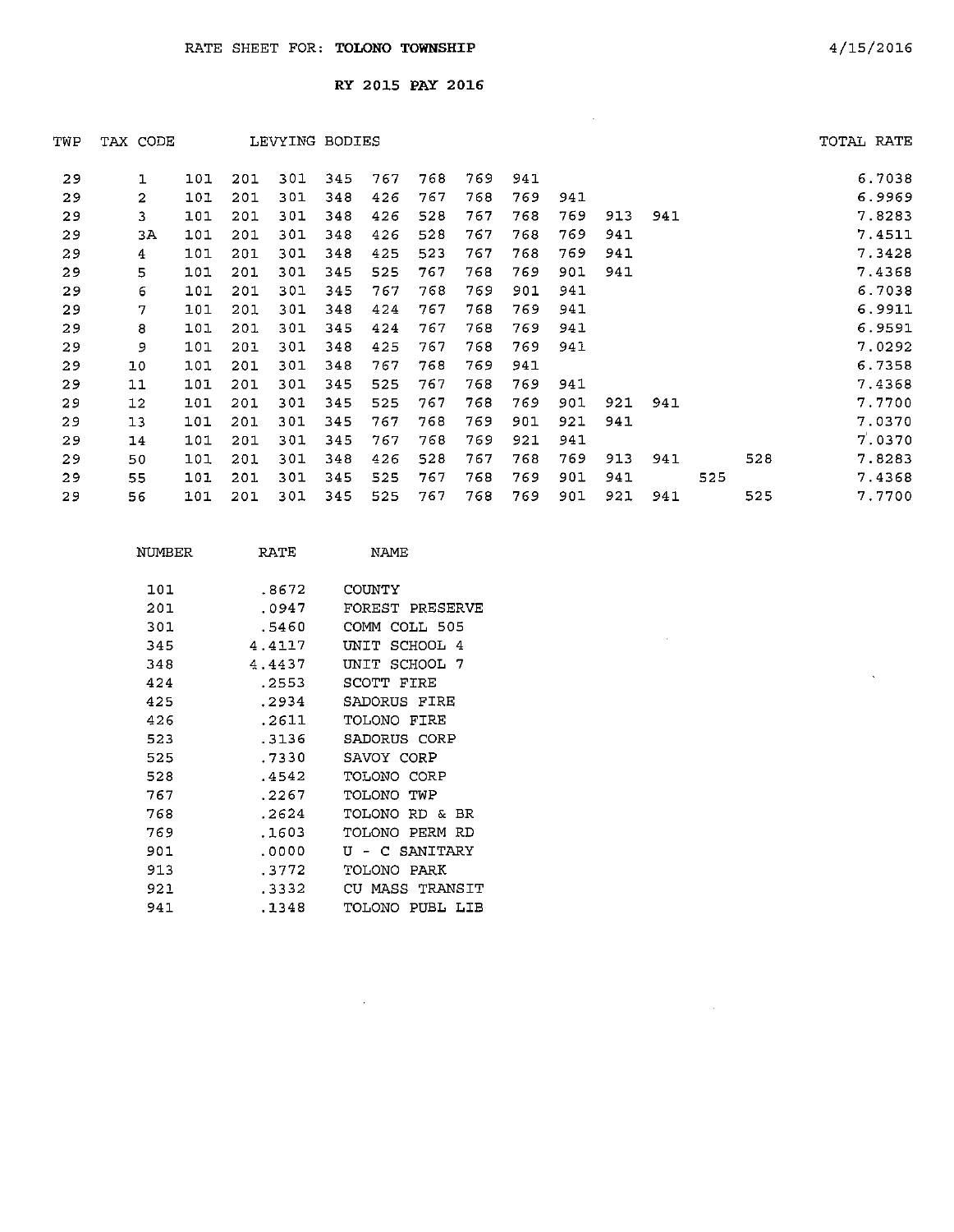| TWP | TAX CODE                |     |     |     | LEVYING BODIES |     |     |     |     |     |     |     | TOTAL RATE |
|-----|-------------------------|-----|-----|-----|----------------|-----|-----|-----|-----|-----|-----|-----|------------|
| 30  | 1                       | 101 | 201 | 301 | 345            | 773 | 774 | 775 |     |     |     |     | 6.5381     |
| 30  | $\overline{\mathbf{4}}$ | 101 | 201 | 301 | 351            | 419 | 773 | 774 | 775 |     |     |     | 8.2971     |
| 30  | 5                       | 101 | 201 | 301 | 351            | 773 | 774 | 775 |     |     |     |     | 8.1092     |
| 30  | 5 <b>B</b>              | 101 | 201 | 301 | 351            | 403 | 773 | 774 | 775 |     |     |     | 8.4298     |
| 30  | 5C                      | 101 | 201 | 301 | 351            | 406 | 773 | 774 | 775 | 921 |     |     | 8.8937     |
| 30  | 5D                      | 101 | 201 | 301 | 351            | 406 | 773 | 774 | 775 | 914 | 921 |     | 10.1151    |
| 30  | 6C                      | 101 | 201 | 301 | 351            | 406 | 773 | 774 | 775 | 901 | 921 |     | 8.8937     |
| 30  | 6D                      | 101 | 201 | 301 | 351            | 406 | 773 | 774 | 775 | 901 | 914 | 921 | 10.1151    |
| 30  | $\overline{7}$          | 101 | 201 | 301 | 351            | 415 | 773 | 774 | 775 | 914 |     |     | 9.5483     |
| 30  | 9                       | 101 | 201 | 301 | 314            | 333 | 419 | 773 | 774 | 775 |     |     | 7.0082     |
| 30  | 10                      | 101 | 201 | 301 | 351            | 415 | 773 | 774 | 775 |     |     |     | 8.3269     |
| 30  | $11\,$                  | 101 | 201 | 301 | 314            | 333 | 403 | 773 | 774 | 775 |     |     | 7.1409     |
| 30  | 12                      | 101 | 201 | 301 | 351            | 403 | 773 | 774 | 775 | 921 |     |     | 8.7630     |
| 30  | 14                      | 101 | 201 | 301 | 351            | 403 | 773 | 774 | 775 | 901 | 921 |     | 8.7630     |
| 30  | 16                      | 101 | 201 | 301 | 351            | 405 | 773 | 774 | 775 | 901 | 921 |     | 8.8523     |
| 30  | 18                      | 101 | 201 | 301 | 314            | 333 | 406 | 773 | 774 | 775 |     |     | 7.2716     |
| 30  | 19                      | 101 | 201 | 301 | 351            | 405 | 773 | 774 | 775 | 901 | 914 | 921 | 10.0737    |
| 30  | 22                      | 101 | 201 | 301 | 351            | 773 | 774 | 775 | 921 |     |     |     | 8.4424     |
| 30  | 23                      | 101 | 201 | 301 | 345            | 773 | 774 | 775 | 921 |     |     |     | 6.8713     |
| 30  | 24                      | 101 | 201 | 301 | 351            | 773 | 774 | 775 | 901 | 921 |     |     | 8.4424     |
| 30  | 25                      | 101 | 201 | 301 | 351            | 405 | 773 | 774 | 775 | 921 |     |     | 8.8523     |
| 30  | 26                      | 101 | 201 | 301 | 345            | 405 | 773 | 774 | 775 | 901 | 921 |     | 7.2812     |
| 30  | 27                      | 101 | 201 | 301 | 351            | 406 | 773 | 774 | 775 |     |     |     | 8.5605     |
| 30  | 28                      | 101 | 201 | 301 | 351            | 403 | 773 | 774 | 775 | 901 | 914 | 921 | 9.9844     |
| 30  | 32                      | 101 | 201 | 301 | 351            | 403 | 773 | 774 | 775 | 914 | 921 |     | 9.9844     |
| 30  | 33                      | 101 | 201 | 301 | 345            | 405 | 773 | 774 | 775 | 901 |     |     | 6.9480     |
| 30  | 34                      | 101 | 201 | 301 | 345            | 773 | 774 | 775 | 901 | 921 |     |     | 6.8713     |
| 30  | 35                      | 101 | 201 | 301 | 351            | 415 | 773 | 774 | 775 | 901 | 914 |     | 9.5483     |
| 30  | 36                      | 101 | 201 | 301 | 351            | 415 | 773 | 774 | 775 | 921 |     |     | 8.6601     |
| 30  | 37                      | 101 | 201 | 301 | 351            | 406 | 773 | 774 | 775 | 901 |     |     | 8.5605     |
| 30  | 38                      | 101 | 201 | 301 | 351            | 415 | 773 | 774 | 775 | 901 |     |     | 8.3269     |

| NUMBER | RATE   | NAME                 |
|--------|--------|----------------------|
| 101    | .8672  | COUNTY               |
| 201    | .0947  | FOREST PRESERVE      |
| 301    | .5460  | COMM COLL 505        |
| 314    | 2.6832 | SCHOOL DIST 169      |
| 333    | 2.0107 | HIGH SCHOOL305C      |
| 345    | 4.4117 | SCHOOL 4<br>UNIT     |
| 351    | 5.9828 | UNIT SCHOOL 116      |
| 403    | .3206  | CARROLL FIRE         |
| 405    | .4099  | E PRAIRIE FIRE       |
| 406    | .4513  | EDGE SCOTT<br>FIRE   |
| 415    | .2177  | PHILO FIRE           |
| 419    | .1879  | S JOE STAN<br>FIRE   |
| 773    | .1994  | URBANA TWP           |
| 774    | .2100  | URBANA RD & BR       |
| 775    | .2091  | PERM<br>URBANA<br>RD |
| 901    | .0000  | ŢŢ<br>C SANITARY     |

 $\sim 10^{-1}$ 

 $\sim$   $\alpha$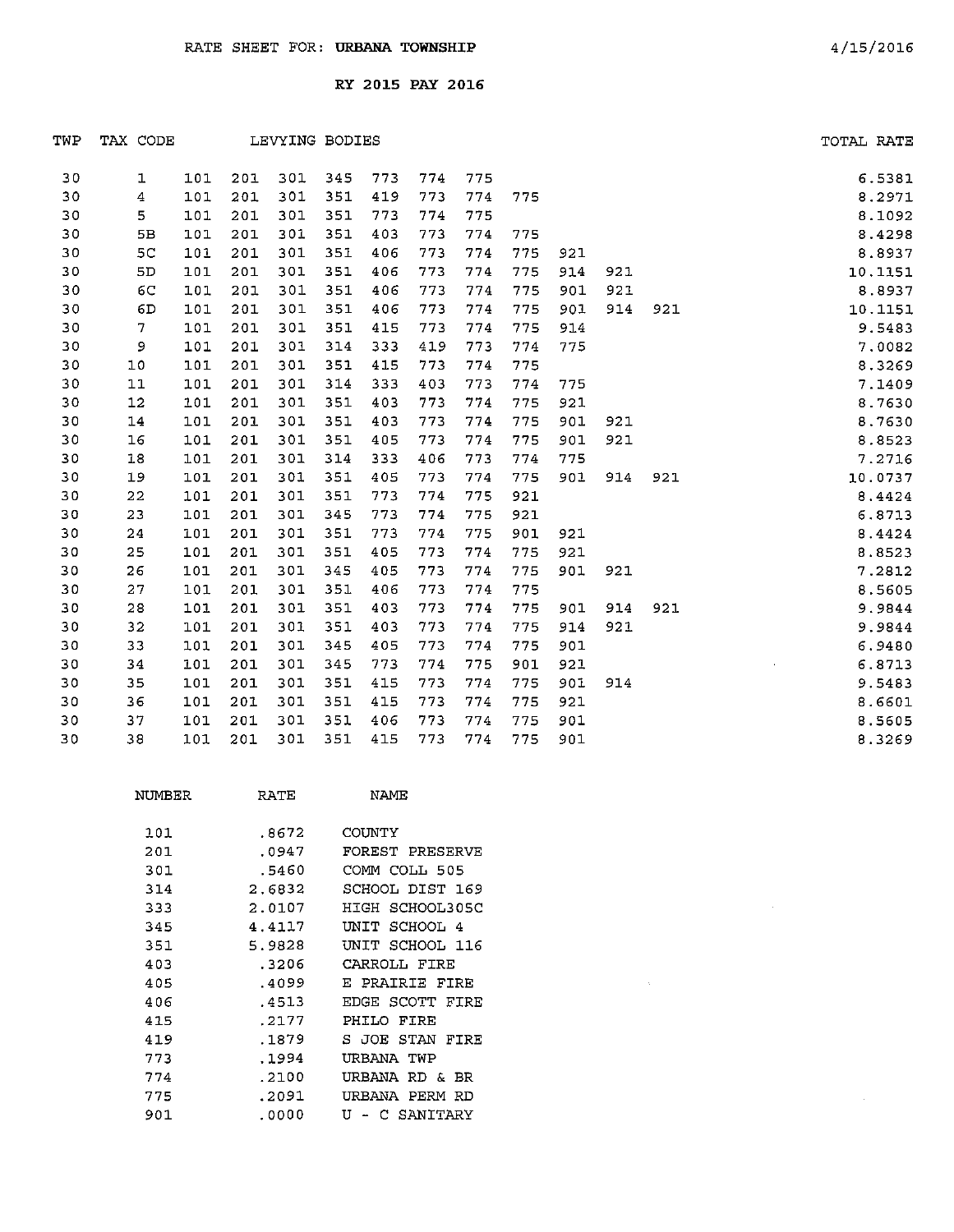J.

| TWP TAX CODE |     | LEVYING BODIES |                 |
|--------------|-----|----------------|-----------------|
|              | 914 | 1.2214         | URBANA PARK     |
|              | 921 | .3332          | CU MASS TRANSIT |

 $\sim$   $\alpha$ 

TOTAL RATE

 $\bar{z}$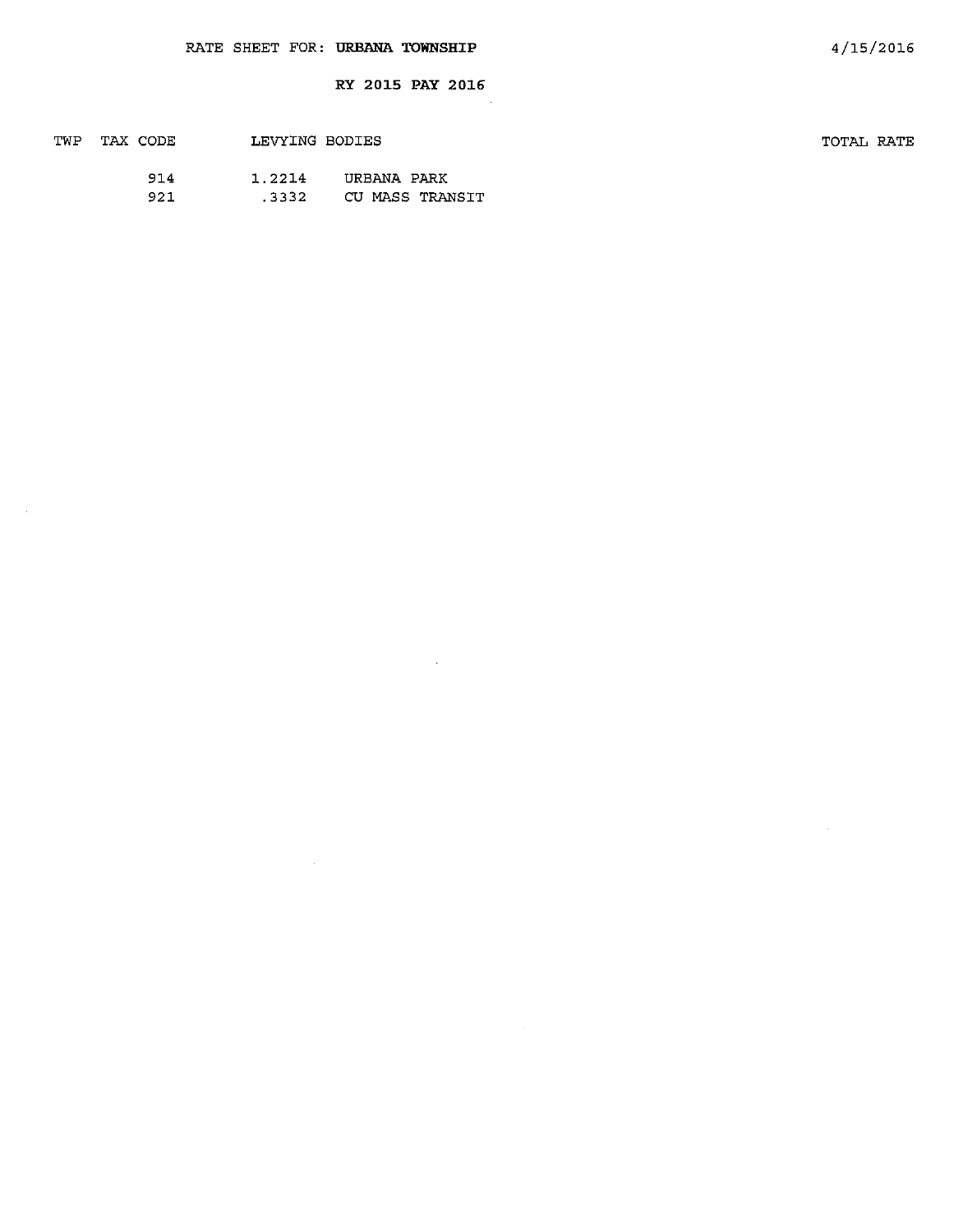|     |                | <b>BOOK 41</b> |     |                |     |     | RY 2015 PAY 2016 |     |     |     |     |     |            |        |
|-----|----------------|----------------|-----|----------------|-----|-----|------------------|-----|-----|-----|-----|-----|------------|--------|
| TWP | TAX CODE       |                |     | LEVYING BODIES |     |     |                  |     |     |     |     |     | TOTAL RATE |        |
| 41  | 1              | 101            | 201 | 301            | 345 | 504 | 619              | 921 | 931 |     |     |     |            | 7.7406 |
| 41  | $\overline{c}$ | 101            | 201 | 301            | 345 | 504 | 619              | 901 | 911 | 921 | 931 |     |            | 8.4849 |
| 41  | 3              | 101            | 201 | 301            | 345 | 504 | 619              | 901 | 911 | 931 |     |     |            | 8.1517 |
| 41  | 4              | 101            | 201 | 301            | 345 | 504 | 619              | 931 |     |     |     |     |            | 7.4074 |
| 41  | 6              | 101            | 201 | 301            | 345 | 504 | 619              | 911 | 921 | 931 |     |     |            | 8,4849 |
| 41  | 15             | 101            | 201 | 301            | 345 | 504 | 619              | 901 | 921 | 931 |     |     |            | 7.7406 |
| 41  | 18             | 101            | 201 | 301            | 345 | 504 | 619              | 911 | 931 |     |     |     |            | 8.1517 |
| 41  | 53             | 101            | 201 | 301            | 345 | 504 | 619              | 901 | 911 | 921 | 931 | 504 |            | 8.4849 |
| 41  | 60             | 101            | 201 | 301            | 345 | 504 | 619              | 901 | 911 | 921 | 931 |     |            | 8.4849 |
| 41  | 62             | 101            | 201 | 301            | 345 | 504 | 619              | 901 | 911 | 931 |     |     |            | 8.1517 |
| 41  | 63             | 101            | 201 | 301            | 345 | 504 | 619              | 911 | 921 | 931 |     |     |            | 8.4849 |
| 41  | 64             | 101            | 201 | 301            | 345 | 504 | 619              | 911 | 931 |     |     |     |            | 8.1517 |
| 41  | 67             | 101            | 201 | 301            | 345 | 504 | 619              | 921 | 931 |     |     |     |            | 7.7406 |

 $\sim 10^6$ 

| NUMBER | RATE   | NAME            |
|--------|--------|-----------------|
| 101    | .8672  | COIMTY          |
| 201    | .0947  | FOREST PRESERVE |
| 301    | .5460  | COMM COLL 505   |
| 345    | 4.4117 | UNIT SCHOOL 4   |
| 504    | 1.3152 | CHAMPAIGN CORP  |
| 619    | .0419  | C OF C TWP      |
| 901    | .0000  | U - C SANITARY  |
| 911    | .7443  | CHAMPAIGN PARK  |
| 921    | . 3332 | CU MASS TRANSIT |
| 931    | .1307  | PUBLIC HEALTH   |

 $\sim 10^6$ 

 $\sim$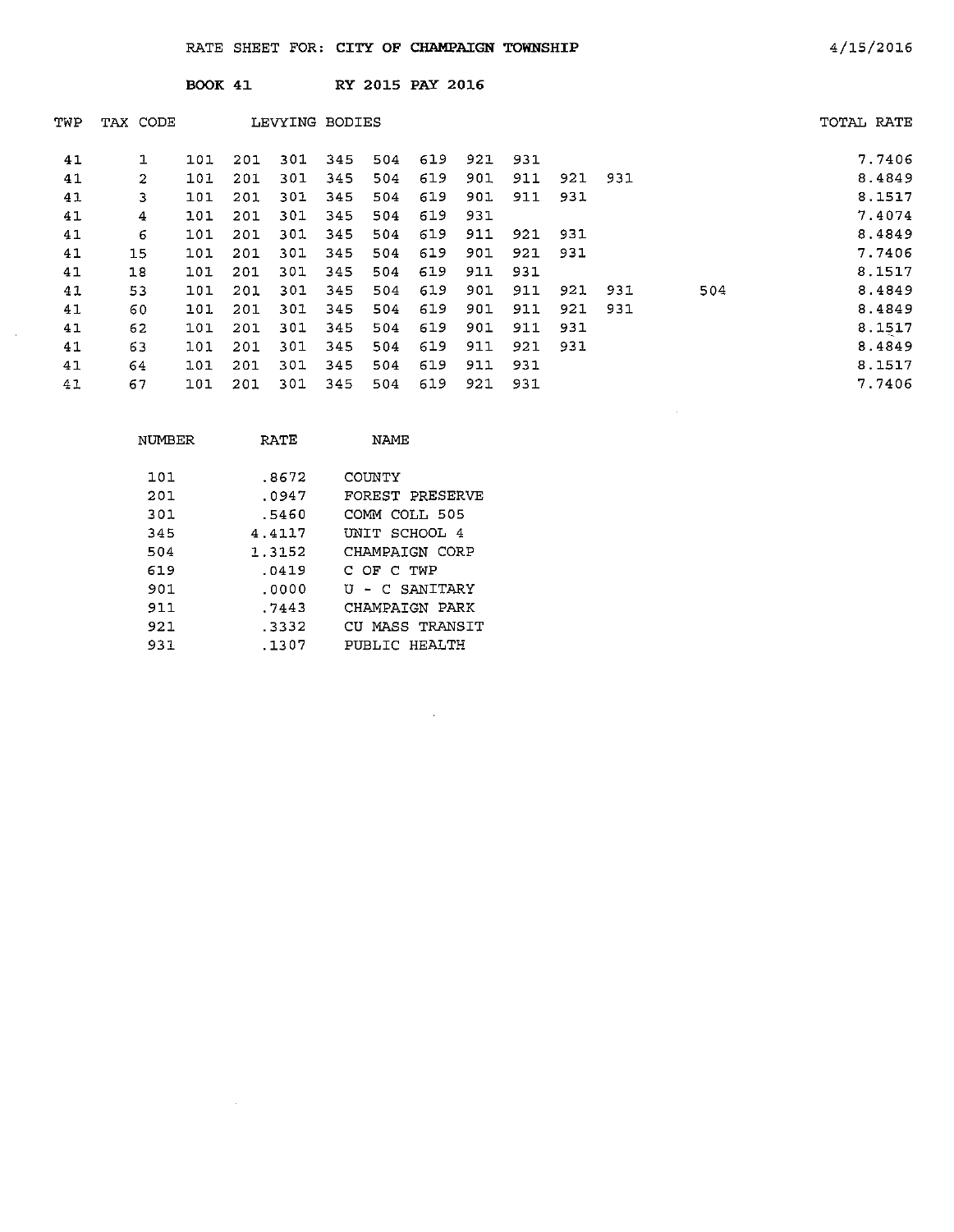|     |          | <b>BOOK 42</b> |     |                |     | RY 2015 PAY 2016                |  |                 |     |            |
|-----|----------|----------------|-----|----------------|-----|---------------------------------|--|-----------------|-----|------------|
| TWP | TAX CODE |                |     | LEVYING BODIES |     |                                 |  |                 |     | TOTAL RATE |
| 42  | 2        | 101            | 201 |                |     | 301 345 504 619 901 911 921 931 |  |                 |     | 8.4849     |
| 42  | 50       | 101            | 201 |                |     | 301 345 504 619 901 911 921 931 |  |                 | 504 | 8.4849     |
| 42  | 51       | 101            | 201 |                |     | 301 345 504 619                 |  | 901 911 921 931 | 504 | 8.4849     |
| 42  | 60.      | 101            | 201 | 301 345        | 504 | 619 901                         |  | 911 921 931     |     | 8.4849     |

| NUMBER | RATE   | NAME            |
|--------|--------|-----------------|
| 101    | .8672  | COUNTY          |
| 201    | .0947  | FOREST PRESERVE |
| 301    | .5460  | COMM COLL 505   |
| 345    | 4.4117 | INIT SCHOOL 4   |
| 504    | 1.3152 | CHAMPAIGN CORP  |
| 619    | .0419  | C OF C TWP      |
| 901.   | . ೧೧೦೧ | U - C SANITARY  |
| 911    | . 7443 | CHAMPAIGN PARK  |
| 921    | . 3332 | CU MASS TRANSIT |
| 931    | . 1307 | PUBLIC HEALTH   |

 $\hat{\boldsymbol{\theta}}$ 

 $\sim 10^7$ 

4/15/2016

 $\sim 10$ 

 $\hat{\mathbf{v}}$ 

 $\alpha$ 

 $\sim$   $\sim$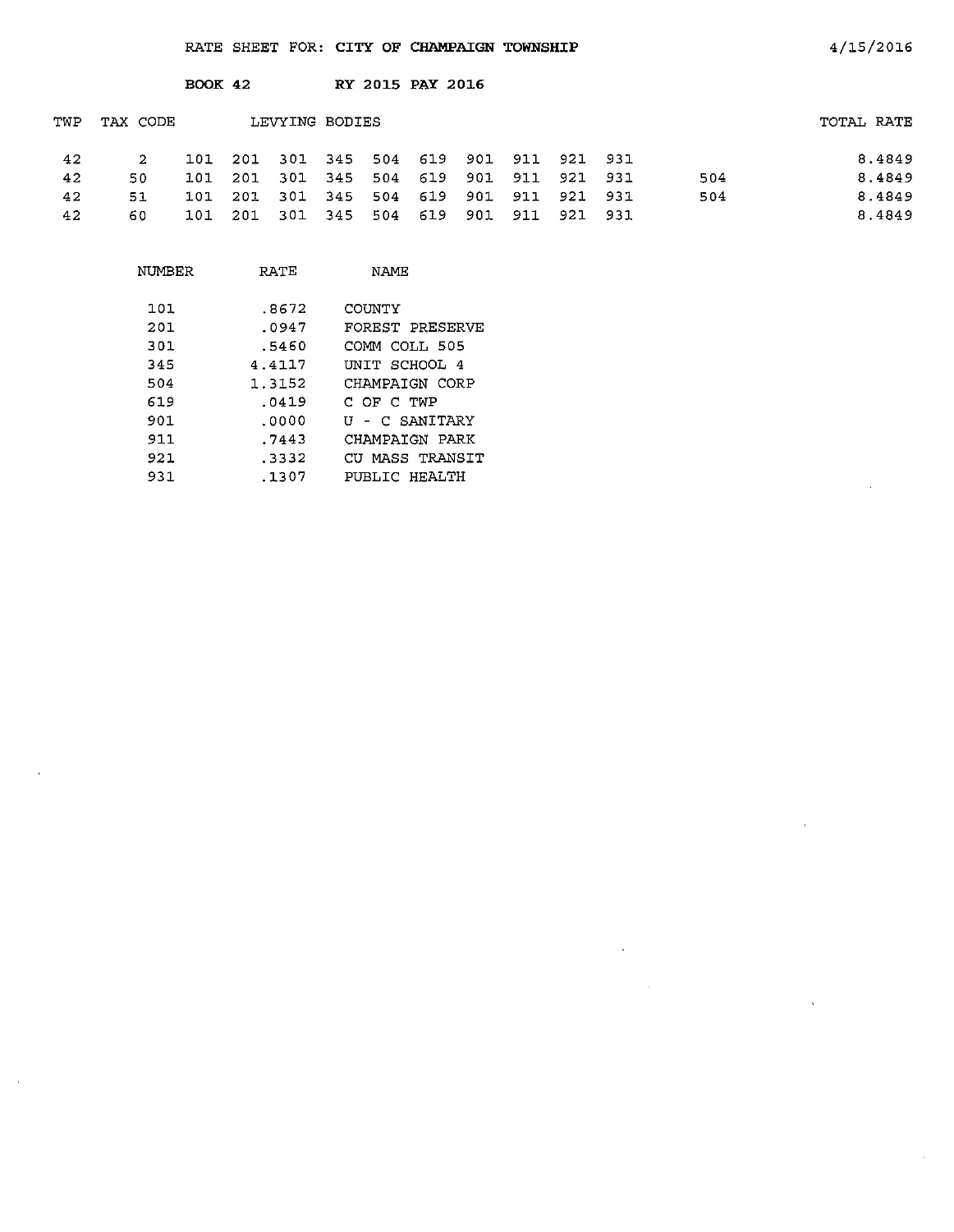|     |          | <b>BOOK 43</b> |      |                                 |         |     | RY 2015 PAY 2016 |     |             |     |            |
|-----|----------|----------------|------|---------------------------------|---------|-----|------------------|-----|-------------|-----|------------|
| TWP | TAX CODE |                |      | LEVYING BODIES                  |         |     |                  |     |             |     | TOTAL RATE |
| 43  | 2.       | 101            | -201 | 301 345 504 619 901 911 921 931 |         |     |                  |     |             |     | 8.4849     |
| 43  | 51       | 101            | 201  | 301                             | 345     | 504 | 619              | 901 | 911 921 931 | 504 | 8.4849     |
| 43  | 60.      | 101            | 201  | 301                             | 345 504 |     | 619              | 901 | 911 921 931 |     | 8.4849     |

 $\mathcal{L}^{\text{max}}_{\text{max}}$ 

| NUMBER | RATE   | NAMF            |
|--------|--------|-----------------|
| 1 O L  | .8672  | COUNTY          |
| 201    | .0947  | FOREST PRESERVE |
| 301    | .5460  | COMM COLL 505   |
| 345    | 4.4117 | INTT SCHOOL 4   |
| 504    | 1.3152 | CHAMPAIGN CORP  |
| 619    | .0419  | C OF C TWP      |
| 901    | .0000  | U - C SANITARY  |
| 911.   | .7443  | CHAMPAIGN PARK  |
| 921    | .3332  | CU MASS TRANSIT |
| 931    | .1307  | PUBLIC HEALTH   |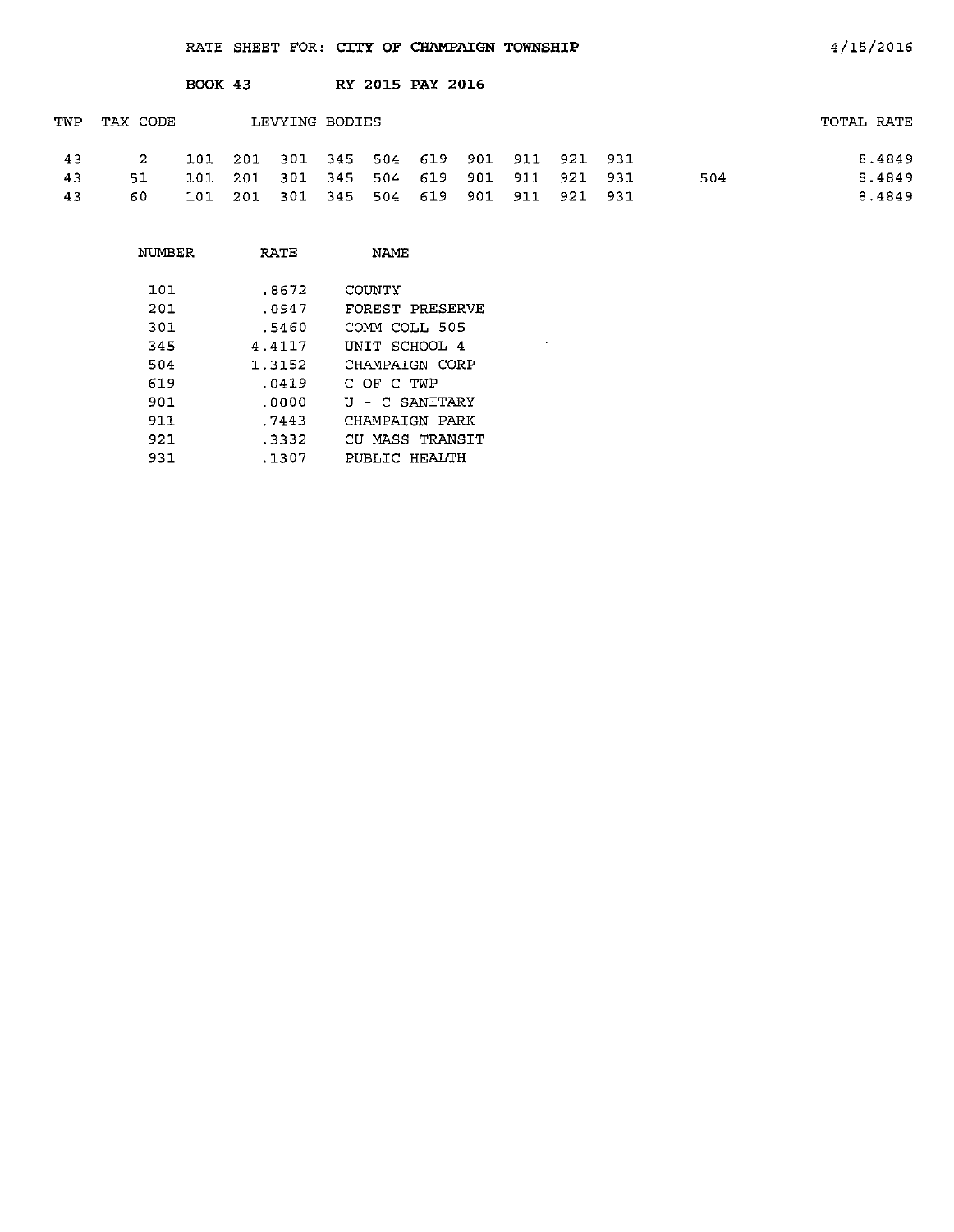**BOOK 44** RY 2015 **PAY** 2016

| TWP | TAX CODE     |     |     | LEVYING BODIES |     |     |     |     |     |     |     |     | TOTAL RATE |        |
|-----|--------------|-----|-----|----------------|-----|-----|-----|-----|-----|-----|-----|-----|------------|--------|
| 44  | 1            | 101 | 201 | 301            | 345 | 504 | 619 | 921 | 931 |     |     |     |            | 7.7406 |
| 44  | $\mathbf{2}$ | 101 | 201 | 301            | 345 | 504 | 619 | 901 | 911 | 921 | 931 |     |            | 8.4849 |
| 44  | 3            | 101 | 201 | 301            | 345 | 504 | 619 | 901 | 911 | 931 |     |     |            | 8.1517 |
| 44  | 6            | 101 | 201 | 301            | 345 | 504 | 619 | 911 | 921 | 931 |     |     |            | 8.4849 |
| 44  | 8            | 101 | 201 | 301            | 345 | 504 | 619 | 901 | 911 | 921 | 922 | 931 |            | 8.4849 |
| 44  | 10           | 101 | 201 | 301            | 345 | 504 | 619 | 911 | 921 | 922 | 931 |     |            | 8.4849 |
| 44  | 13           | 101 | 201 | 301            | 344 | 504 | 619 | 911 | 921 | 922 | 931 |     |            | 8.6141 |
| 44  | 14           | 101 | 201 | 301            | 344 | 504 | 619 | 911 | 922 | 931 |     |     |            | 8.2809 |
| 44  | 16           | 101 | 201 | 301            | 344 | 504 | 619 | 901 | 911 | 922 | 931 |     |            | 8.2809 |
| 44  | 17           | 101 | 201 | 301            | 345 | 504 | 619 | 901 | 911 | 922 | 931 |     |            | 8.1517 |
| 44  | 19           | 101 | 201 | 301            | 344 | 504 | 619 | 911 | 921 | 931 |     |     |            | 8.6141 |
| 44  | 20           | 101 | 201 | 301            | 344 | 504 | 619 | 911 | 931 |     |     |     |            | 8.2809 |
| 44  | 21           | 101 | 201 | 301            | 344 | 504 | 619 | 901 | 911 | 931 |     |     |            | 8.2809 |
| 44  | 60           | 101 | 201 | 301            | 345 | 504 | 619 | 901 | 911 | 921 | 931 |     |            | 8.4849 |
| 44  | 63           | 101 | 201 | 301            | 345 | 504 | 619 | 911 | 921 | 931 |     |     |            | 8.4849 |
| 44  | 66           | 101 | 201 | 301            | 345 | 504 | 619 | 901 | 911 | 921 | 922 | 931 |            | 8.4849 |
| 44  | 68           | 101 | 201 | 301            | 345 | 504 | 619 | 911 | 921 | 922 | 931 |     |            | 8.4849 |

 $\sim 10^{-11}$ 

| NUMBER | RATE   | NAME                 |
|--------|--------|----------------------|
| 101    | .8672  | COUNTY               |
| 201    | .0947  | FOREST PRESERVE      |
| 301    | .5460  | COMM COLL 505        |
| 344    | 4.5409 | UNIT SCHOOL 3        |
| 345    | 4.4117 | UNIT SCHOOL 4        |
| 504    | 1.3152 | CHAMPAIGN CORP       |
| 619    | .0419  | C OF C TWP           |
| 901    | . 0000 | - C SANITARY<br>τT   |
| 911    | .7443  | CHAMPAIGN PARK       |
| 921    | . 3332 | MASS TRANSIT<br>CTT. |
| 922    | .0000  | SW MASS TRANSIT      |
| 931    | .1307  | PUBLIC HEALTH        |

 $\sim$ 

 $\sim 10^6$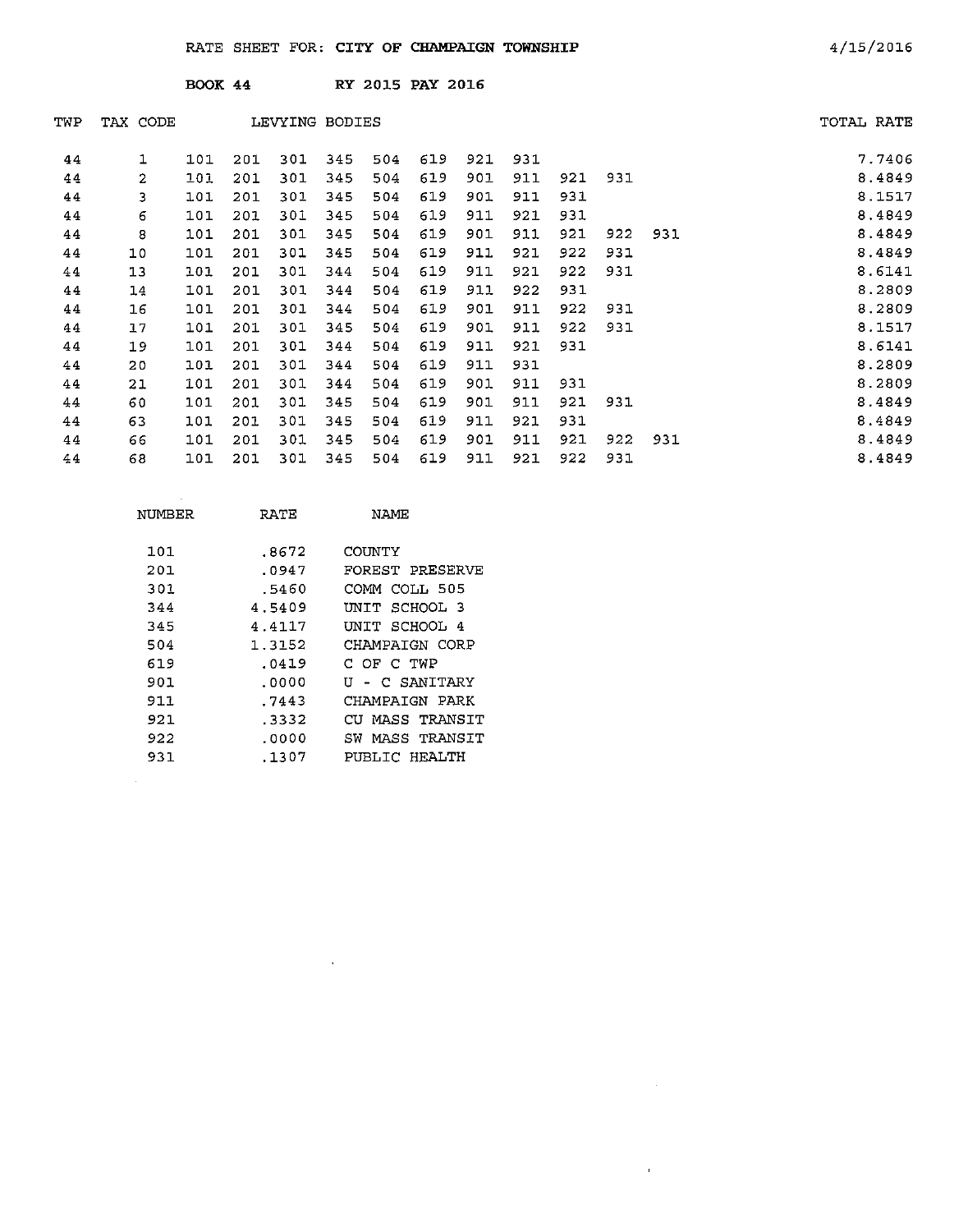|     |          | <b>BOOK 45</b> |     |                |     |     | RY 2015 PAY 2016 |     |     |     |     |     |            |
|-----|----------|----------------|-----|----------------|-----|-----|------------------|-----|-----|-----|-----|-----|------------|
| TWP | TAX CODE |                |     | LEVYING BODIES |     |     |                  |     |     |     |     |     | TOTAL RATE |
| 45  | 2        | 101            | 201 | 301            | 345 | 504 | 619              | 901 | 911 | 921 | 931 |     | 8.4849     |
| 45  | 3        | 101            | 201 | 301            | 345 | 504 | 619              | 901 | 911 | 931 |     |     | 8.1517     |
| 45  | 4        | 101            | 201 | 301            | 345 | 504 | 619              | 931 |     |     |     |     | 7.4074     |
| 45  | 6        | 101            | 201 | 301            | 345 | 504 | 619              | 911 | 921 | 931 |     |     | 8.4849     |
| 45  | 8        | 101            | 201 | 301            | 345 | 504 | 619              | 901 | 911 | 921 | 922 | 931 | 8.4849     |
| 45  | 9.       | 101            | 201 | 301            | 345 | 504 | 619              | 901 | 911 | 922 | 931 |     | 8.1517     |
| 45  | 11       | 101            | 201 | 301            | 345 | 504 | 619              | 911 | 922 | 931 |     |     | 8.1517     |
| 45  | $12 \,$  | 101            | 201 | 301            | 345 | 504 | 619              | 922 | 931 |     |     |     | 7.4074     |
| 45  | 15       | 101            | 201 | 301            | 345 | 504 | 619              | 901 | 921 | 931 |     |     | 7.7406     |
| 45  | 18       | 101            | 201 | 301            | 345 | 504 | 619              | 911 | 931 |     |     |     | 8.1517     |
| 45  | 60       | 101            | 201 | 301            | 345 | 504 | 619              | 901 | 911 | 921 | 931 |     | 8.4849     |

| NUMBER | RATE   | NAME            |
|--------|--------|-----------------|
| 101    | .8672  | COUNTY          |
| 201    | .0947  | FOREST PRESERVE |
| 301    | .5460  | COMM COLL 505   |
| 345    | 4.4117 | UNIT SCHOOL 4   |
| 504    | 1.3152 | CHAMPAIGN CORP  |
| 619    | .0419  | C OF C TWP      |
| 901    | .0000  | U - C SANITARY  |
| 911    | .7443  | CHAMPAIGN PARK  |
| 921    | -3332  | CU MASS TRANSIT |
| 922    | .0000  | SW MASS TRANSIT |
| 931    | .1307  | PUBLIC HEALTH   |

 $\sim$   $\sim$ 

 $\bar{z}$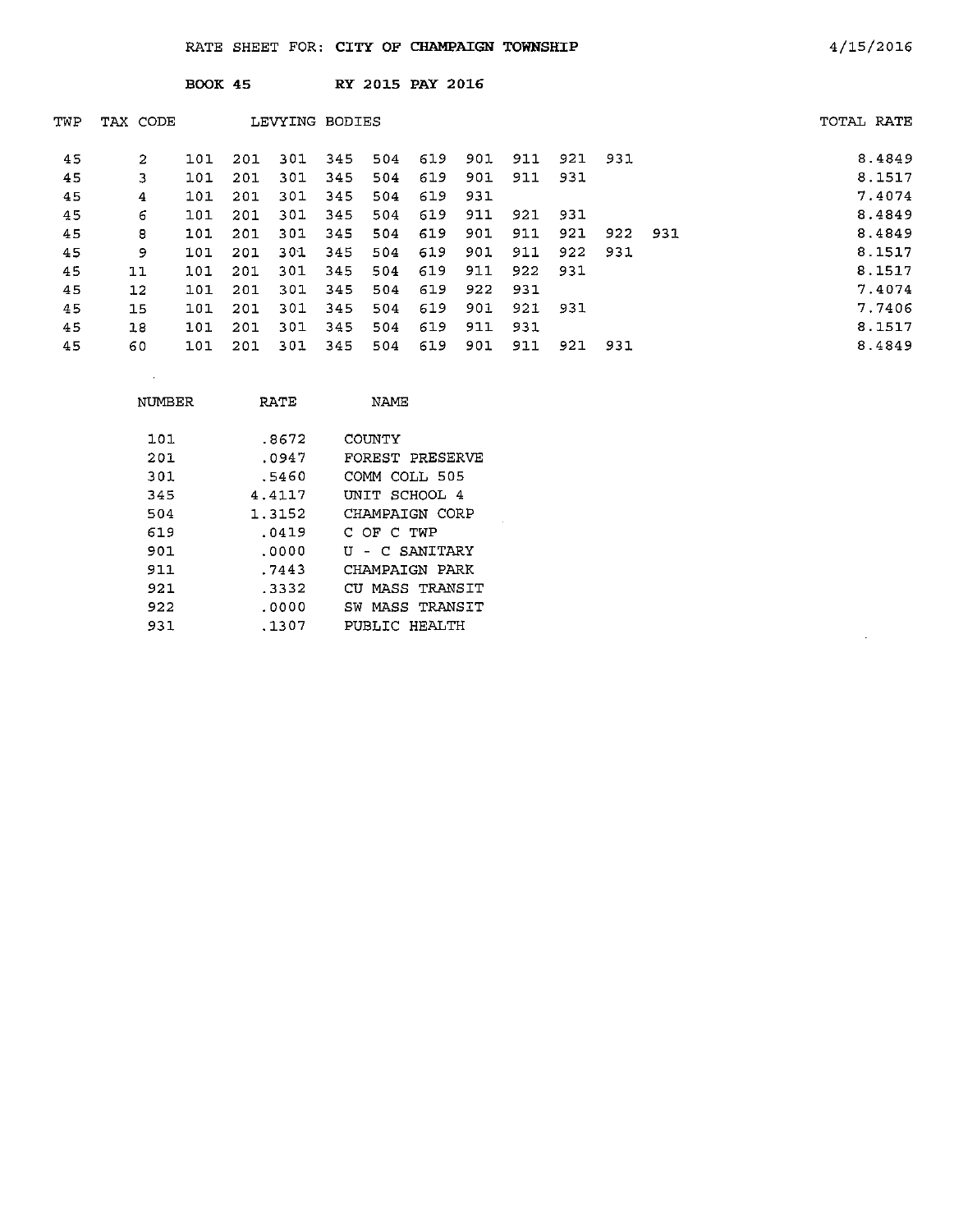| <b>BOOK 46</b> | <b>RY 2015 PAY 2016</b> |  |
|----------------|-------------------------|--|
|                |                         |  |

| TWP | TAX CODE |     |     | LEVYING BODIES |     |     |     |     |     |     |     |     | TOTAL RATE |
|-----|----------|-----|-----|----------------|-----|-----|-----|-----|-----|-----|-----|-----|------------|
| 46  | 2        | 101 | 201 | 301            | 345 | 504 | 619 | 901 | 911 | 921 | 931 |     | 8.4849     |
| 46  | 6        | 101 | 201 | 301            | 345 | 504 | 619 | 911 | 921 | 931 |     |     | 8.4849     |
| 46  | 7        | 101 | 201 | 301            | 345 | 504 | 619 | 901 | 911 | 931 |     |     | 8.1517     |
| 46  | 9        | 101 | 201 | 301            | 345 | 504 | 619 | 901 | 911 | 922 | 931 |     | 8.1517     |
| 46  | 11       | 101 | 201 | 301            | 345 | 504 | 619 | 911 | 922 | 931 |     |     | 8.1517     |
| 46  | 15       | 101 | 201 | 301            | 345 | 504 | 619 | 901 | 921 | 931 |     |     | 7.7406     |
| 46  | 18       | 101 | 201 | 301            | 345 | 504 | 619 | 911 | 931 |     |     |     | 8.1517     |
| 46  | 51       | 101 | 201 | 301            | 345 | 504 | 619 | 901 | 911 | 921 | 931 | 504 | 8.4849     |
| 46  | 52       | 101 | 201 | 301            | 345 | 504 | 619 | 901 | 911 | 921 | 931 | 504 | 8.4849     |
| 46  | 60       | 101 | 201 | 301            | 345 | 504 | 619 | 901 | 911 | 921 | 931 |     | 8.4849     |
| 46  | 63       | 101 | 201 | 301            | 345 | 504 | 619 | 911 | 921 | 931 |     |     | 8.4849     |

 $\bar{\epsilon}$ 

 $\bar{\beta}$ 

 $\bar{\mathcal{A}}$ 

| NUMBER | RATE   | NAME                |
|--------|--------|---------------------|
| 101    | .8672  | COUNTY              |
| 201    | .0947  | FOREST PRESERVE     |
| 301    | .5460  | COMM COLL 505       |
| 345    | 4.4117 | UNIT SCHOOL 4       |
| 504    | 1.3152 | CHAMPAIGN CORP      |
| 619    | .0419  | C OF C TWP          |
| 901    | .0000  | U - C SANITARY      |
| 911    | .7443  | CHAMPAIGN PARK      |
| 921    | .3332  | CU MASS TRANSIT     |
| 922    | .0000  | MASS TRANSIT<br>SW. |
| 931    | .1307  | PUBLIC HEALTH       |

 $\mathcal{A}$ 

 $\sim 10^7$ 

 $\sim$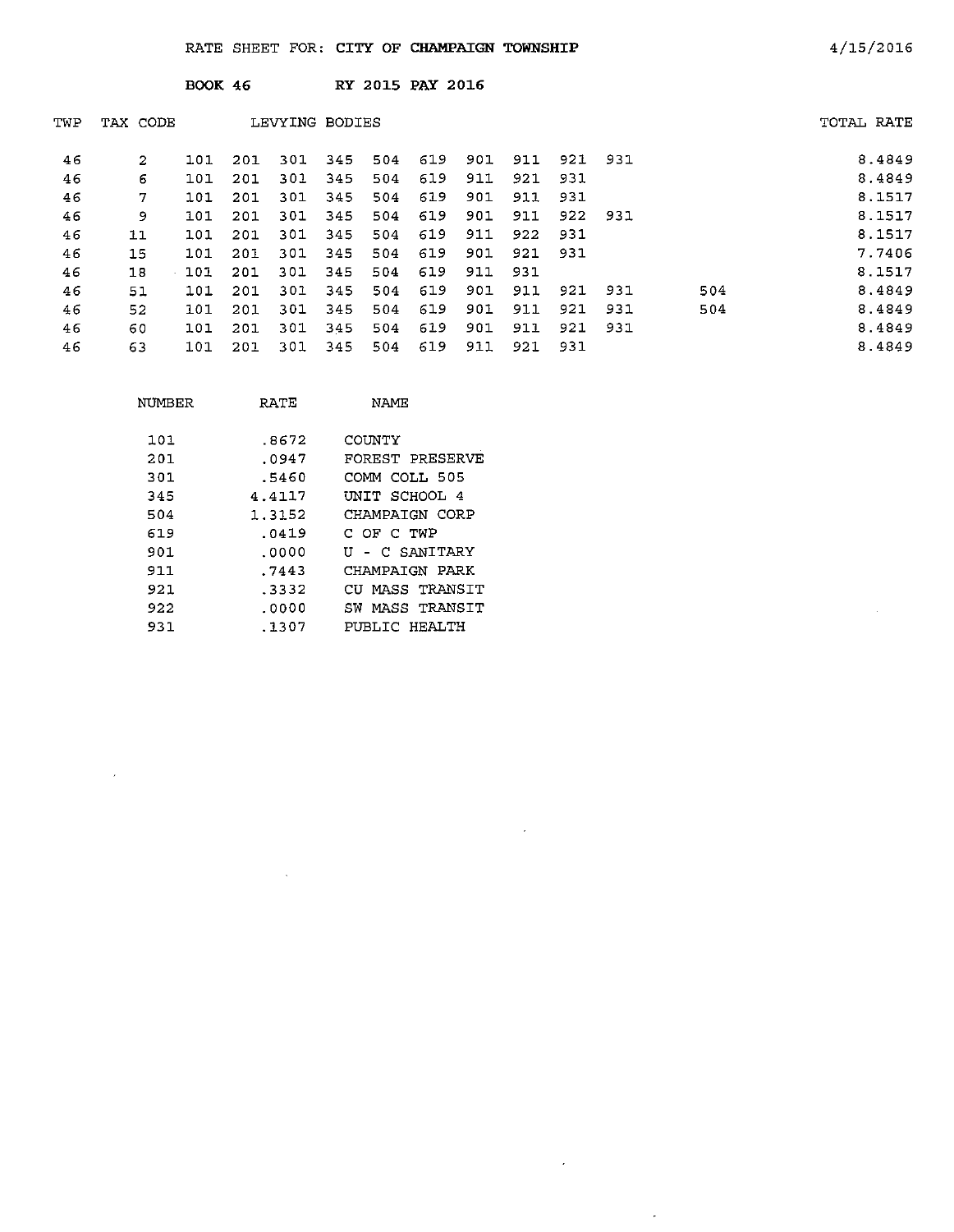|     |          | <b>BOOK 91</b> |     |                |     |     | RY 2015 PAY 2016 |     |     |     |     |     |     |            |
|-----|----------|----------------|-----|----------------|-----|-----|------------------|-----|-----|-----|-----|-----|-----|------------|
| TWP | TAX CODE |                |     | LEVYING BODIES |     |     |                  |     |     |     |     |     |     | TOTAL RATE |
| 91  | 1        | 101            | 201 | 301            | 345 | 529 | 648              | 914 | 921 | 931 |     |     |     | 9.1753     |
| 91  | 3        | 101            | 201 | 301            | 351 | 529 | 648              | 901 | 914 | 921 | 931 |     |     | 10.7464    |
| 91  | 4        | 101            | 201 | 301            | 351 | 529 | 648              | 914 | 931 |     |     |     |     | 10.4132    |
| 91  | 5        | 101            | 201 | 301            | 351 | 529 | 648              | 914 | 921 | 931 |     |     |     | 10.7464    |
| 91  | 6        | 101            | 201 | 301            | 351 | 529 | 648              | 901 | 914 | 931 |     |     |     | 10.4132    |
| 91  | 7        | 101            | 201 | 301            | 345 | 529 | 648              | 901 | 914 | 921 | 931 |     |     | 9.1753     |
| 91  | 8        | 101            | 201 | 301            | 351 | 529 | 648              | 901 | 921 | 931 |     |     |     | 9.5250     |
| 91  | 9        | 101            | 201 | 301            | 345 | 529 | 648              | 914 | 931 |     |     |     |     | 8.8421     |
| 91  | 10       | 101            | 201 | 301            | 351 | 529 | 648              | 921 | 931 |     |     |     |     | 9.5250     |
| 91  | 12       | 101            | 201 | 301            | 345 | 529 | 648              | 901 | 914 | 931 |     |     |     | 8.8421     |
| 91  | 50       | 101            | 201 | 301            | 351 | 529 | 648              | 901 | 914 | 921 | 931 |     | 529 | 10.7464    |
| 91  | 51       | 101            | 201 | 301            | 351 | 529 | 648              | 901 | 914 | 921 | 931 |     | 529 | 10.7464    |
| 91  | 52       | 101            | 201 | 301            | 351 | 529 | 648              | 901 | 914 | 921 | 931 |     | 529 | 10.7464    |
| 91  | 53       | 101            | 201 | 301            | 351 | 529 | 648              | 901 | 914 | 921 | 931 |     | 529 | 10.7464    |
| 91  | 54       | 101            | 201 | 301            | 351 | 529 | 648              | 914 | 931 |     | 529 |     |     | 10.4132    |
| 91  | 55       | 101            | 201 | 301            | 351 | 529 | 648              | 914 | 921 | 931 |     | 529 |     | 10.7464    |
| 91  | 56       | 101            | 201 | 301            | 351 | 529 | 648              | 901 | 914 | 931 |     | 529 |     | 10.4132    |
| 91  | 60       | 101            | 201 | 301            | 351 | 529 | 648              | 901 | 914 | 921 | 931 |     |     | 10.7464    |
| 91  | 62       | 101            | 201 | 301            | 345 | 529 | 648              | 901 | 914 | 921 | 931 |     |     | 9.1753     |
| 91  | 63       | 101            | 201 | 301            | 351 | 529 | 648              | 914 | 921 | 931 |     |     |     | 10.7464    |
| 91  | 64       | 101            | 201 | 301            | 351 | 529 | 648              | 901 | 914 | 931 |     |     |     | 10.4132    |
| 91  | 66       | 101            | 201 | 301            | 345 | 529 | 648              | 901 | 914 | 931 |     |     |     | 8.8421     |

 $\sim 10^{-11}$ 

| NUMBER           | RATE   | NAME             |
|------------------|--------|------------------|
| 101              | .8672  | COINTY           |
| 201              | .0947  | FOREST PRESERVE  |
| 301 <sup>°</sup> | .5460  | COMM COLL 505    |
| 345              | 4.4117 | SCHOOL 4<br>UNIT |
| 351              | 5.9828 | INTT SCHOOL 116  |
| 529              | 1.3550 | URBANA CORP      |
| 648              | . 2154 | CUNNINGHAM TWP   |
| 901.             | .0000  | U - C SANITARY   |
| 914              | 1.2214 | URBANA PARK      |
| 921.             | . 3332 | CU MASS TRANSIT  |
| 931              | . 1307 | PUBLIC HEALTH    |

 $\sim 10^6$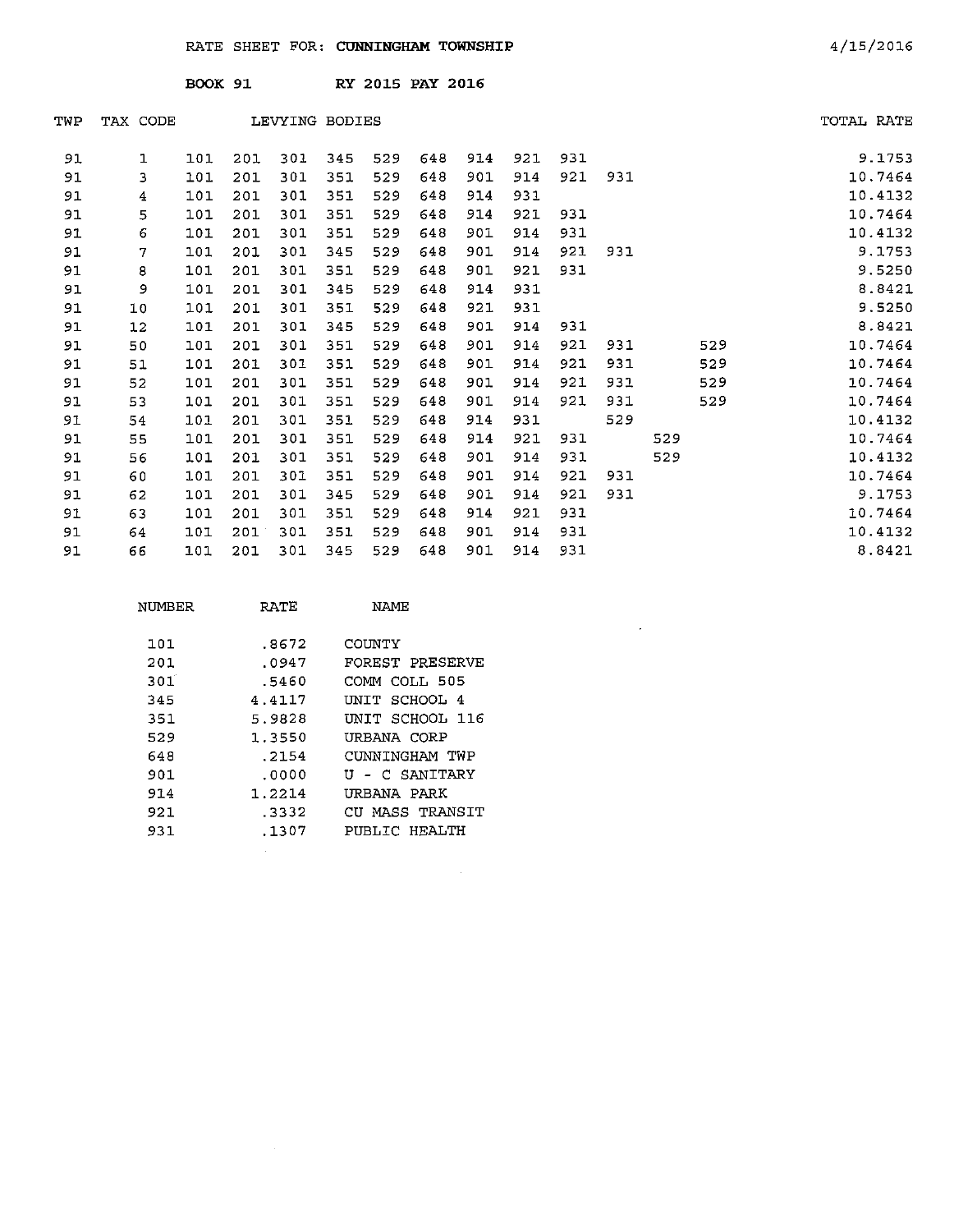|     |          | <b>BOOK 92</b> |      |                |     | RY 2015 PAY 2016 |         |     |     |                 |     |            |
|-----|----------|----------------|------|----------------|-----|------------------|---------|-----|-----|-----------------|-----|------------|
| TWP | TAX CODE |                |      | LEVYING BODIES |     |                  |         |     |     |                 |     | TOTAL RATE |
| 92  | 3        | 101            | 201  | 301            | 351 |                  | 529 648 |     |     | 901 914 921 931 |     | 10.7464    |
| 92  | 50       | 101            | 201  | 301 351        |     | 529              | 648     | 901 | 914 | 921 931         | 529 | 10.7464    |
| 92. | 51       | 101            | 201  | 301            | 351 | 529              | 648     | 901 | 914 | 921 931         | 529 | 10.7464    |
| 92  | 60       | 101            | -201 | 301 351        |     | 529              | 648     | 901 | 914 | 921 931         |     | 10.7464    |

4/15/2016

 $\sim$   $\sim$ 

| NUMBER | RATE   | NAME            |
|--------|--------|-----------------|
| 101    | .8672  | COUNTY          |
| 201    | .0947  | FOREST PRESERVE |
| 301    | .5460  | COMM COLL 505   |
| 351    | 5.9828 | UNIT SCHOOL 116 |
| 529    | 1.3550 | URBANA CORP     |
| 648    | . 2154 | CUNNINGHAM TWP  |
| 901    | . ೧೧೦೦ | U - C SANITARY  |
| 914    | 1.2214 | URBANA PARK     |
| 921    | . 3332 | CU MASS TRANSIT |
| 931.   | .1307  | PURLIC HRALTH   |

 $\sim N_{\rm X}$  .

 $\mathcal{L}^{\text{max}}_{\text{max}}$  and  $\mathcal{L}^{\text{max}}_{\text{max}}$